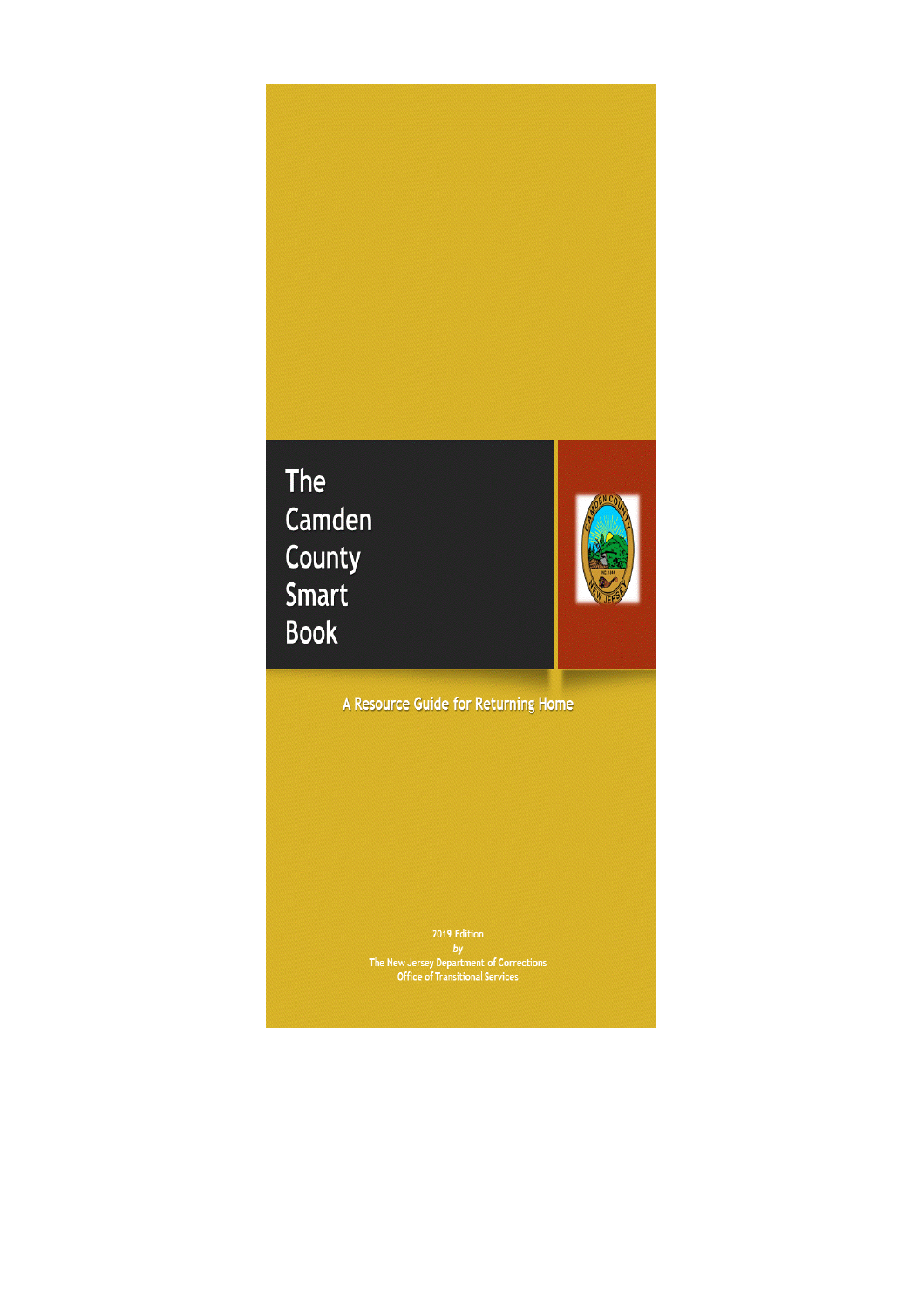## **Quick Reference: Useful Numbers and Hotlines**

| <b>American Friends Service Committee</b><br><b>Prisoner's Resource Center</b>                      | 1-973-643-2205                   |
|-----------------------------------------------------------------------------------------------------|----------------------------------|
| <b>CDC National STD and AIDS Hotlines</b><br>Spanish:<br>English:                                   | 1-800-344-7432<br>1-800-227-8922 |
| <b>Addictions Hotline of NJ</b>                                                                     | 1-800-238-2333                   |
| <b>Alcoholics Anonymous</b>                                                                         | 1-800-245-1377                   |
| <b>Division of Disability Services (DDS)</b>                                                        | 1-888-285-3036                   |
| Division of Youth & Family Services                                                                 | 1-800-792-8610                   |
| <b>Hyacinth AIDS Foundation</b>                                                                     | 1-800-433-0254                   |
| <b>Legal Services of New Jersey</b>                                                                 | 1-888-576-5529                   |
| <b>NJ Motor Vehicle Commission</b><br>Driver's License Suspension Hotline<br>Main Information       | 1-609-292-7500<br>1-888-486-3339 |
| <b>Narcotics Anonymous of NJ</b>                                                                    | 1-800-992-0401                   |
| <b>National Suicide Crisis Hotline</b>                                                              | 1-800-784-2433                   |
| <b>New Jersey AIDS</b><br><b>STD Hotline (Beth Israel)</b>                                          | 1-800-624-2377                   |
| 2-1-1 First Call For Help<br>Se habla español or toll free                                          | $2 - 1 - 1/$<br>1-800-331-7272   |
| <b>Camden County One Stop</b>                                                                       | 1-877-995-2600                   |
| <b>Social Security Office</b>                                                                       | 1-800-772-1213                   |
| <b>Statewide Domestic Violence Hotline</b><br>(Woman's Space, Inc.)<br>Bilingual and TTY accessible | 1-800-572-7233                   |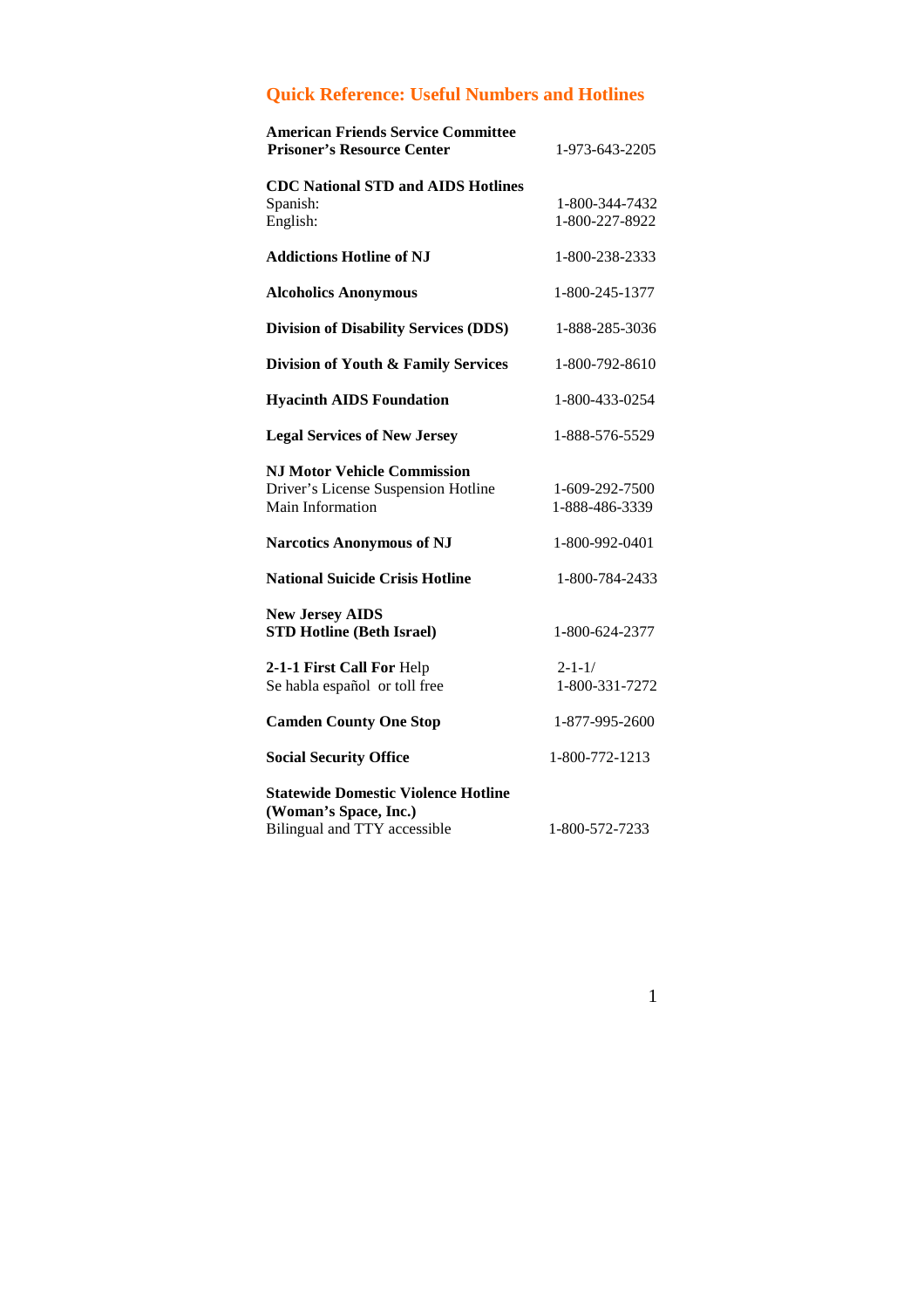# **The Camden County Smart Book**

| <b>Table of Contents</b> |                                               | Page #         |  |
|--------------------------|-----------------------------------------------|----------------|--|
|                          | The Start of a New Beginning:                 |                |  |
|                          | <b>How to Use this Book</b>                   | 4              |  |
|                          | <b>Getting Started:</b>                       |                |  |
|                          | <b>I.D. and Other Documents</b>               | 4              |  |
| А.                       | Social Security Card                          | 5              |  |
| $B_{\cdot}$              | <b>Birth Certificate</b>                      | 5              |  |
| C.                       | County I.D.                                   | 6              |  |
| D.                       | Driver's License                              | $\overline{7}$ |  |
| Е.                       | Non-driver's State I.D.                       | 9              |  |
| F.                       | Certificates of Naturalization or Citizenship | 9              |  |
| G.                       | Alien Registration Card ("Green Card")        | 10             |  |
| Н.                       | Military Discharge Papers                     | 10             |  |
| L.                       | Passport                                      | 11             |  |
| J.                       | High School Diploma/GED Certificate           | 13             |  |
| K.                       | NJDOC Release Papers and Temporary            | 13             |  |
|                          | <b>ID</b> Card                                |                |  |
|                          | <b>First Steps After Release:</b>             |                |  |
|                          | <b>Where Do I Go to Find</b>                  | 13             |  |
| А.                       | <b>First Stops</b>                            | 14             |  |
| В.                       | Shelter                                       | 15             |  |
|                          | C. Food                                       | 16             |  |
| D.                       | Clothing                                      | 21             |  |
| E.                       | Showers and Laundry                           | 22             |  |
|                          | F. Transportation                             | 23             |  |
| G.                       | Money: FS/GA                                  | 24             |  |
| Н.                       | <b>Veterans Benefits</b>                      | 25             |  |
|                          | <b>Taking Care of Yourself:</b>               | 26             |  |
|                          | <b>Getting Support</b>                        |                |  |
|                          | <b>Taking Care of Yourself:</b>               |                |  |
|                          | <b>Health Care Resources</b>                  | 25             |  |
| А.                       | Health Care Benefits: Am I Eligible?          | 25             |  |
| <b>B.</b>                | <b>General Health Care Providers</b>          | 26             |  |
| C.                       | Services for People with HIV/AIDS             | 28             |  |
| D.                       | Services for People with Tuberculosis         | 29             |  |
|                          | or Hepatitis C                                |                |  |
| Е.                       | Dental Care                                   | 29             |  |
| F.                       | Substance abuse Services                      | 30             |  |
| G.                       | <b>Mental Health Services</b>                 | 35             |  |
| Н.                       | Free/Low Cost Eyeglasses                      | 37             |  |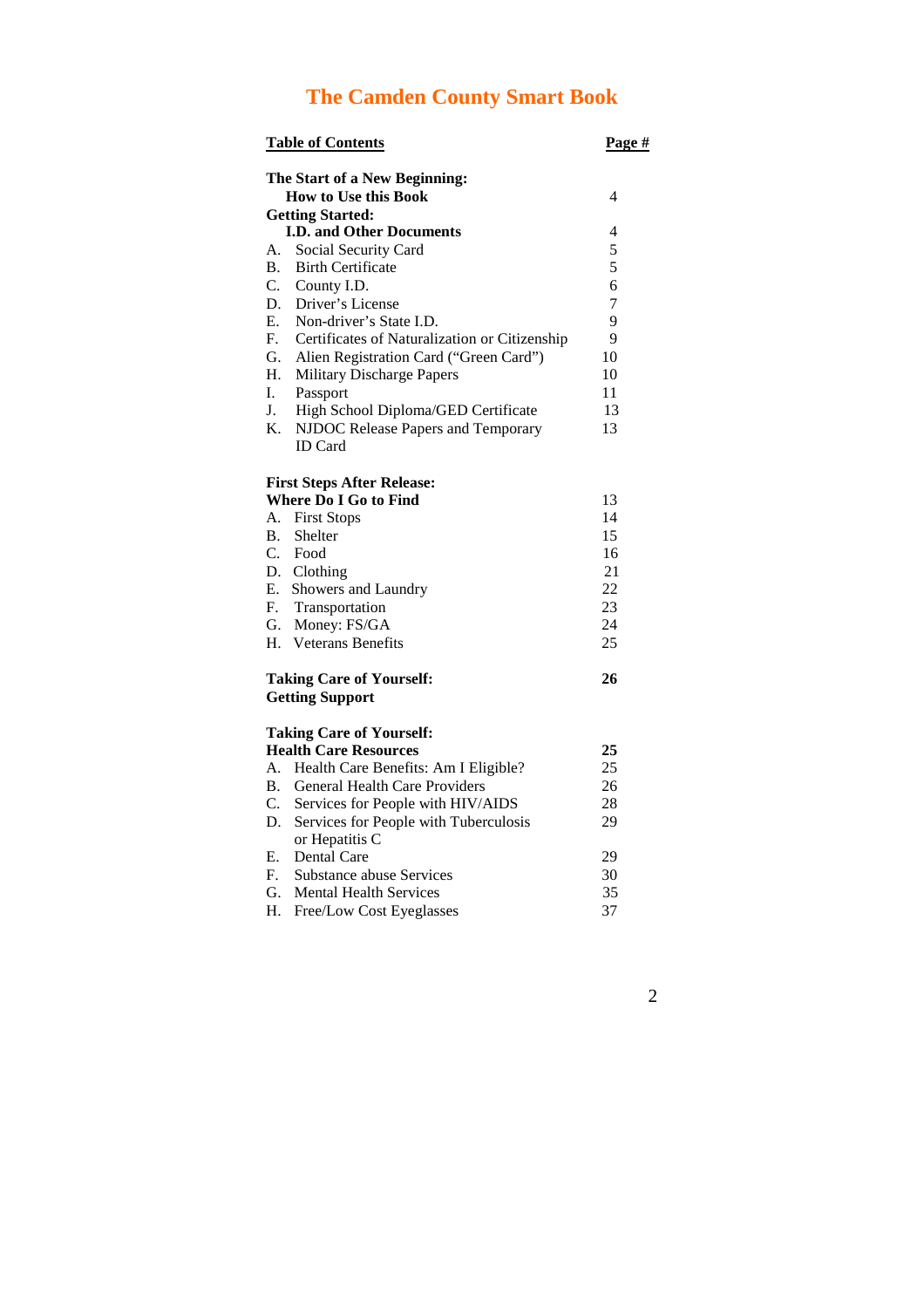|                | <b>Finding a Job: Employment</b>                  | 37 |
|----------------|---------------------------------------------------|----|
|                | <b>Assistance and Training Programs</b>           |    |
| А.             | Things to Know Before You Start Your              |    |
|                | <b>Job Search</b>                                 | 38 |
| <b>B.</b>      | Help with Job Search                              |    |
|                | and Job Training Resources                        | 29 |
| C.             | Legal Restrictions on Employment and              |    |
|                | Protection Against Discrimination                 | 40 |
| D.             | Benefits for Employers Who                        |    |
|                | Hire People with Criminal Records                 | 41 |
| Е.             | Opening a Checking or Savings Account             | 44 |
| F.             | <b>Public Libraries</b>                           | 42 |
|                | <b>Reconnecting With Family</b>                   | 43 |
| A.             | <b>Family Counseling Resources</b>                | 43 |
| B <sub>r</sub> | Child Custody and Visitation                      | 44 |
| $C_{\cdot}$    | Getting and Paying Child Support                  | 45 |
| D.             | <b>Domestic Violence Resources</b>                | 47 |
|                | <b>Getting More Education</b>                     | 48 |
| A.             | <b>GED Classes</b>                                | 49 |
| <b>B.</b>      | <b>Higher Education</b>                           | 51 |
|                | <b>Other Things You Need to Know</b>              | 51 |
| A.             | <b>Getting Legal Assistance</b>                   | 51 |
| Β.             | Checking and Correcting                           |    |
|                | Your Criminal Record ("rap sheet")                | 52 |
| $C_{\cdot}$    | Expungement: Cleaning Up Your                     |    |
|                | Criminal Record                                   | 52 |
| D.             | Checking and Correcting Your Credit Record        | 52 |
| Ε.             | <b>Voting Rights</b>                              | 53 |
| F.             | Registration of Sexual Offenders (Megan's Law) 53 |    |
|                | <b>The Game Plan</b>                              | 55 |
|                | <b>ID Check List</b>                              | 56 |
|                | <b>Getting Ready to Apply for a Job</b>           | 57 |
|                | <b>My Contacts and Phone Numbers</b>              | 58 |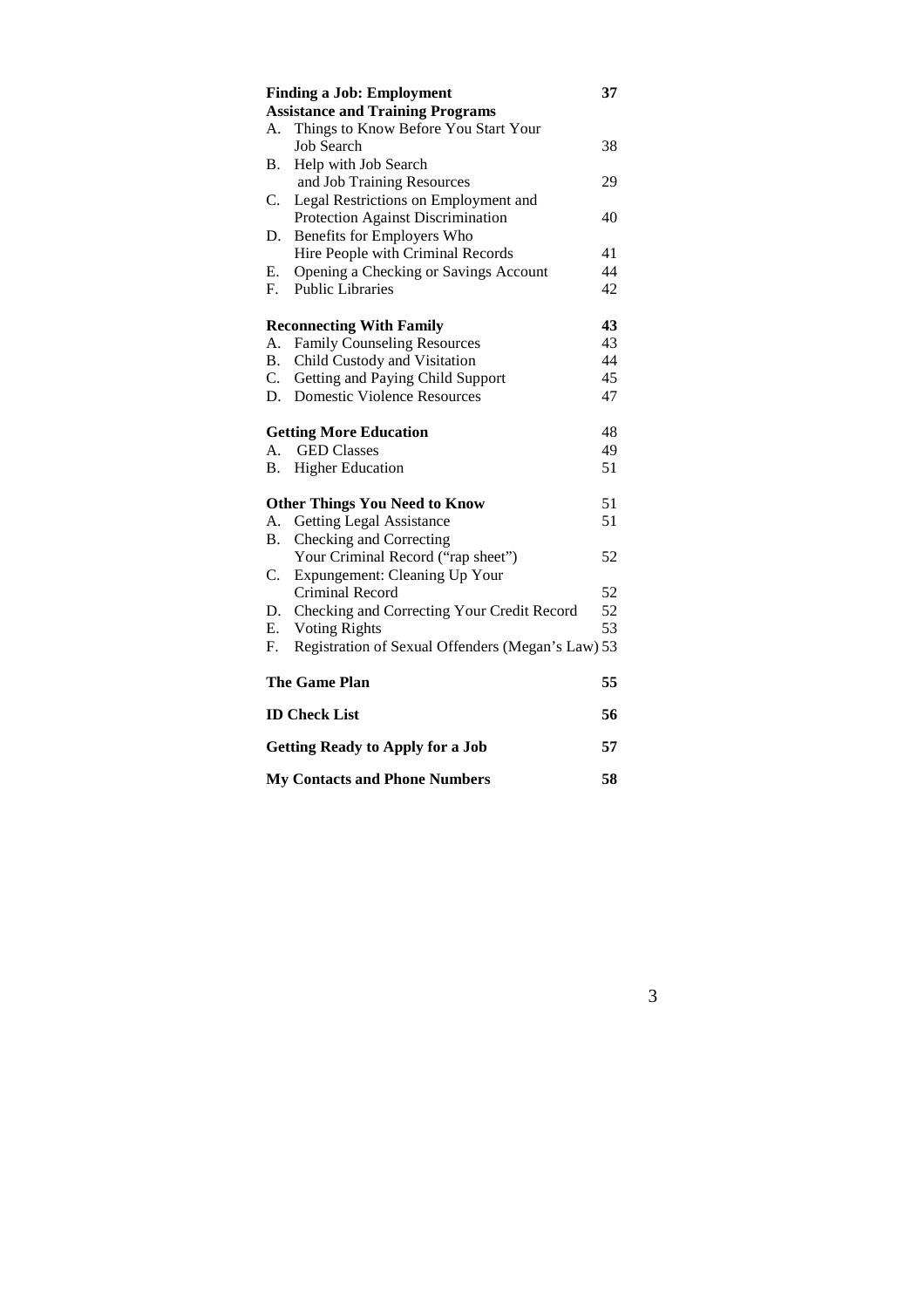## **The Start of a New Beginning:**

## **How to use this book**

This book is intended to prepare you for your arrival home and reintegration back into society. In order to make the transition smoother for you a list of resources have been compiled along with a list of necessary items you will find that are essential to your success. This book focuses on the first few weeks and months of your arrival home and assisting you on managing the transition. Although not every resource available to you will be found in here, there are many that will help to guide your journey.

#### **Unless a fee or charge is listed, all of the services and resources listed here are free.**

Each section of this book is categorized by items that you will need in order to find employment, return to school, and to obtain identification. It will also provide addresses, websites, phone numbers, and general tips on how to acquire that particular service. You can use the table of contents to easily identify what service you require, and follow instructions as to how to contact providers.

**FYI:** There are things that can be completed prior to release from prison. Two things specifically are requesting a duplicate social security card for **FREE** and applying for a birth certificate for a **fee**. Please contact your social worker six months prior to release to apply for these items. By doing this while still in custody, you are taking a large step towards making your transition back into the community easier for you. Providing both documents are processed successfully, you will have two necessary forms of identification made available to you the day you are released. This will speed up the process of finding employment.

You will not find every service or organization in Camden County in this book, but, again, there will be many to help you begin. Also, the organizations that are listed may be able to offer additional resources to you. For current information as services change procedure and or cost please visit www.njsuccess.org.

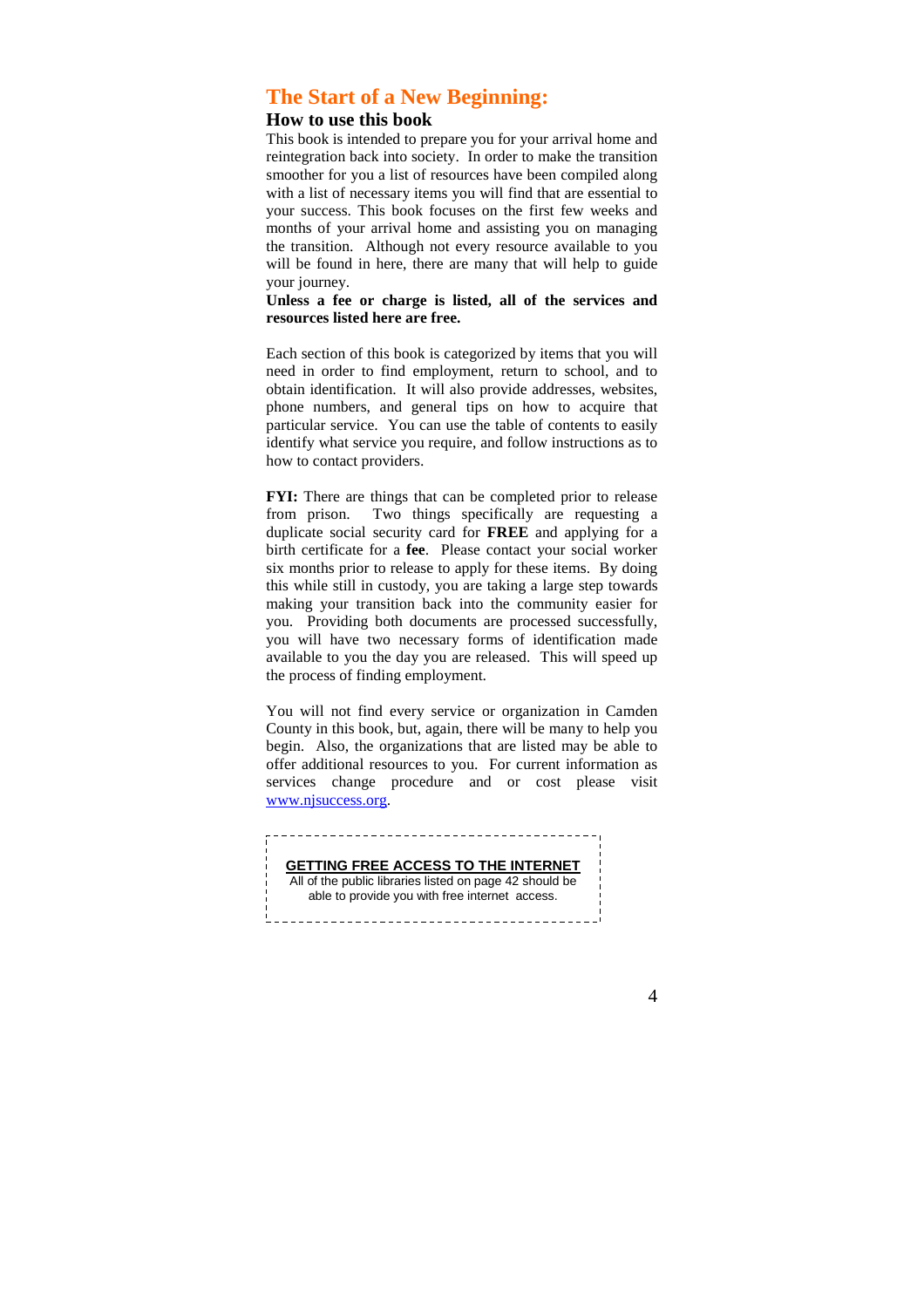## **Getting Started: Identification (I.D.) and Other Documents**

In order to apply for employment, rent an apartment, apply for general assistance, food stamps, or Medicaid, proper identification will be required. The more identification you have in your possession, the easier it will be for you to obtain these services. Certain items can be obtained while you are still incarcerated ask your social worker for assistance, and, for the remainder, this book will point you in the right direction.

**FYI:** In order to obtain identification, various agencies will require proof of address. It is smart to keep bills in your name or official documents that have your name and address for further verification of your address.

#### **A. Social Security Card**

If at all possible, apply for a duplicate social security card with your social worker six months prior to release. If for some reason this is not possible or your application has been denied, you will need to visit your closest Social Security Office to apply. The following office is the local branches in Camden County.

**Camden County Social Security Office 5 Executive Campus Suite 100 Corner of King and Cornell Ave Cherry Hill NJ 08002 Monday-Friday 9:00-4:00 National Toll Free Phone Number 1-800-772-1213** 

If you choose to visit your local office to apply you will need to fill out the application at the office. To save time you can download the application online

(www.ssa.gov/replace\_sscard.html). You will need to show proof of identification. **Prison release papers count as proof of identification.** 



## **B. Birth Certificate**

The office of Vital Statistics in the New Jersey Department of Health and Senior Services has all the New Jersey birth, marriage, and death records. The fee is **\$25.00**. However, depending upon where you were born in Camden County, you may be able to apply for a birth certificate for a lesser fee.

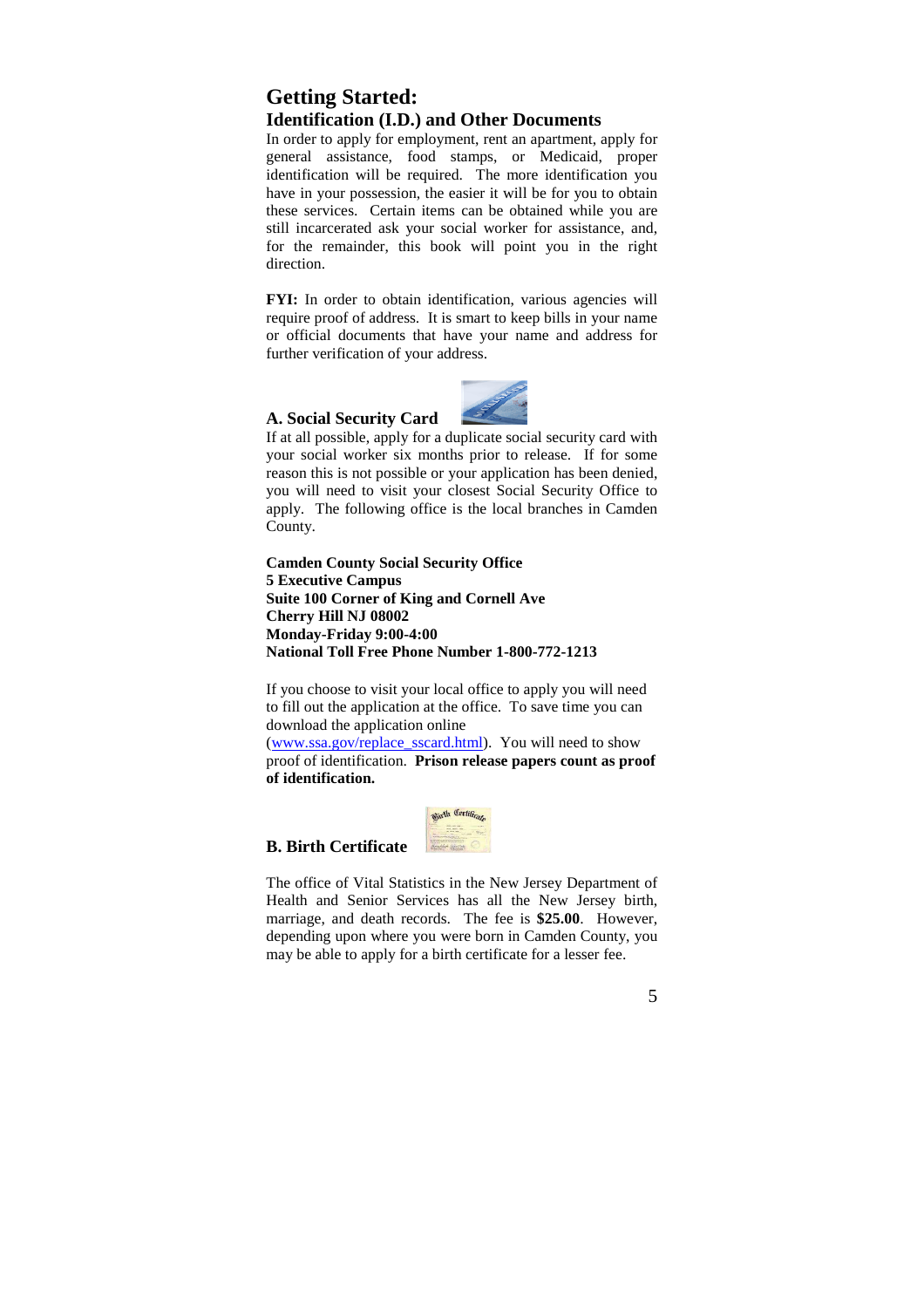**FYI:** You are able to apply for a birth certificate while you are still in custody and have six months left prior to release. Please see your social worker to do so.

If you were born in the following towns you may go to your registrar's office and apply for a birth certificate at the cost listed below.

#### **Berlin Borough**

Municipal Building 59 S. White Horse Pike Berlin, NJ 08031 856-767-7777 x110

#### **Camden City Hall Vital Statistics**

520 Market Street Room 103 Camden NJ 08101 Hours Monday-Friday 8:30-4:15 856-757-7085 **Fee: \$10** 

### **Cherry Hill Township**

820 Mercer Street Room 107 Cherry Hill, NJ 08002 Hours Monday-Friday 9:00-5:00 856-488-7892 **Fee: \$12** 

## **Stratford Borough**

Borough Hall 307Union Avenue Stratford, NJ 08084 Hours: Monday-Friday 9:00-4:00 for processing. 856-783-0600 **Fee: \$20 Cash** 

#### **Voorhees Township**

620 Berlin Road Voorhees, NJ 08043 Hours: Monday-Friday 9:00-12:00 and 2:00-4:00 856-429-4482 **Fee: \$25 Cash** 

#### **C. County I.D.**

You can no longer obtain a county ID number from this location you will be able to go to MVC and obtain a nonlicenses ID.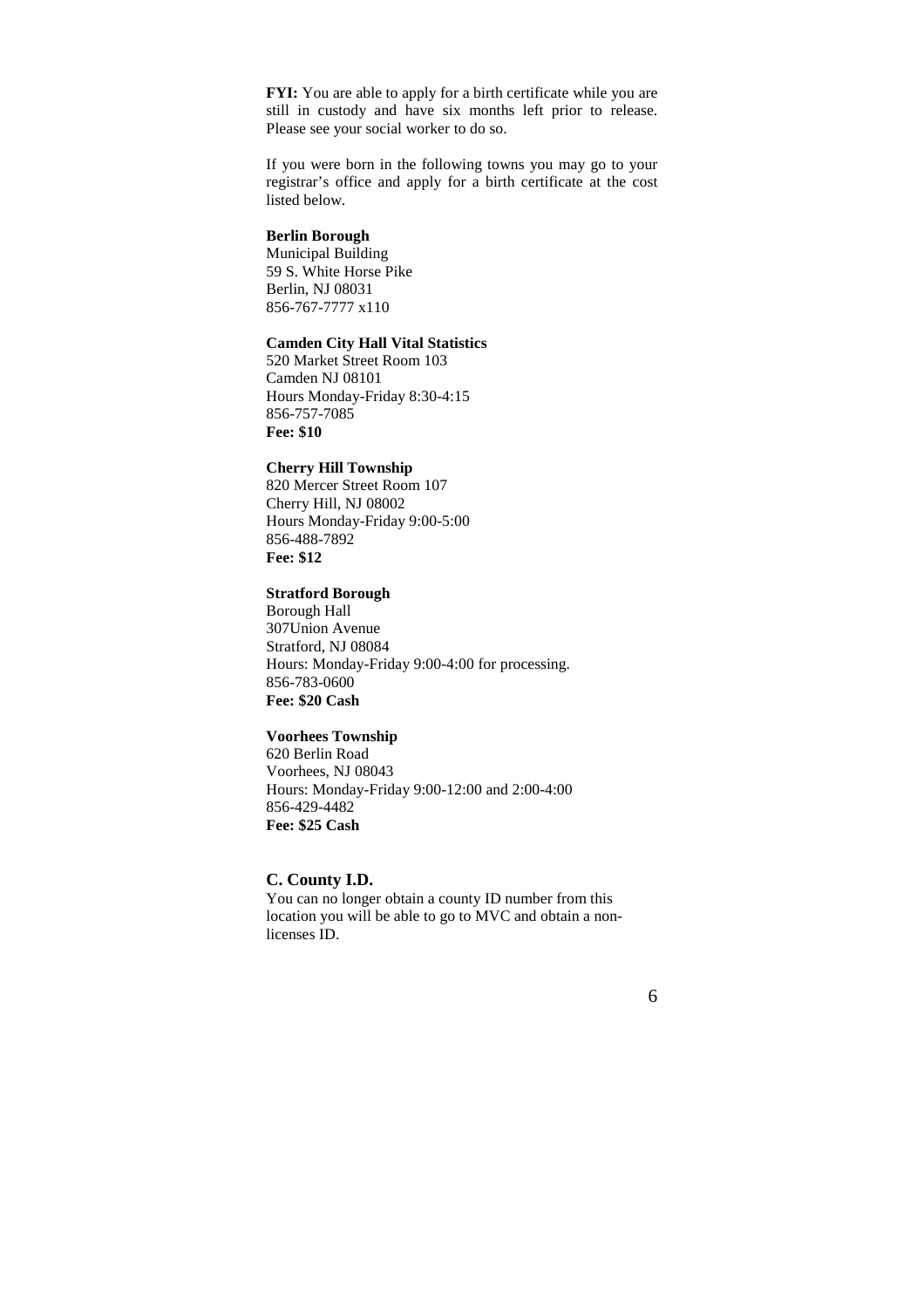

#### **D. Drivers License**

Once you are released from prison, you can go to the Motor Vehicle Commission (MVC) to get a new driver's license, replace a lost one, or renew a card that has expired. If you believe that your license has been suspended, you should confirm this and figure out what you need to do to get it back. If you were convicted of any kind of drug offense, your license has been suspended.

Prior to your release, you can get a copy of your driver's license record, which is called an "abstract." Please contact your social worker if you are interested in obtaining an abstract. **The fee for an abstract is \$15.00** 

**Upon your release**, you can go to the MVC offices in Camden County (see below) or a Regional Service Center to request a driver's abstract. If you have internet access, you can also request an abstract online at WWW.STATE.NJ.US/MVC. You will still have to pay **\$15.00**. If your license was suspended for six months or more because of a drug conviction, the period of the suspension will begin from the time of your release. Other kinds of suspension, such as failure to pay parking tickets, insurance surcharges, or child support, will last until you have paid the fine or worked out a payment plan. For questions about suspension, call the suspension hotline: **609-292-7500**.

**Restoration Fees, Tickets, and Surcharges:** If you found out that your license has been suspended, you will have to pay a restoration fee of **\$100.00** in order to have your license reinstated. This does not include any additional fines or surcharges you are required to pay. This fee can be paid at your local MVC Offices in Camden County or a Regional Service Center (see below). If you have internet access, this fee can be paid online at WWW.STATE.NJ.US/MVC. You can pay your surcharges and parking tickets on this website as well.

#### **MVC LOCATIONS IN AND AROUND CAMDEN COUNTY**

**Camden**: 2600 Mt. Ephraim Ave., 08104 Mon, Wed, Thur, Fri: 8 am - 5:30 pm Tues: 8 am – 7:30 pm Saturday: 8 am – 1 pm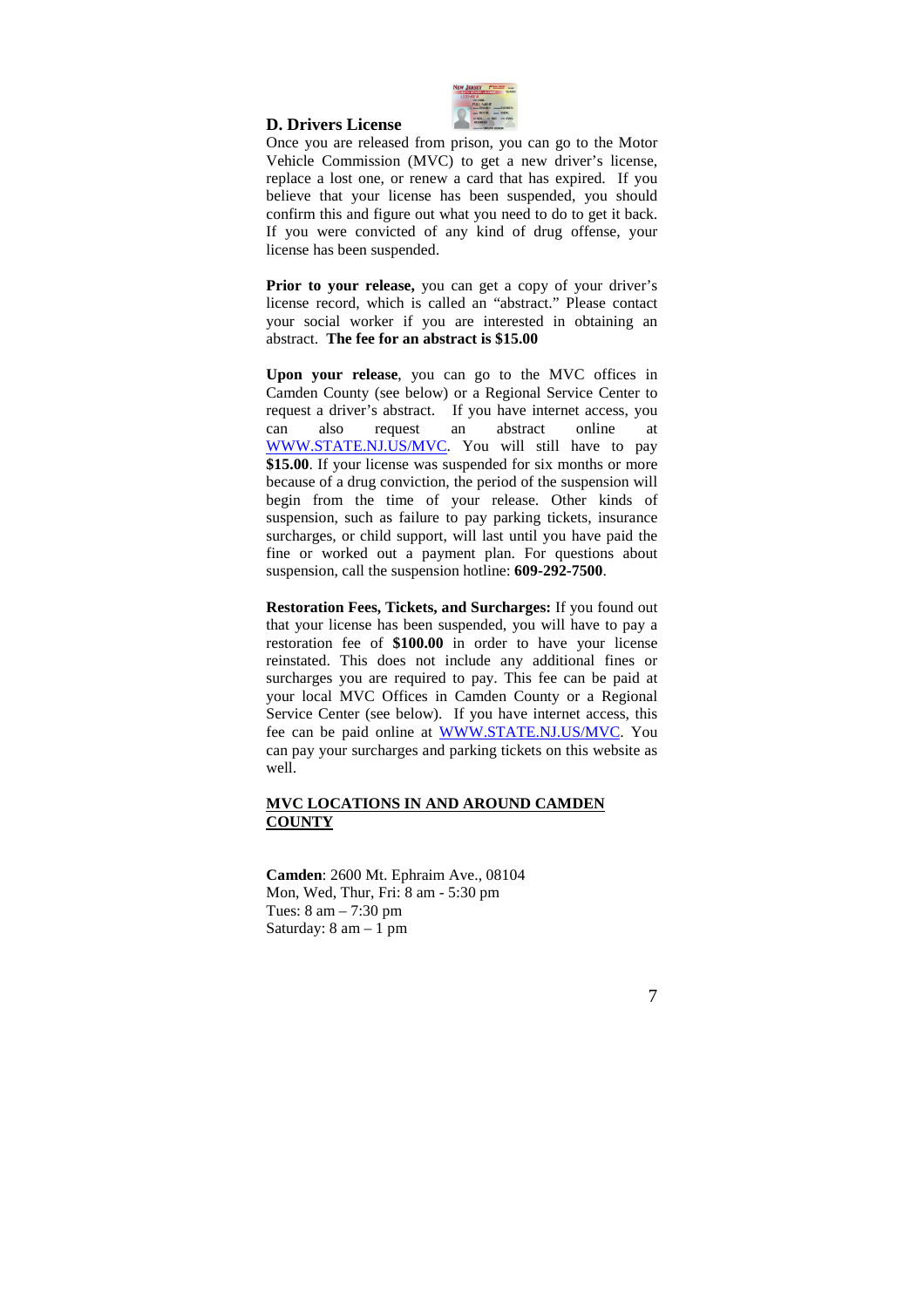**Cherry Hill**: Executive Campus, suite 110 Building 1 08002 Mon, Wed, Thur, Fri: 8 am - 5:30 pm Tues: 8 am – 7:30 pm Saturday:  $8 \text{ am} - 1 \text{ pm}$ 

**Runnemede**: 835 E Clements Bridge Rd. 08078 Mon, Wed, Thur, Fri: 8 am - 5:30 pm Tues: 8 am – 7:30 pm Saturday:  $8 \text{ am} - 1 \text{ pm}$ 

Customer service representatives are eager to assist you inperson at local motor vehicle agencies. To reach MVC by phone call (888) 486-3339 toll-free in NJ or (609) 292-6500 from out of state.

#### **Regional Office: Trenton Agency 120 S. Stockton & Front St. Trenton, NJ 08611**

Services: Driver conferences, driver records, (issuances and inquiries), points and surcharge (inquiries), suspensions and restorations.

Hours: Mon- Fri 8am-4:30pm; Sat 8am-12pm

To replace a lost or stolen license, you will have to bring identification to the MVC and pay an **\$11.00 fee.** The MVC now has very specific kinds of I.D. that are required under the new "Six Point" system:

*Please use this guide to prepare yourself for your trip to MVC. Make sure you have the six points of identification necessary to obtain your drivers license or non drivers I.D.* 

## **SIX POINT SYSTEM OF IDENTIFICATION**

#### **4 POINT DOCUMENTS**

- Birth Certificate or Certified Copy from one of the 50 states
- U.S. Dept. of State Birth Certificate
- Current NJ Digital Drivers License
- Valid Active Duty US Military Photo ID Card
- US Adoption papers
- Certificate of Naturalization
- Certificate of Citizenship

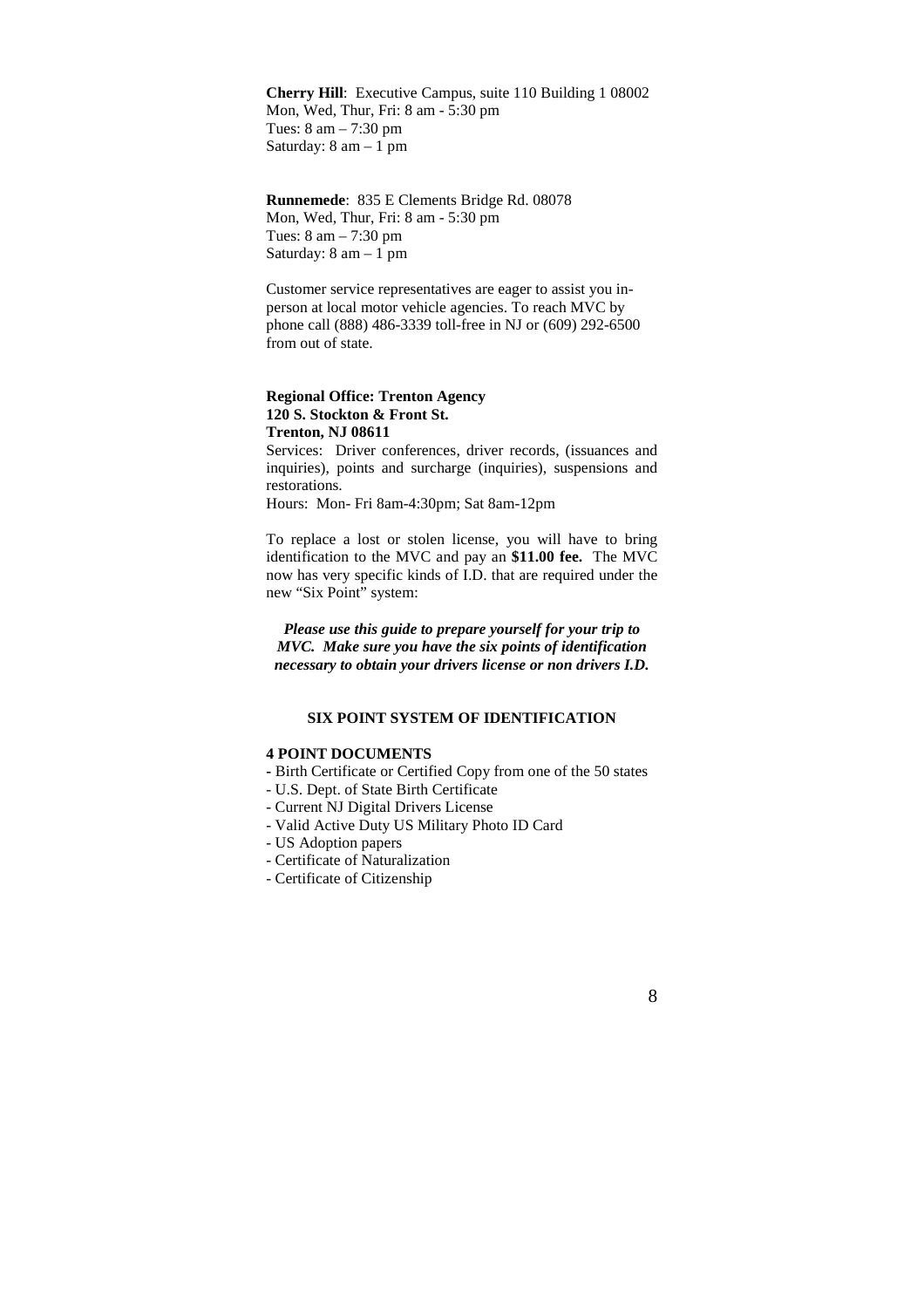## **3 POINT DOCUMENTS**

- Civil Marriage/Domestic partnership/ Civil Union Certificate: Issued by the Municipality or State - Order of Decree of Divorce -Court Order for Legal Name Change: Signed by a judge or county clerk - US Military Photo/Retiree Card

#### **2 POINT DOCUMENTS**

**-** U.S. Military Discharge Papers (DD214)

#### **1 POINT DOCUMENTS**

- Current/ Expired (Less than 1 year) Non-Digital NJ Photo Drivers License

- Social Security Card
- Bank statement or record
- ATM Card w/ pre-printed name and applicant signature
- NJ Public Assistance Card w/ Photo
- High School Diploma/GED/ College Diploma
- Veterans Affairs-Universal Access Photo ID Card

You can get a brochure on this new "Six Point" system from the MVC offices listed above or from the Motor Vehicle Commission website, www.state.nj.us/mvc. If your license has expired, you will have to go with your six points of I.D. to the MVC to fill out a renewal application. You may have to take the written test again. License renewal costs **\$24.00**.

#### **E. Non-driver's State I.D.**

New Jersey provides a state photo identification card for nondrivers. **You can get this official state I.D. even if your driver's license is currently suspended**. This may be a good option for you if it is going to be some time before you get your license back. You will still need to bring the same type of identification documents described previously, under the new "Six Point" system.

#### **F. Certificates of Naturalization or Citizenship**

This certificate is necessary for employment upon your release. In general, if you need to replace lost forms, you can contact the US Citizenship & Immigration Service or Application Support Centers to find out about identification and fingerprint verifications. There is a fee to process an application for replacement documents. The National Customer Service Hotline is 1 (800) 375-5283.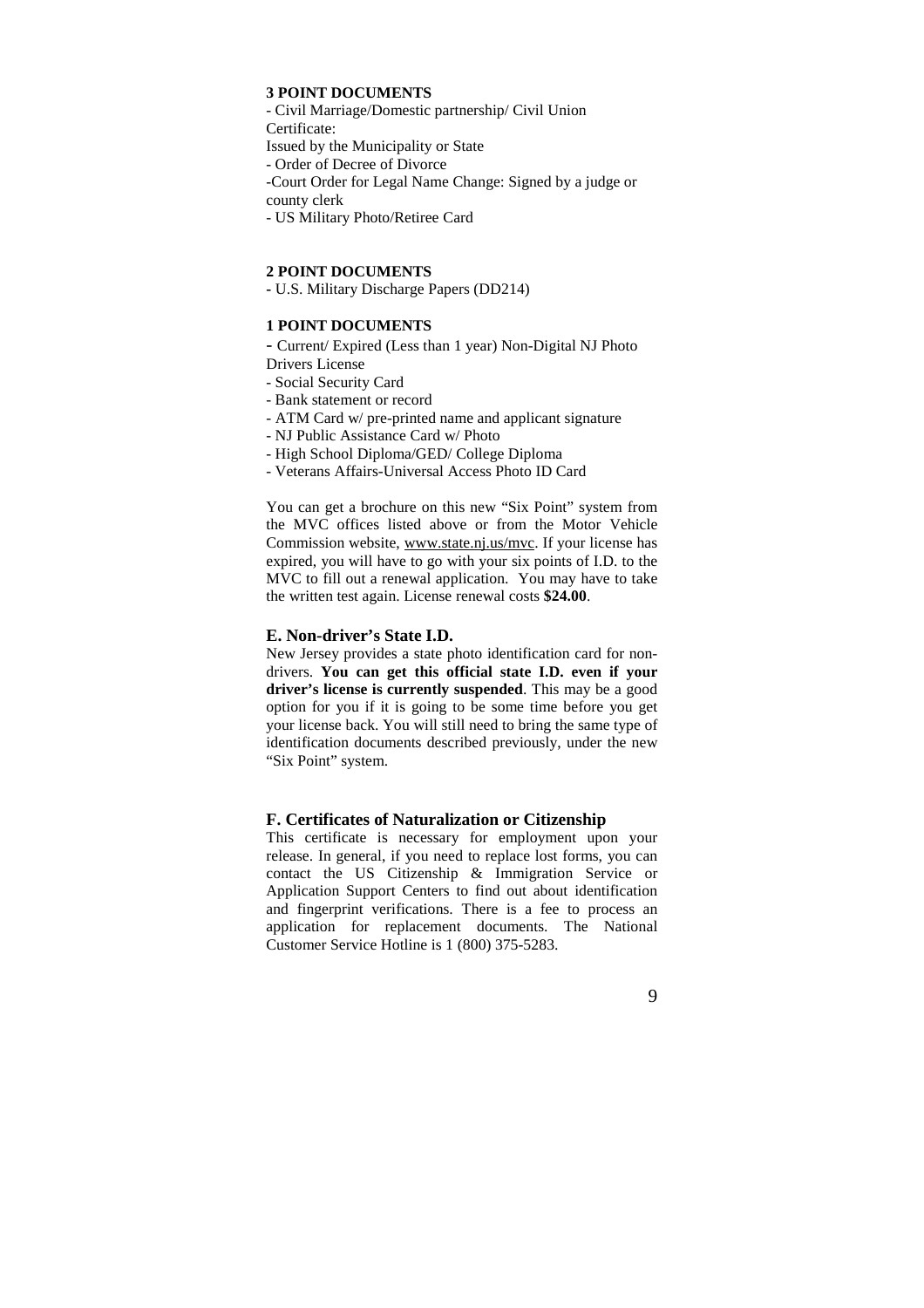### **Citizenship Locations**

#### **US Citizenship & Immigration Service**

530 Fellowship Rd. Mt. Laurel, NJ 08054 856-439-5799

#### **US Citizenship & Immigration Service**

Peter Rodino, Jr. Federal Building 970 Broad St. Newark, NJ 07102

#### **Application Support Center**

285-299 Broad Street Elizabeth, NJ 07201.

#### **Application Support Center**

24 Commerce Ave. Newark, NJ 07102

#### **G. Alien Registration Card "Green Card"**

To replace a missing Green Card, you must go to the US Citizenship & Immigration Service Office (see above) to fill out an I-90 form. Please make sure that you bring I. D. with you. You can also visit the website and download the forms at www.uscis.gov. It costs **\$450.00** for processing. **If you have any questions or concerns about your status as a result of your criminal conviction, call Legal Services of New Jersey at 1-888-576-5529 before going to immigration.**

#### **H. Military Discharge Papers**

**FYI**: You may have the opportunity to meet with the VA liaison from the Veterans administration. The VA liaison can assist you in requesting a copy of your DD214 (discharge papers). Please notify your social worker of your veteran status.

You can also request a copy of your records using the SF-180 form. This official form can be obtained by writing the Veteran Benefit Administration in New Jersey or the NPRC, which is the main records depository.

**Veterans Benefit Administration in New Jersey 20 Washington Pl., 3rd Floor Newark, NJ 07102**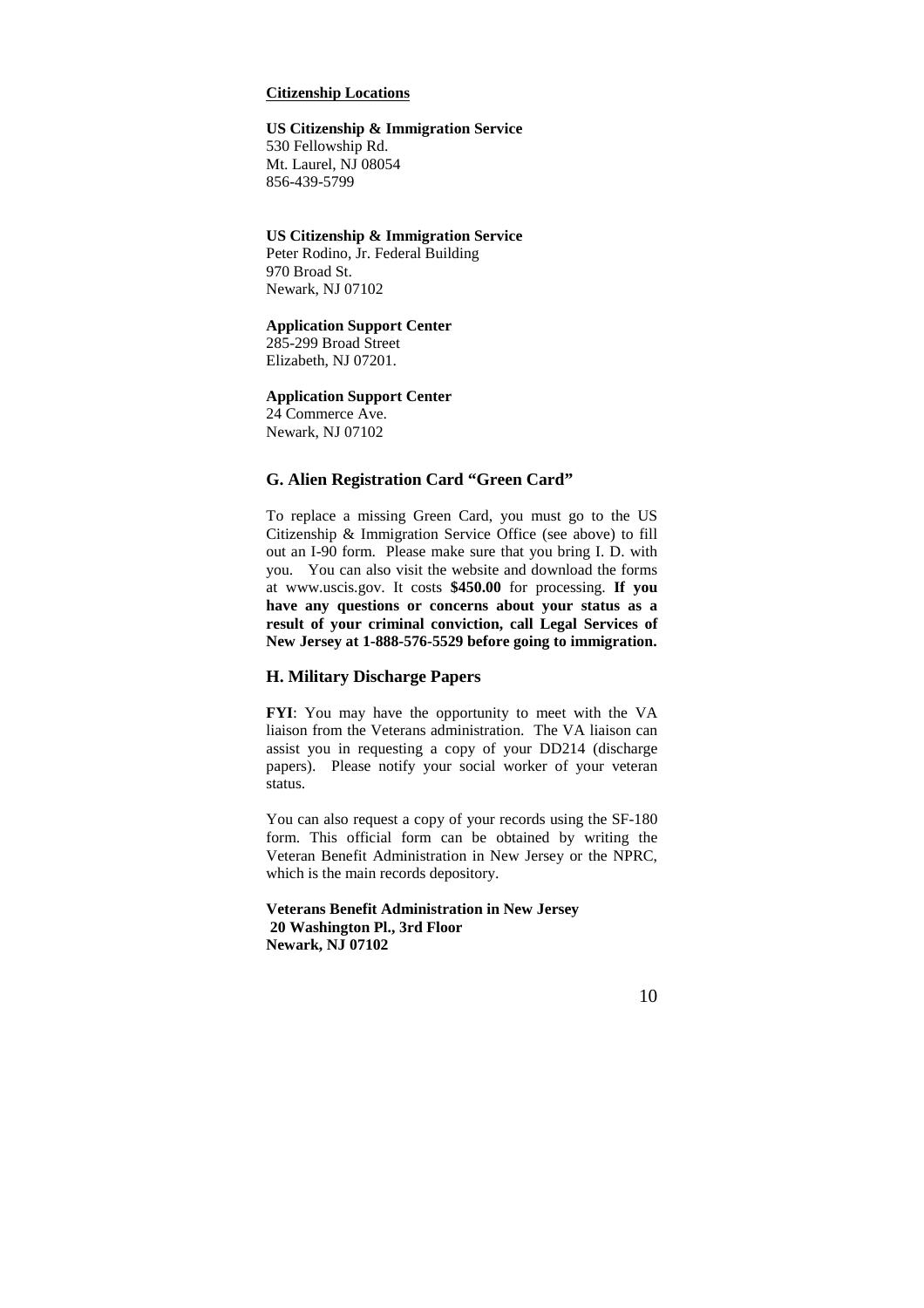Main records depository, **NPRC 1 Archives Drive St. Louis, MO 63132-5100**

Upon your release, you can also call the local office at 1-800- 827-1000, or you can go to the website www.vetrecs.archives.gov to request your records. The website will instruct you to print a signature page. This can either be mailed or faxed to the Veterans Benefit Administration. Upon the receipt of your form, the Veterans Benefit Administration will mail your records directly to you. website www.vetrecs.archives.gov and follow the on screen instructions for requesting personnel records. You will be asked to print out a signature page which can either be mailed or faxed. Upon receiving the form, the records will be mailed directly to you.



#### **I. Passport**

Although a passport may not seem like an important item to have at this point, since it is a widely accepted, it can more easily serve as a form of I.D. for you. A passport will cost you money. To obtain one after you are released, please visit:

Camden County Clerk's Office Camden County Courthouse 520 Market Street, Room 102 Camden, NJ 08102 (856) 225-5300

Mon – Fri/ 8:30am – 4:00pm

Camden County Store Cherry Hill 2000 Rte. 38, Camden County Store Cherry Hill Mall/Lower Level Ste. 1817 Cherry Hill, NJ 08002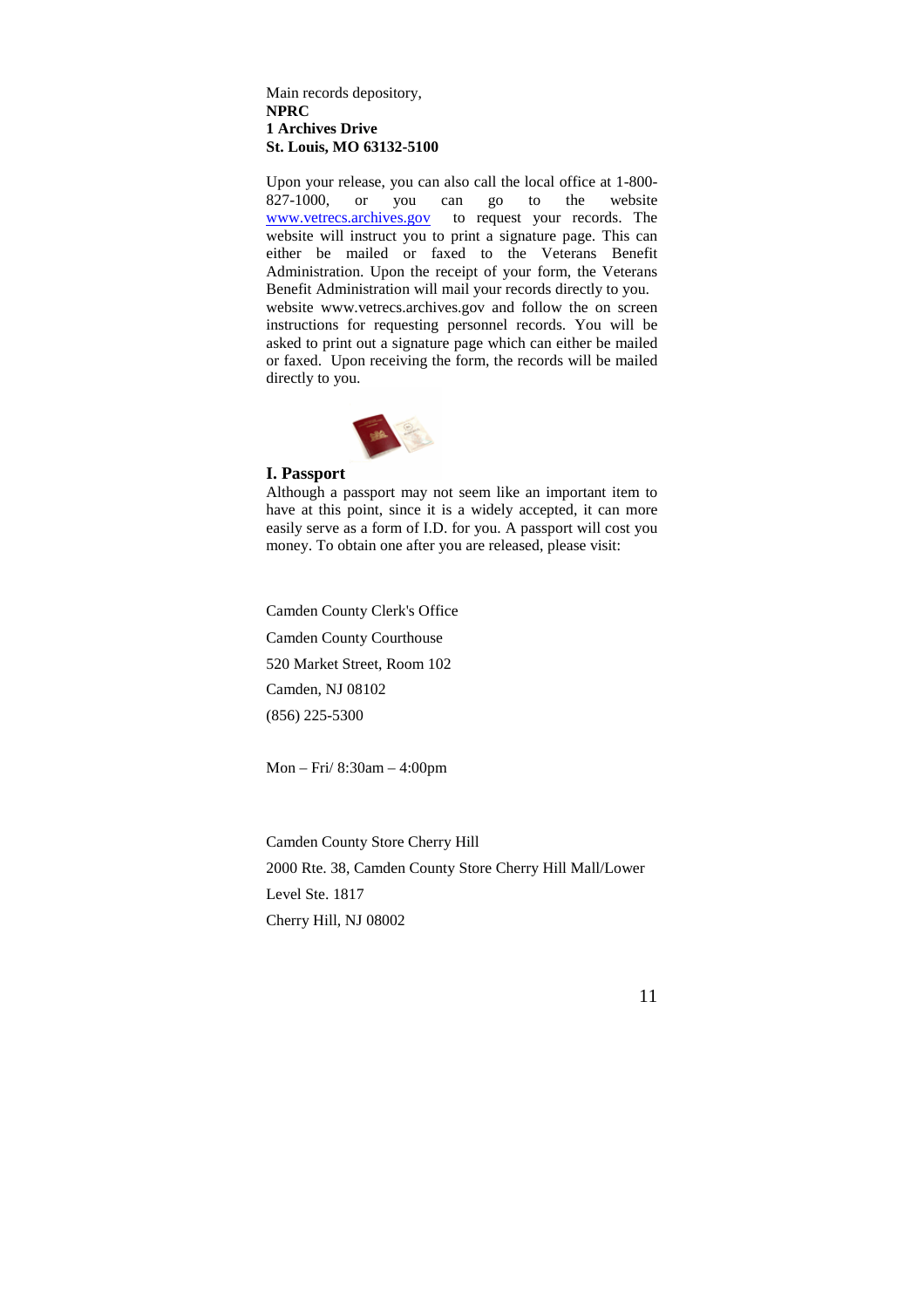## **You will need to bring:**

- $\checkmark$  An original or certified copy of a birth certificate with a raised seal and file date issued by Vital Statistics<br>  $\checkmark$  A naturalization certificate
- $\checkmark$  A naturalization certificate
- $\checkmark$  A previous US passport; photocopies aren't accepted.
- $\checkmark$  Your social security number
- $I$ .D., such as a valid driver's license, government identification or previous passport issued after your 16th birthday. The expired passport should not be more than 15 years old.
- $\checkmark$  2 identical copies of a 2X2 face front regulation passport photo.

The cost for a passport for 16 and older is **\$110.00**. A passport will be valid for 10 years.



## **J. High School Diploma/GED Certificate/High School Equivalency Degree (HSED)/Vocational School Certificates**

It is very important to keep records of any degrees, certificates of completion and work-related licenses that have earned. Before you are released, you can write to the school or agency where you earned your degree or certificate to obtain a copy. Once you have a copy in your possession, this should be kept in your strong box.

**FYI:** If you earned your GED while incarcerated please call the Education Department of the institution you were in to obtain a copy.

You can also request your GED transcript or diploma verification from the New Jersey Department of Education providing you completed your diploma in a traditional setting. You will have to fill out a GED Information Request Form.

Please call 609-777-1050 for further assistance.

12 You may ask that it be sent to you; or you may pick up the form at a local testing center (which you can do after you are released); by downloading the form from the website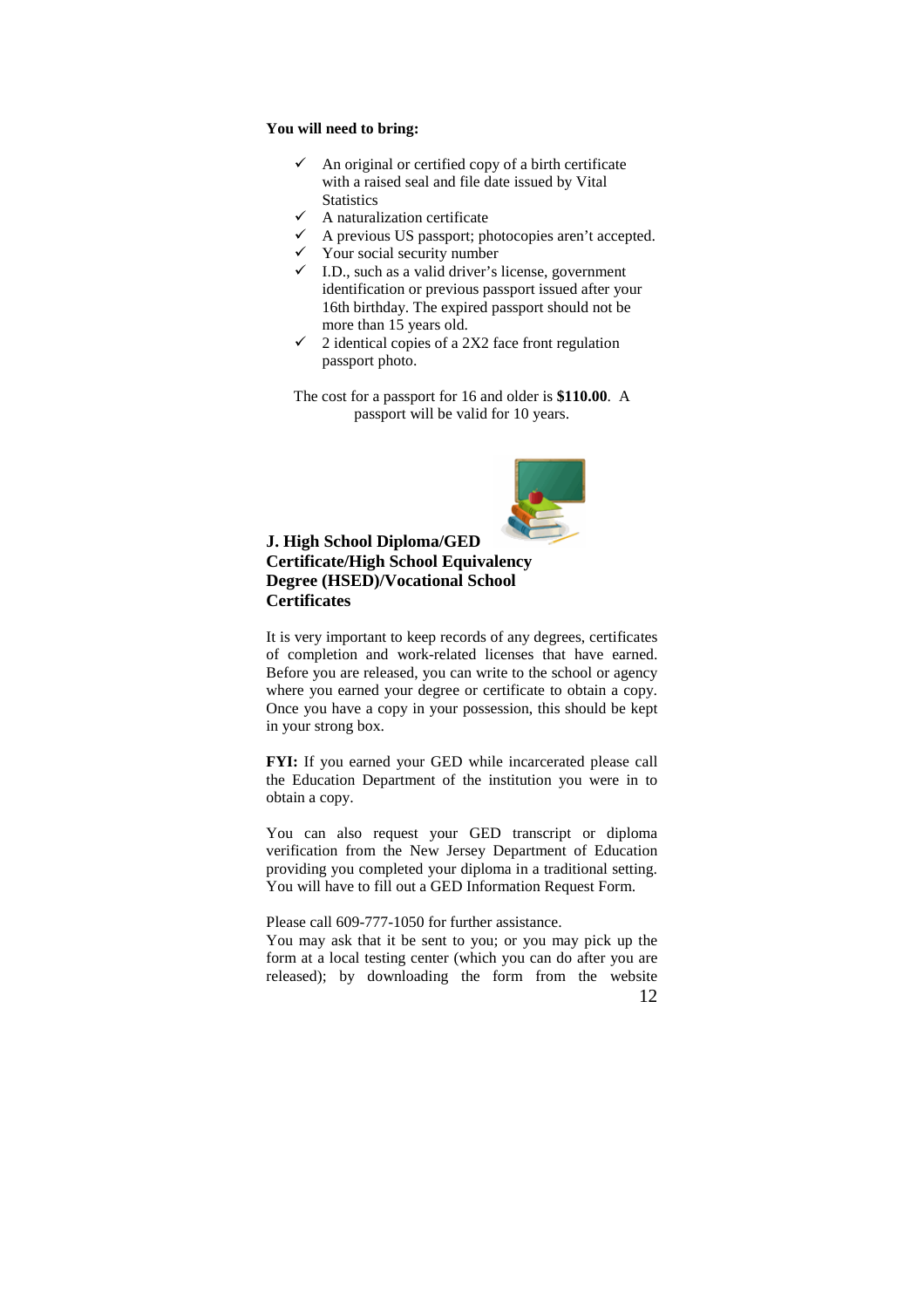http://www.state.nj.us/njded/students/ged/ged7.htm; or by writing to: GED Testing Program, Bureau of Adult Education and Family Literacy, New Jersey Department of Education, PO Box 500, Trenton, NJ 08625.

Your chances of getting a job that pays a living wage, and of moving forward in a career will improve with more education, and not having the high school diploma or GED will simply lock you out from a lot of opportunities.

#### **K. Prison Release Papers**

Make sure you keep your prison release papers. These papers can serve as identification in some circumstances.

## **First Steps After Release: Where Do I Go to Find…**

This section provides resources for food, shelter, clothing, money, and other emergency needs. We have provided some options in Camden County that you can utilize upon release.

**FYI:** Important paperwork will be needed repeatedly throughout your life. Make sure to invest in a folder or safe to keep important documents. Never carry your birth certificate or social security card with you. You will only need to produce these items upon request. It is smarter to keep them in a safe place.

Also, make sure to keep a notebook and a pen with you to write down the names and phone numbers of the people you come in contact with at various agencies. Remember, nobody is going to care about your success as much as you do.

Provided for you are agencies and services that can assist you in finding your basic needs

**FYI:** It is a good idea to call first to check that the hours of operation haven't changed. Please try to be patient with those that are attempting to assist you.

See the following pages for list of resources.

## **A. First Stops**

The agencies below provide either a range of services, and/or can refer you to other places, depending on what you need.

## **FIRST-STOP AGENCIES**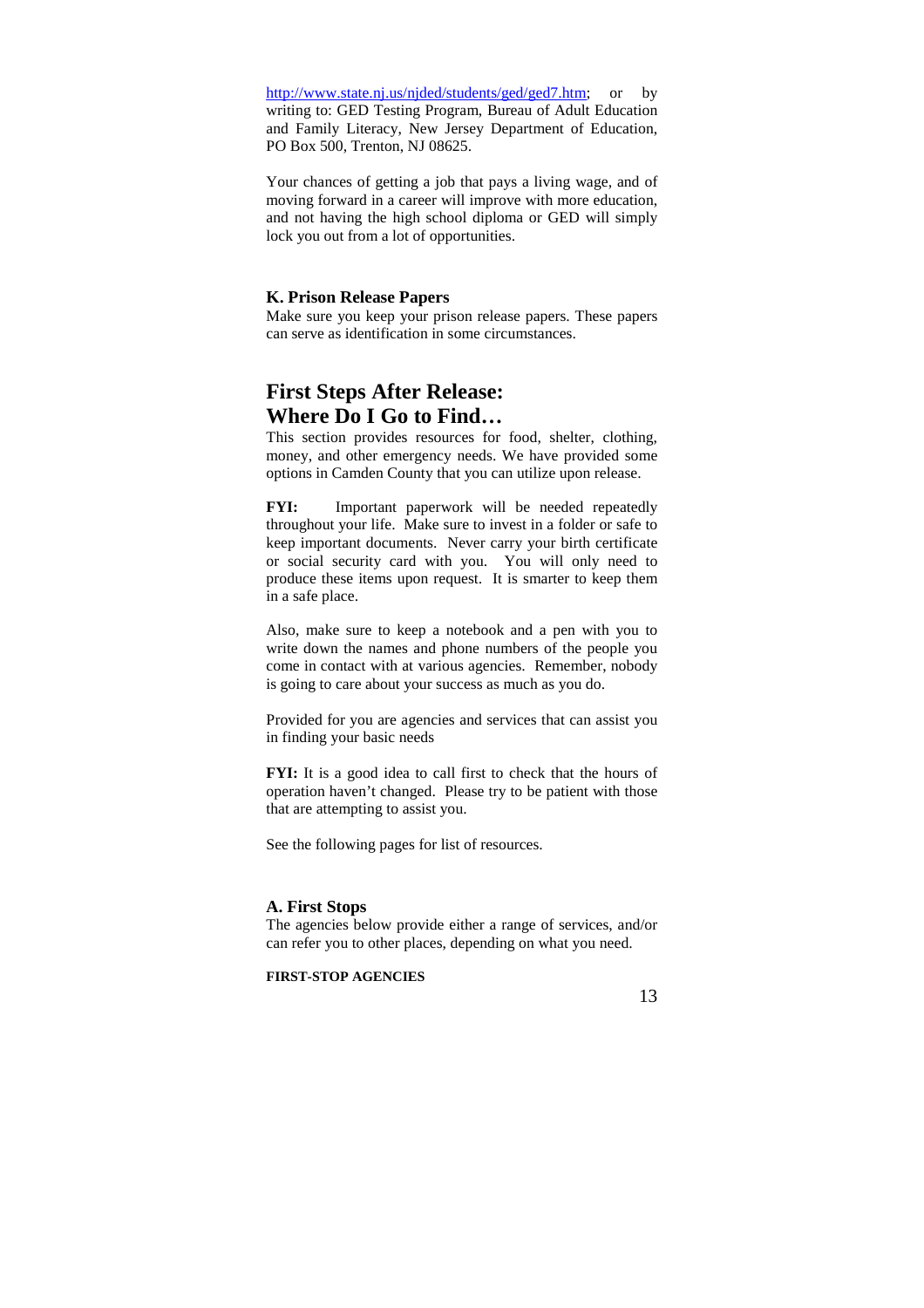#### **2-1-1/First Call for Help**  Dial 211 1-800-331-7272 (Homeless Hotline) Hours: Mon-Fri 8:30am- 4:30pm

Emergencies and homeless calls are 24 hours/7 days a week. 2-1-1 provides 24 hour comprehensive human service information and referral for residents of Camden County. 211 can help you access information as well as connect you to resources that are available to you in the community. 2-1-1 is equipped for TTY callers and has a language line that provides translation services for 140 different languages.

#### **Prison Fellowship**

PO Box 10613

Pittsburgh, PA 15235-0613 (This is the main address for the program. Prisoners can write letters to this address if they cannot call).

1-800-861-0498

Hours: Mon-Fri 9am-5pm

Offers an aftercare reentry program for former prisoners that are trying to get reintegrated back into society. The program provides mentors, church homes, information and referral for housing, clothing, obtaining identification and other resources in the community. The reentry program meets at Antioch Baptist Church, 690 Ferry Ave., Camden, NJ (call the toll free number for meeting times).

#### **B. Shelter**

Access to most of these shelters can be obtained through the Camden County Board of Social Services or through a general walk in. These shelters will also provide showers and laundry services.

## **MEN ONLY**

## **VOA - Aletha R. Wright Center – Transitional Living**

271 Atlantic Ave, Camden 08104 1-856-966-0909

Hours: 24 hours/day

Offers services to 81 single adult homeless men. It is specifically designed to move each individual through 3 phases which concentrate on addressing basic needs, life skills, employment and housing. Must have a referral from the Camden County Board of Social Services ("welfare"); however a courtesy stay may be granted for someone not receiving assistance from the CCBSS, until the next business day so that he may apply for assistance then.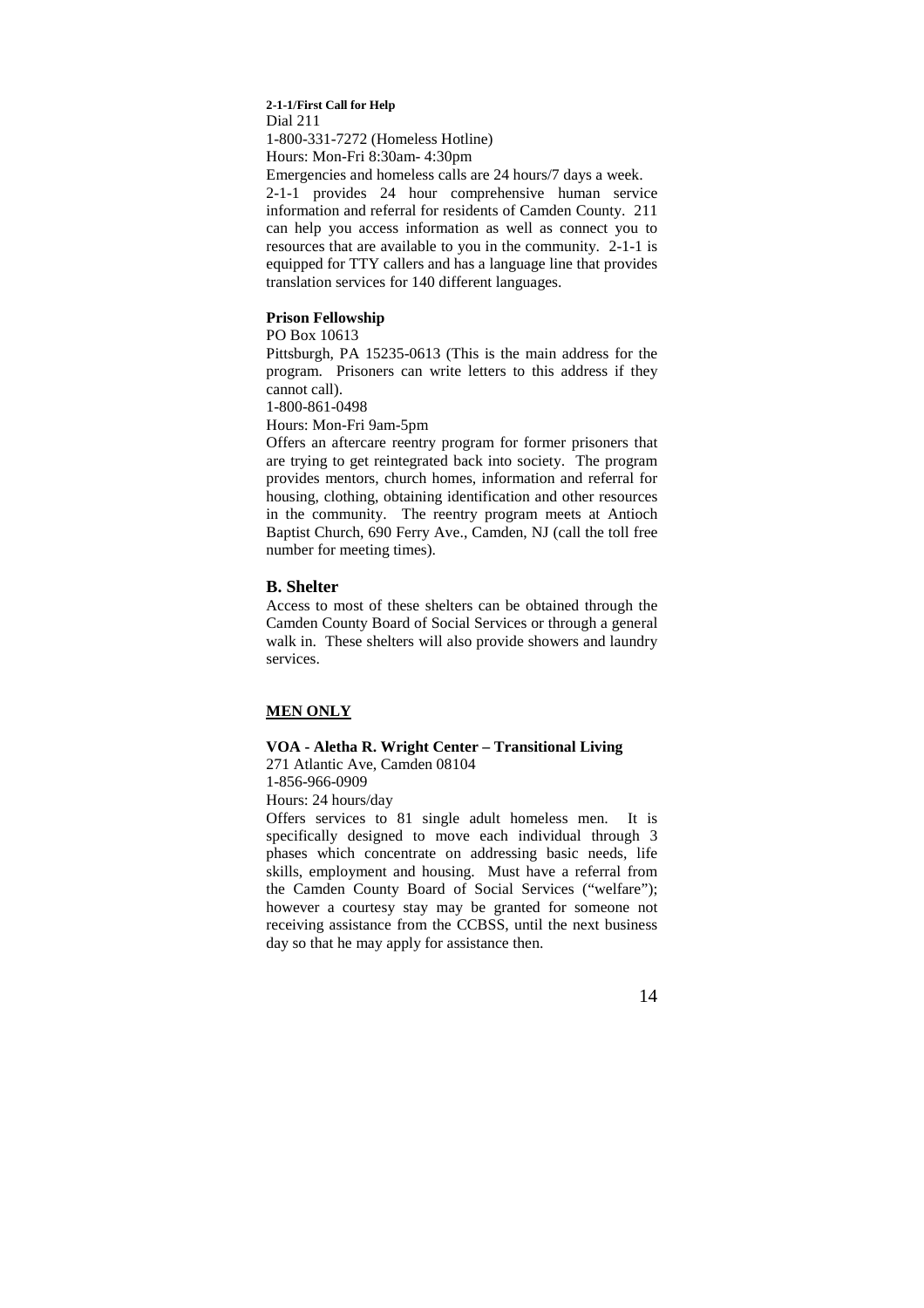#### **Respond, Inc. Path Homeless Services**

816-818 N 5th St, Camden 08102 1-856-365-6597 Hours: Day shelter is open 5 days Monday-Friday 8:00am-3:30pm, Evening shelter is open from 7pm-7am from October-April Path provides emergency shelter to homeless men in Camden County. **Primarily a men's shelter but houses women on occasion.**

#### **Homeless Hospitality Network**

816-818 N 5th St, Camden 08102 1-856-963-5820 Intake, information

1-609-238-8885 Emergency Hours: Mon-Thu 9am-3:30pm.

From October to April, homeless men are housed by participating churches or synagogues on their property. Congregations serve as hosts for a 2 week period. Volunteers provide food, transportation and supervision. During the day the men go to a day center or jobs, on weekends the men stay with the host congregation. At the end of the 2 week period up to 6 men may be eligible to stay for up to 1 year in IHOC's transitional apartments.

Sunday Breakfast Rescue Mission 302 N 13th St. (corner of Vine St.) 215 922-6400 Philadelphia, PA 19107 Walk-in welcome. Must be at shelter by 7pm. 2.3 miles from Camden Center.

#### **WOMEN & CHILDREN**

**VOA Delaware Valley Anna Sample Complex**  408 and 416 Line St, Camden 08103 1-856-963-0430 Hours: Open 7 days 24/day

Three separate programs consisting of Anna Sample house housing 65 beds for single women with families, An 8 bed homeless shelter for single women with mental illness, and availability for 5 families of single female head of household with children. The length of stay varies for each individual. Must have a referral from the Camden County Board of Social Services (CCBSS),parole, ISP, DYFS, and some mental health programs (please call for specific agencies. however, a courtesy stay may be granted for someone not receiving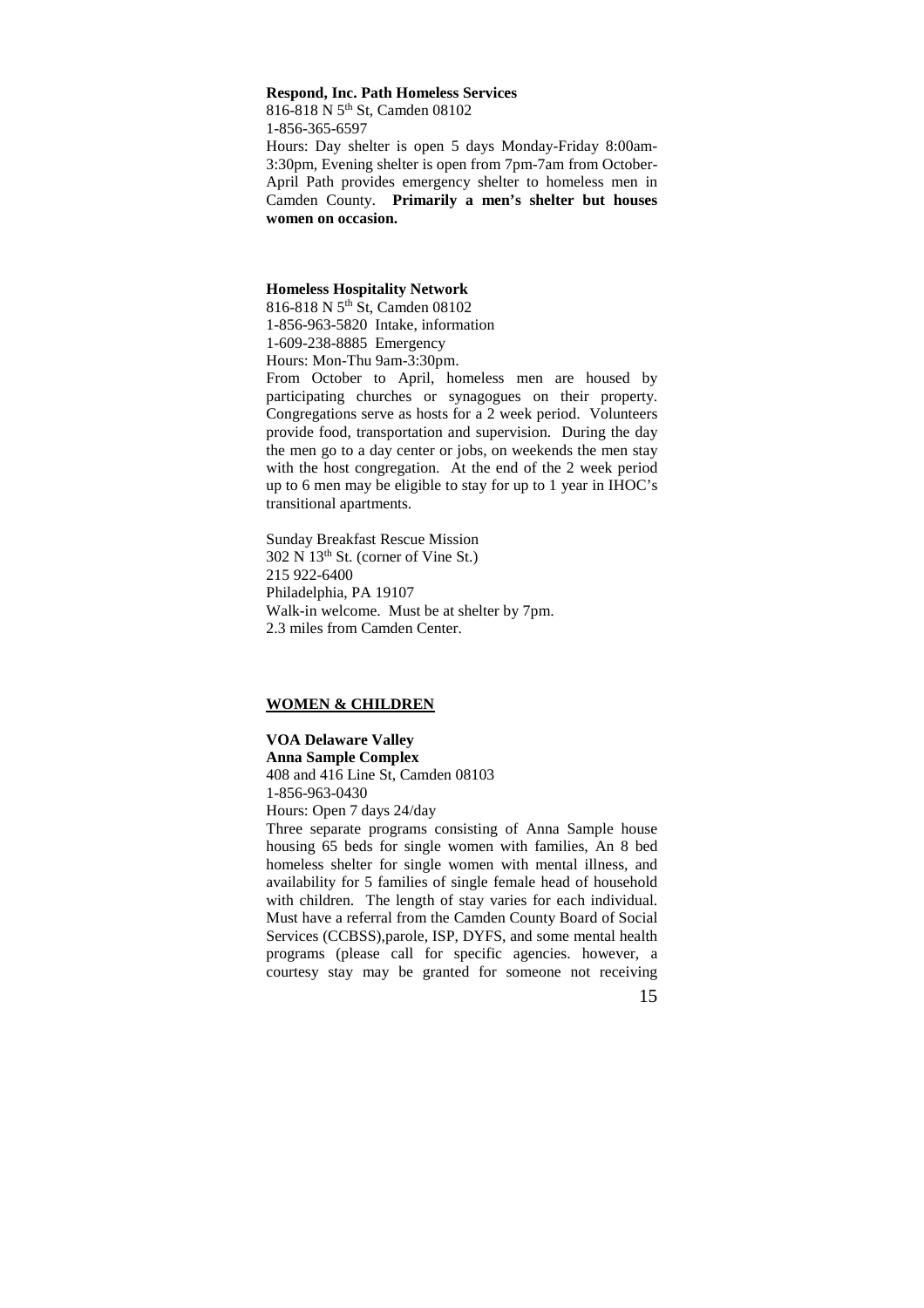assistance from the CCBSS until the next business day, so she may apply for assistance then.

## **C. Food**

There are three ways to get help with food: 1) public benefits to help purchase food, 2) food pantries that provide groceries, and 3) soup kitchens that provide hot or prepared food. Food stamps and other public benefits are discussed under the section in this book labeled "Money". Food pantries and soup kitchens are listed below.

## **FOOD PANTRIES**



**Little Rock Baptist Church**  1210 Kenwood Ave, Camden 08103 1-856-757-0440

The church distributes food packages to needy persons who are residents of the Parkside section of Camden on the first and last Tuesday of the month from 5pm-7pm. Must bring ID, proof of address, children, and income.

## **Parkside United Methodist Church**



1418 Kaighns Ave, Camden 08103 1-856-964-2254

Hours: Wednesday 11:00-1:00

The church distributes packaged food to local needy persons and families of the Parkside section of Camden. Must bring ID, proof of address, children, and income.

**Atco Assembly of God Church The Lord's Cupboard**  615 Jackson Rd, Atco 08004 856-768-0022

Offers food pantry services to residents of Atco and surrounding areas on Mon 5:00pm-7:30pm and Wednesday 11:00am-2:00. If in the doors by 12:00pm everyone will be served lunch. Persons must bring ID, proof of address, children, income, and must have transportation to the church.

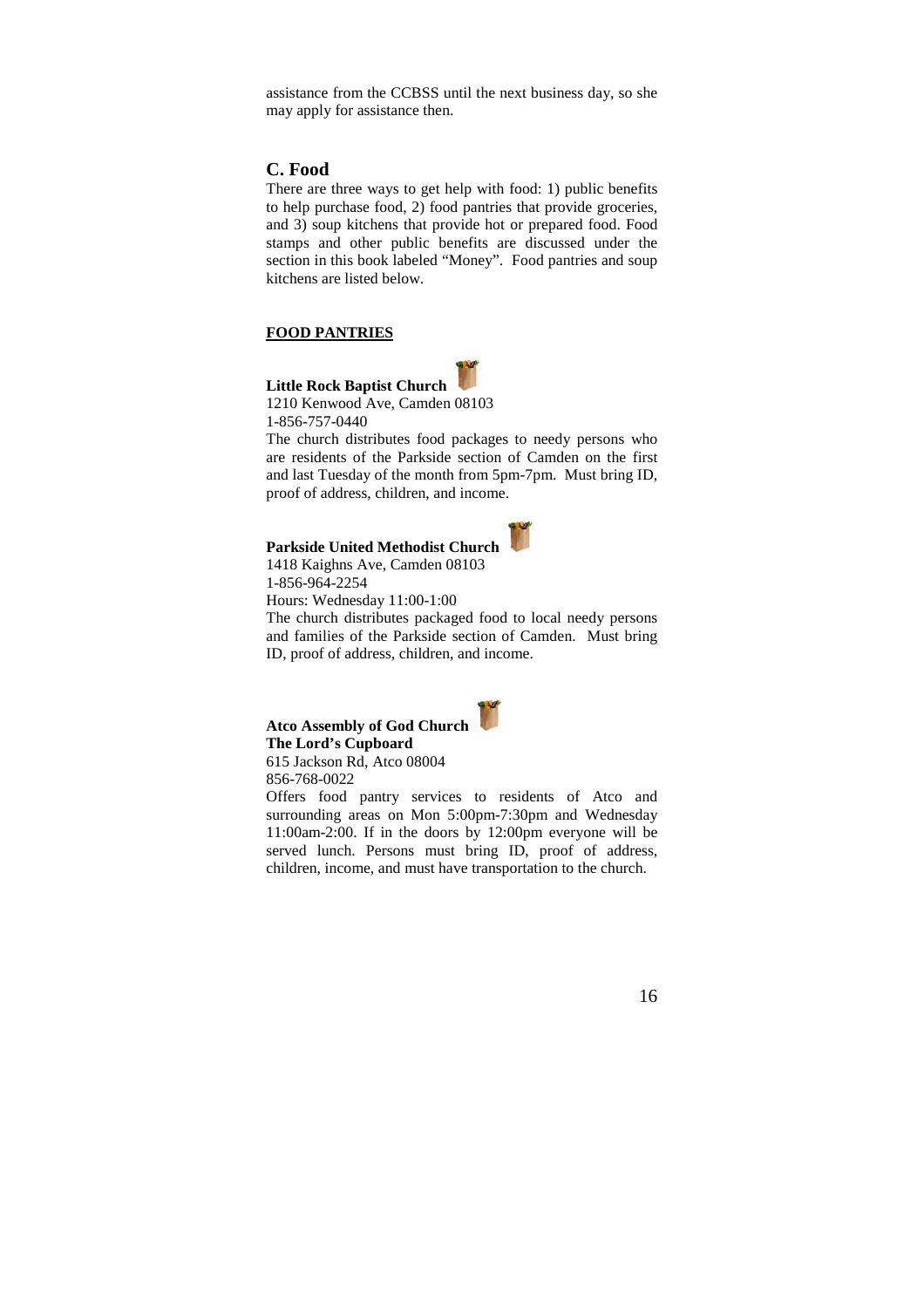## **Audubon United Methodist Church**

314 W Graisbury Ave, Audubon 08106

1-856-547-6114

Emergency food pantry services are offered for residents of Audubon; contact the church for days and times. Persons must bring ID, proof of income, address, and children.

## .**First United Methodist Church**



201 New Jersey Ave, Mt. Ephraim 08059 1-856-931-8090

The food pantry provides a 5 day supply of food per family member one time per month to needy individuals and families in Mt. Ephraim, Gloucester, Brooklawn, Haddon Heights, Audubon, and the Fairview section of Camden City on Thu 7:00pm-8:30pm.

#### **New Covenant Community Church**

255 Edgewood Ave, Audubon 08106 1-856-546-0344

The church offers an emergency food pantry on a monthly basis. Call the church and leave your name and number and the pantry manager will contact you for the time and date to access the pantry. Only residents of Audubon, Mt. Ephraim, Barrington, Haddon Hts, Bellmawr, Oaklyn, Haddon Twp, Haddonfield and Gloucester City. Must bring ID, proof of address, and children.



**St. Lawrence Catholic Church, St. Vincent DePaul Society** 

100 South Ave, Lindenwold 08021 1-856-627-8824

Operates a food pantry for the local and needy persons in Lindenwold, Stratford, Laurel Springs and Pine Hill area Second Tuesday of each month 12:00-3:00 and second Saturday of each month 10:00-1:00. Must bring ID, proof of address, children and income.

#### **St. Maria Goretti Church, St. Vincent DePaul Society**

321 Orchard Ave, Runnemede 08078 1-856-933-0037

The church offers an emergency food pantry for local poor and needy residents of Runnemede (from the Black Horse Pike to the Turnpike). Persons must call for days and times. Must bring ID, proof of address, income and children.

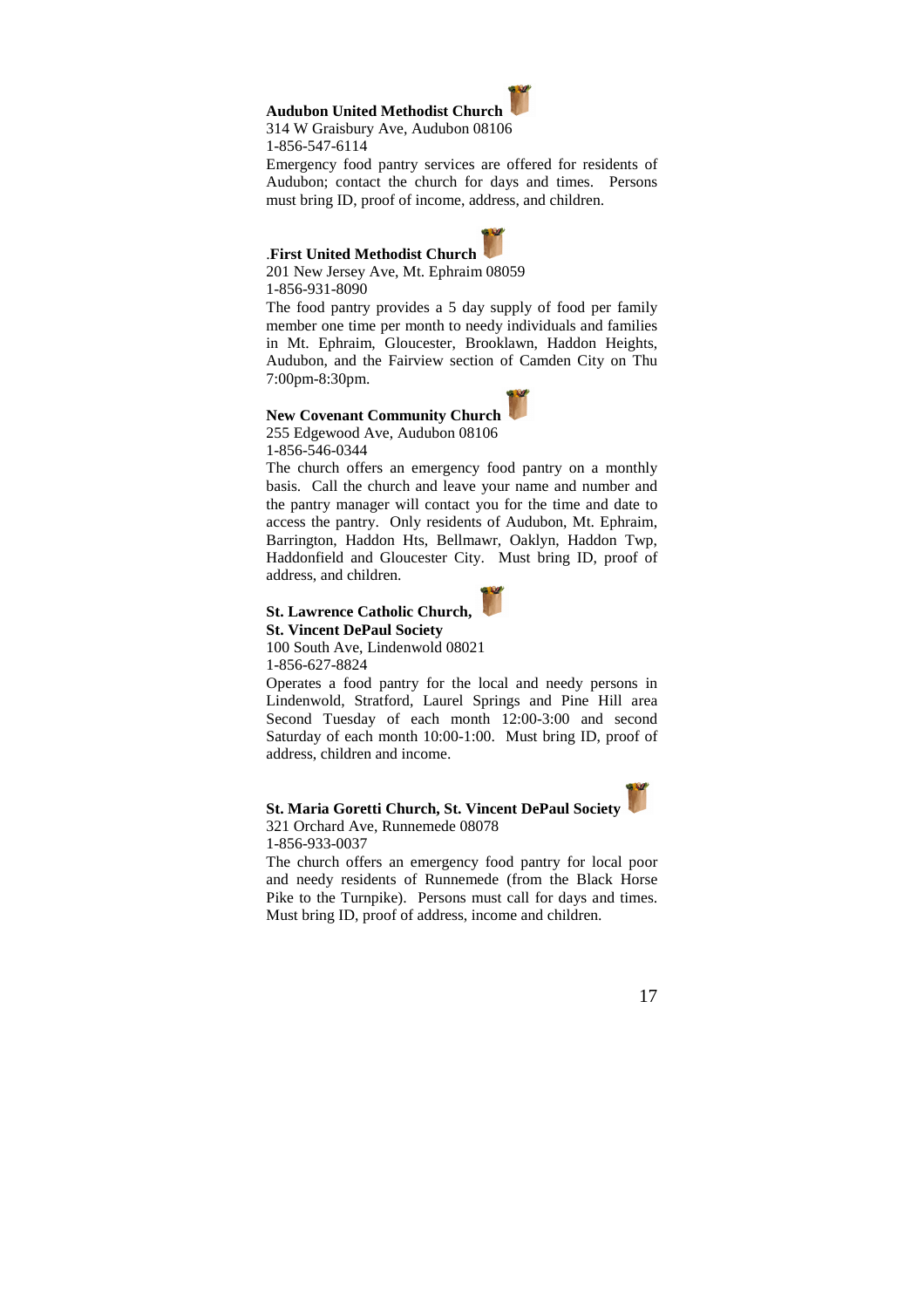## **St. Teresa Church, St. Vincent DePaul Society**

#### 13 E Evesham Rd, Runnemede 08078 1-856-939-1681

856-632-1765 (Leave Message) volunteer will call back and let you know a time and date to come and pick p food.

The church offers an emergency food pantry for local poor and needy residents of Runnemede. Persons must call for days and times and must bring ID, proof of address, income and children.

## **St. Vincent DePaul Society**



157 W White Horse Pike, Berlin 08009 1-856-767-7391

Provides emergency and supplemental food to persons in need in Berlin Borough, Berlin Twp, Atco, Chesilhurst and Sicklerville Mon-Fri 11:00-3:00.

#### **Food Bank of Southern NJ**

**Location:** 1361 Walnut Street Camden 08103 **Phone:** 856-963-3547 *Services:* "Kids Cafe"- Camden, Burlington, Gloucester, Salem; "Kidz Pack"- Every Friday, packed foods to help sustain families over the weekend (if 50% of school is eligible for free/ reduced lunch), "SNAP"- temporary food assistance food stamps

Gatekeeper Ministries 3600 Earl Avenue Pennsauken, NJ - 08110 (856) 342-8045 Thursdays 11-2pm

Jewish Community Relations Council 1301 Springdale Rd. suite 150 Cherry Hill, NJ 08034 856-424-1333

St. Joseph's Pro-Cathedral (Catholic Charities) 2907 Federal St, Camden, NJ 08105 (856) 964-4336

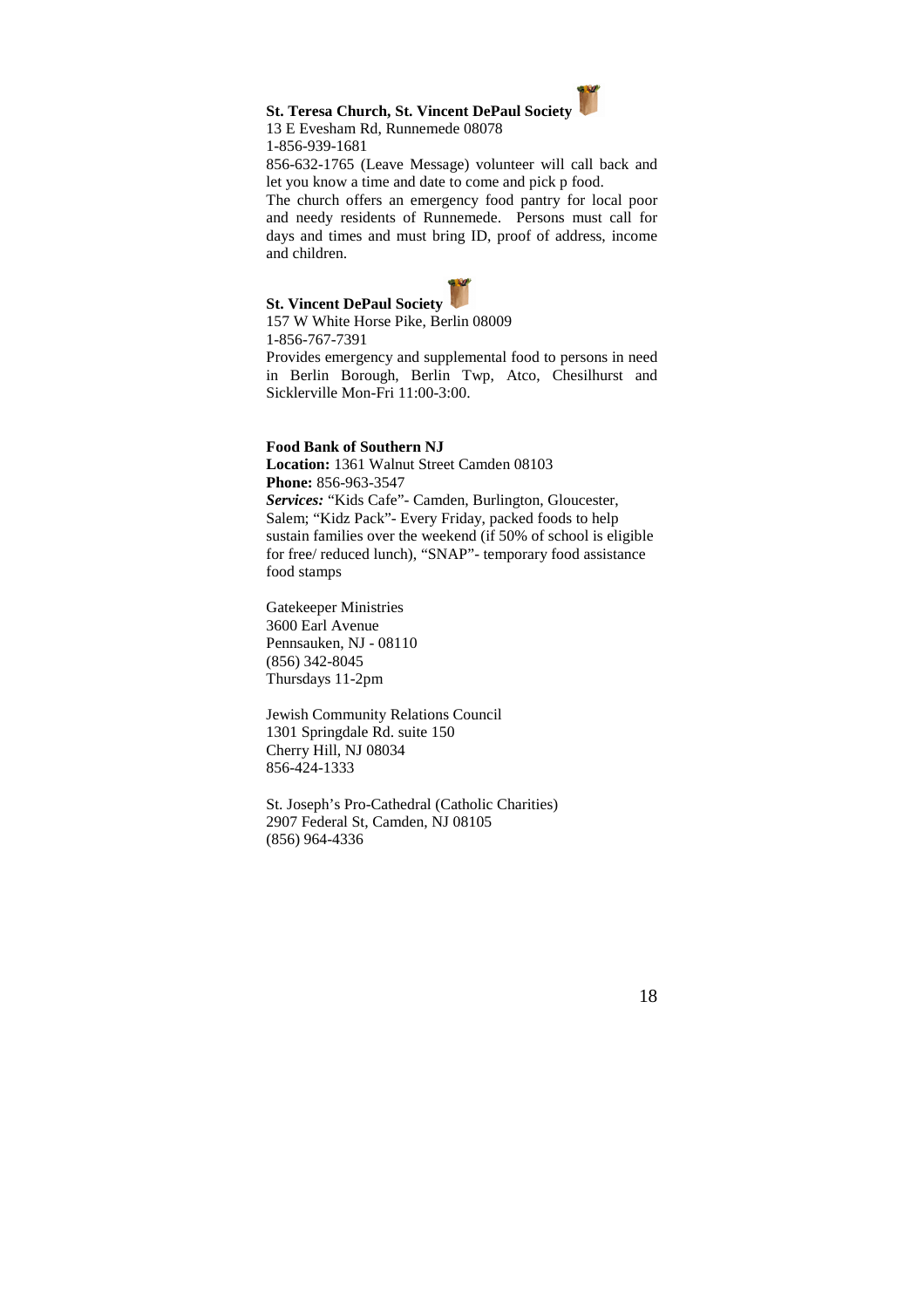## **SOUP KITCHENS**



## **Cathedral Kitchen**

1514 Federal St, Camden 08103 1-856-338-1529 (kitchen); 1-856-964-6771 (office) Cathedral Kitchen provides a fully nutritional nightly meal, 5 days a week between 4pm-5pm.

#### **Emergency Food, Neighborhood Center**

278 Kaighns Ave, Camden 08103 1-856-365-5295 Hours: Monday-Friday 12:00-1:00 A hot nutritious meal is offered at lunch time to anyone who is in need.

## **Parkside United Methodist Church**

1420 Kaighns Ave, Camden 08103 1-856-964-2254 The church offers congregate meals to persons in need. Sun 8am church service is mandatory for breakfast Sun 9am.

#### **EMERGENCY FOOD**

#### **Emergency Food, Neighborhood Center**

278 Kaighns Ave, Camden 08103 1-856-365-5295 South Camden residents only (from  $2<sup>nd</sup>$  to  $7<sup>th</sup>$  St) Mon-Fri 1:30-3:00

#### **Good Samaritan Center, New Visions Community Services of Camden**

523 Stevens St, Camden 08103 1-856-963-0857 Must have a referral from the Camden County Board of Social Services. Hours: Monday-Friday 9:00-3:30

Salvation Army Ray and Joan Kroc Center 1865 Harrison Ave Camden, NJ 08105 Mon-Fri 8:30-4:00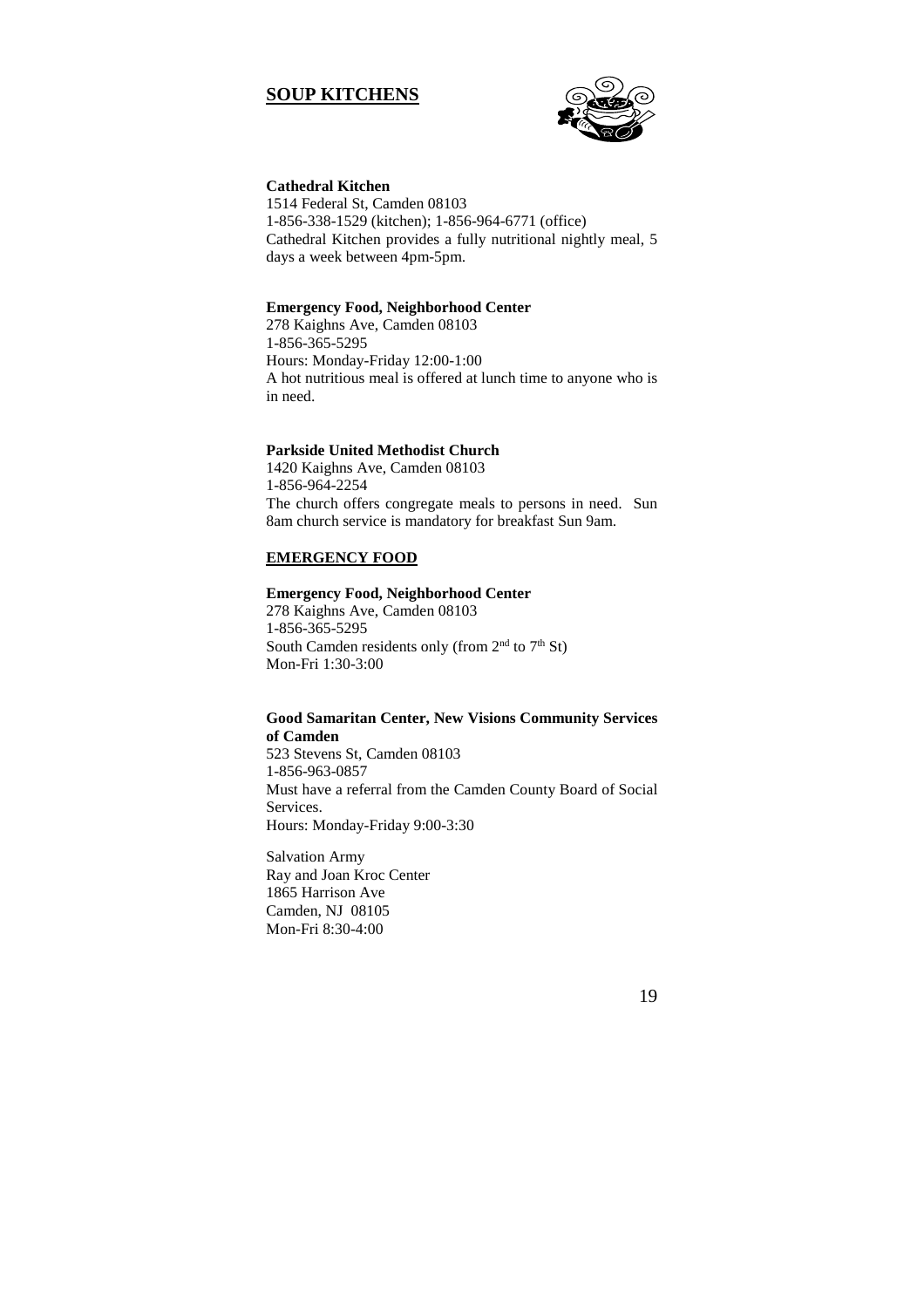### **St. Vincent DePaul Society**

157 W White Horse Pike, Berlin 08009 1-856-767-7391 Must have a referral from the Camden County Board of Social Services (CCBSS) or other social service agency and live in Berlin Borough, Berlin Twp, Atco, Chesilhurst or Sicklerville. Serving Winslow Township Mon-Fri 11:00-3:00

#### **Your Food Shelf**

1500 Federal St, Camden 08105 1-856-365-6475 Must receive TANF through the Camden County Board of Social Services (CCBSS) and must live in East Camden. **Serving families only.**

Mon-Fri 10:00-2:00 (closed 12pm-1pm for lunch)

#### **D. Clothing**



## The following places provide free or low-cost clothin

## **FREE OR LOW-COST CLOTHING SOURCES**

#### **Goodwill Thrift Store and Donation Center**

5461 Route 70, Pennsauken 08109 1-856-662-1650 Operates a thrift store for low cost clothing, etc. Mon-Sat 9am-9pm; Sun 12pm-6pm

#### **New Visions Community Services of Camden, Inc.**

523 Stevens St, Camden 08103 1-856-963-0857 Provides free clothing to persons in need. Also provides business attire for welfare to work participants. 9am-3pm 7days/week (Dec-Apr); Mon-Fri 9am-3pm (May-Nov)

#### **Good Samaritan Free Clothing Center**

Our physical address is: 126 Broadway Camden, NJ 08102 (856) 283-4256. We are open to the public on Wednesdays from 10am to 2:30pm with a break for lunch.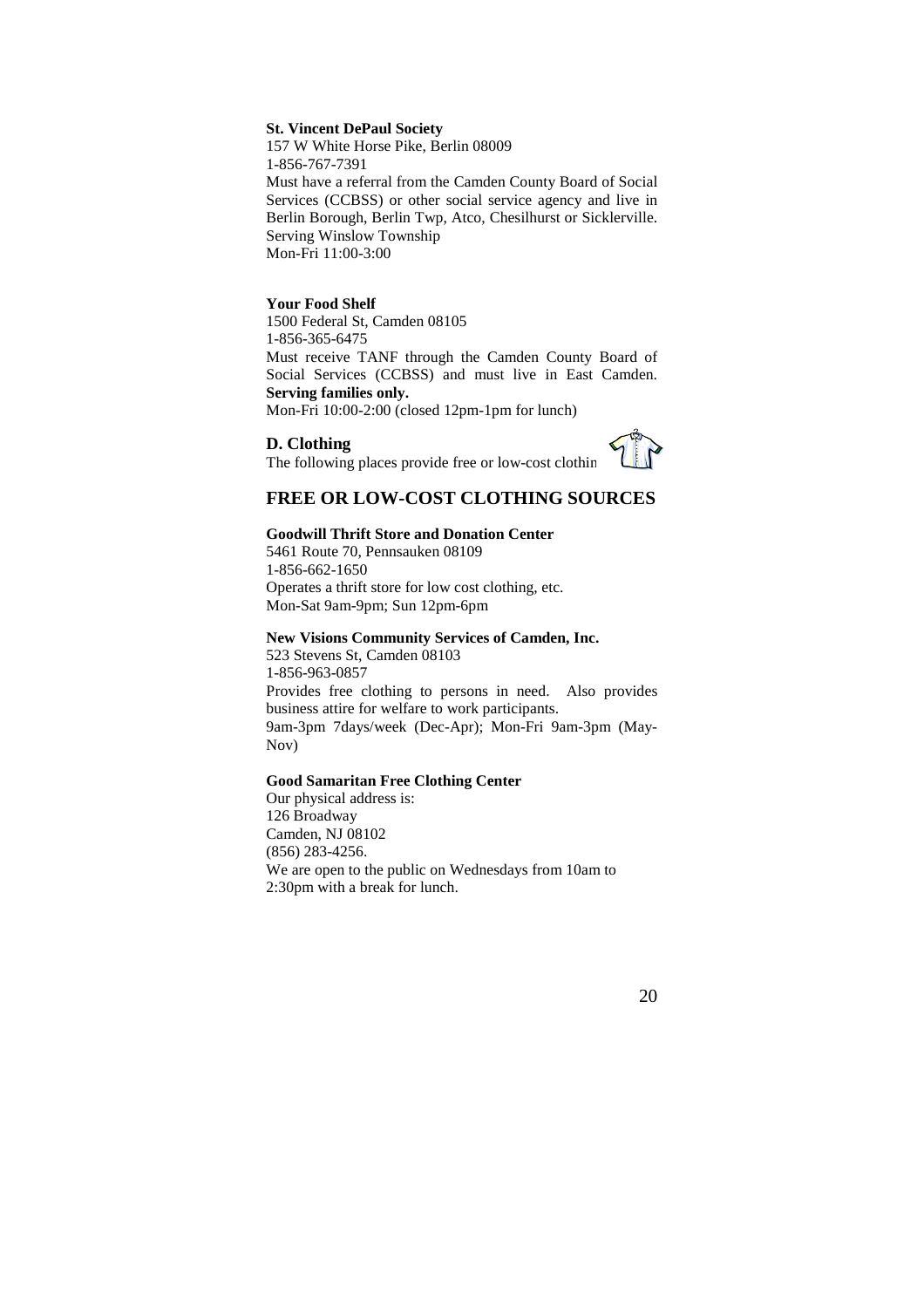

## **E. Showers and Laundry**

The following places provide free showers and laundry facilities.

#### **FREE SHOWERS AND LAUNDRY FACILITIES**

**New Vision's**  523 Stevens St, Camden 08103 1-856-963-0857 A homeless day center for men, women and children. It provides showers, washers/dryers, telephones and referrals to various agencies. 8am-3:30pm Monday-Friday

#### **Respond, Inc. Path Homeless Service**

816-818 N 5<sup>th</sup> St, Camden 08102 1-856-365-6597 Path is a day center for homeless males that provides showers, laundry, case management and information and referrals. Mon-Fri 8:30am-4:30pm

#### **Ray of Hope Drop-in Center**

523 Stevens St, Camden 08103 1-856-338-1344

Assists clients in maintaining a healthy lifestyle through supportive interactions with staff. Offers a variety of amenities like a place to shower, laundry facilities, light snacks, telephone access, personal care items, condoms, bleach kits, as well as information and referral to medical and social services.

Mon-Fri 9:30am-6:30pm



## **F. Transportation**

There is no general program that will provide assistance paying for transportation. NJ Transit will no longer accept release papers in substitution for bus tickets. You may purchase from your social worker transit tickets for \$2.00 prior to release. You will be provided with the accurate amount of tickets to ensure your arrival to your destination.

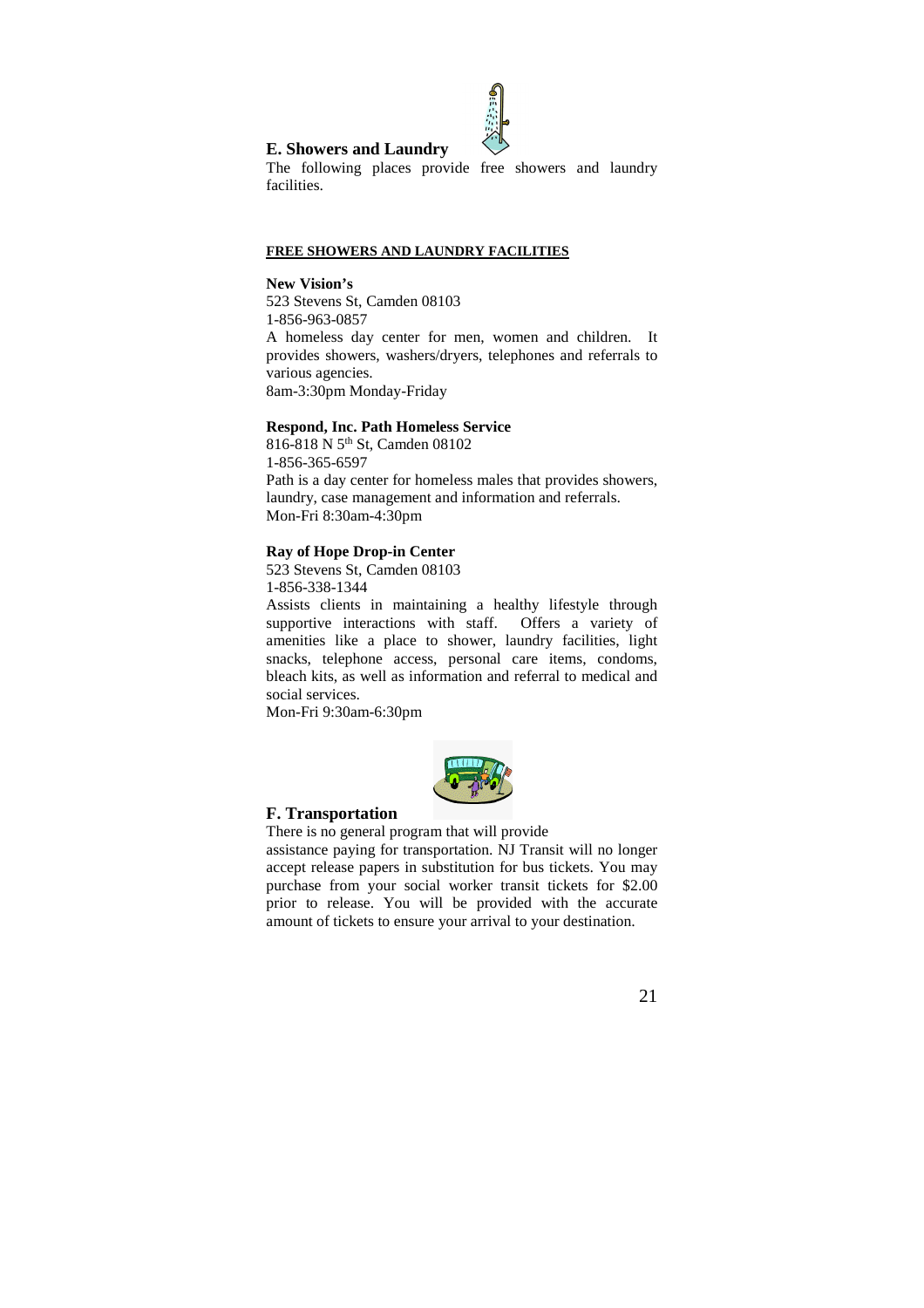For specific bus line information contact NJ Transit: 800-772- 2222 or http://www.njtransit.com. If you click on the "trip planner" section you can find out routes.

If you intend to drive places, remember that you **must** have a valid driver's license, and valid insurance for any vehicle that you are driving. New Jersey now has a "Dollar-A-Day Car Insurance Program" for low-income individuals who receive MEDICAID WITH HOSPITALIZATION and want to insure a car registered in their name. It costs **\$360.00** per year if you pay all at once and **\$365.00** if you pay in installments. You cannot get this insurance if your license or registration are revoked or suspended. Other restrictions may apply. For more information contact: 800-652-2471;

http://www.state.nj.us/dobi/dollaradayqna.htm.

#### **TRANSPORTATION FOR THE DISABLED**

#### **NJ Transit Access Link**

1-800-955-2321

Call between 7:30am and 4:00pm, Monday-Sunday NJ Transit's Access Link paratransit service is comparable to the local bus service. This service is specifically for people whose disability prevents them from using the local fixed route bus service. You must call to be interviewed in person to determine your eligibility.

#### **SenHan Transit**

146 Black Horse Pike, Mt. Ephraim 08059

1-856-456-3344

SenHan provides non-emergency medical transportation with door-to-door rides to doctors, hospitals and other medical facilities for seniors and persons who are disabled, as well as personal business errands, and employment transportation. Hours: Mon-Fri 9am-4pm

#### **G. Money**

Once you get out of prison, you will need a source of income, until you can find a job. (see under "Finding a Job" for information about looking for work). **The DOC does not provide any "gate money," except for the money you may have in your inmate account. If it is possible to save any money before you are released, you should try to do so.**  Based on need, Parole can give up to \$300.00 in emergency funds, but it is at their discretion. Ask your parole officer about this.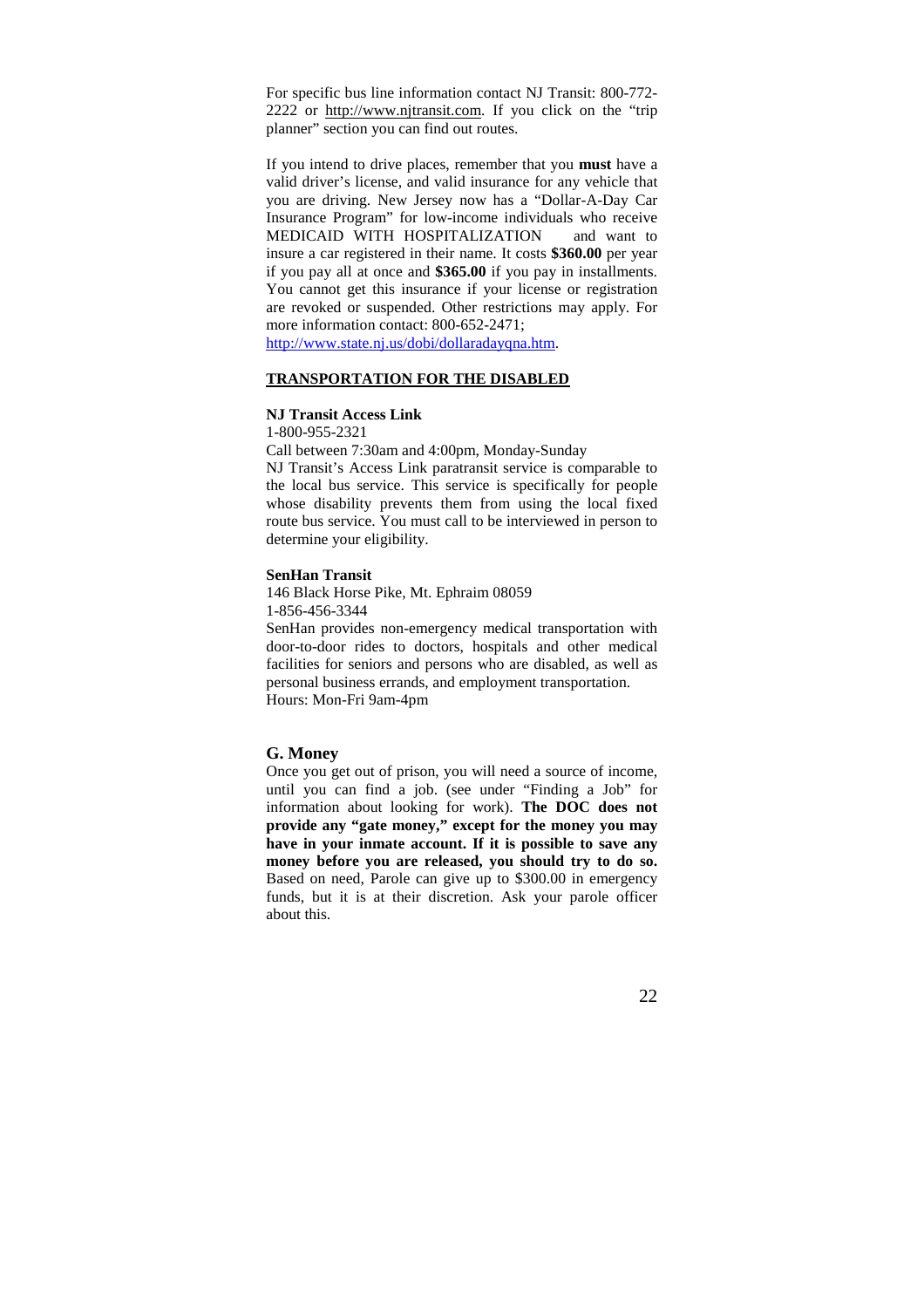

You may be eligible to get some

kind of public assistance ("welfare"),

but not everyone qualifies for this. Here are the basics of what you will need to know about getting benefits.

## **GENERAL ASSISTANCE (WFNJ-GA) AND TEMPORARY ASSISTANCE FOR NEEDY**

**FAMILIES (WFNJ-TANF)** provide cash benefits, GA for single people and TANF for people who have custody of their children. Both programs will require you to work or actively look for work and both have a five-year lifetime limit. Work First New Jersey also has an Emergency Assistance program that you may qualify for if you are homeless or at risk of becoming homeless: it can pay for things like food, clothing and transportation costs to look for housing, but also temporary rental or mortgage payment assistance and utility payments.

## **WFNJ-GA AND WFNJ-TANF APPLICATION SITES:**

#### **WFNJ/General Assistance/TANF**

600 Market St, 2nd Floor Camden, NJ 08102 1-856-225-8800 Director: Shawn Sheekey Provides emergency/financial services to adults without children for all the towns in Camden County that are not listed below. Monday-Friday 8:30 am to 4:30 pm

FYI: If you were convicted of an offense involving distribution or sale of drugs after August 22, 1996, you cannot receive cash benefits under GA or TANF. If you were convicted of an offense after that date that only involved possession of drugs, you may be able to get benefits if you completed or are enrolled in a licensed drug treatment program, or completed a program in prison and are drug free (you will have to submit to drug testing). If you apply for welfare and the case worker asks about your criminal background, you should answer truthfully and to the best of your knowledge. If you lie, you may be found "ineligible" and could also be prosecuted.

#### **FOOD STAMPS**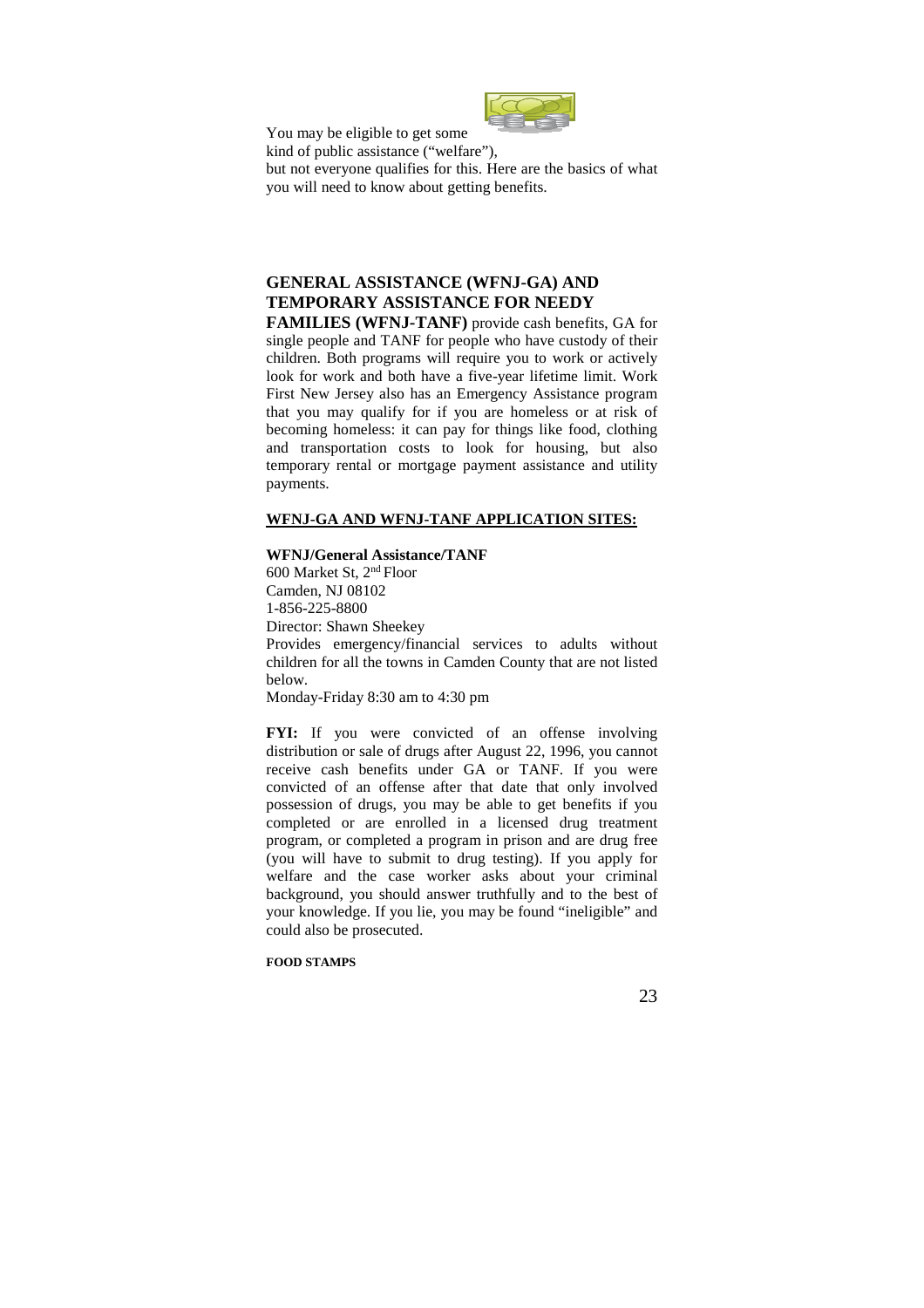#### **You may apply for food stamps while applying for GA/TANF.**

If you were convicted after August 22, 1996 of a drug distribution or sales offense, you may still be able to get Food Stamps if you have completed or are enrolled in a licensed drug treatment program, or completed a program in prison and are drug free (you will be tested). Same goes for possession offenses.

#### **H. VETERANS BENEFITS:**

If you were receiving veteran's benefits, either for disability or a pension, and you were incarcerated for more than 60 days, you will have to get reinstated after you are released. If you were not receiving benefits and you are a veteran, you may be eligible for benefits or for some of their other programs and services, including health care. Please contact your PREPARE social worker for inquiries while in custody or you can contact the VA for questions about benefits at 1-800-827-1000; the health benefit number is 1-877-222-VETS. The Camden County Department of Veterans Affairs is located in the Lakeland Complex, 3 Collier Dr, PO Box 1535, Blackwood, NJ 08012 1-856-374-5801. **Be aware that the VA takes considerable time to make decisions. On average, it can take 273 days to process a new application for benefits.**

The following are some websites that can assist you in looking for information about veteran services:

Federal Veterans Information: www.va.gov

Info for NJ Veterans: www.vetsinfo.com

New Jersey Dept of Veterans Affairs: www.state.nj.us/military

New Jersey Veterans Guide: www.state.nj.us/military/veterans/njguide

VA Home Loans: www.homeloans.va.gov

Veterans Counseling Service Center: www.va.gov/rcs/newjersey/html

**OTHER BENEFIT PROGRAMS:** You may be eligible for other cash benefits, including Supplemental Security Income (SSI), disability benefits (if you are seriously disabled and cannot work) call the Social Security office at 1-800-772-1213 for eligibility or to apply. The Women's, Infants, Children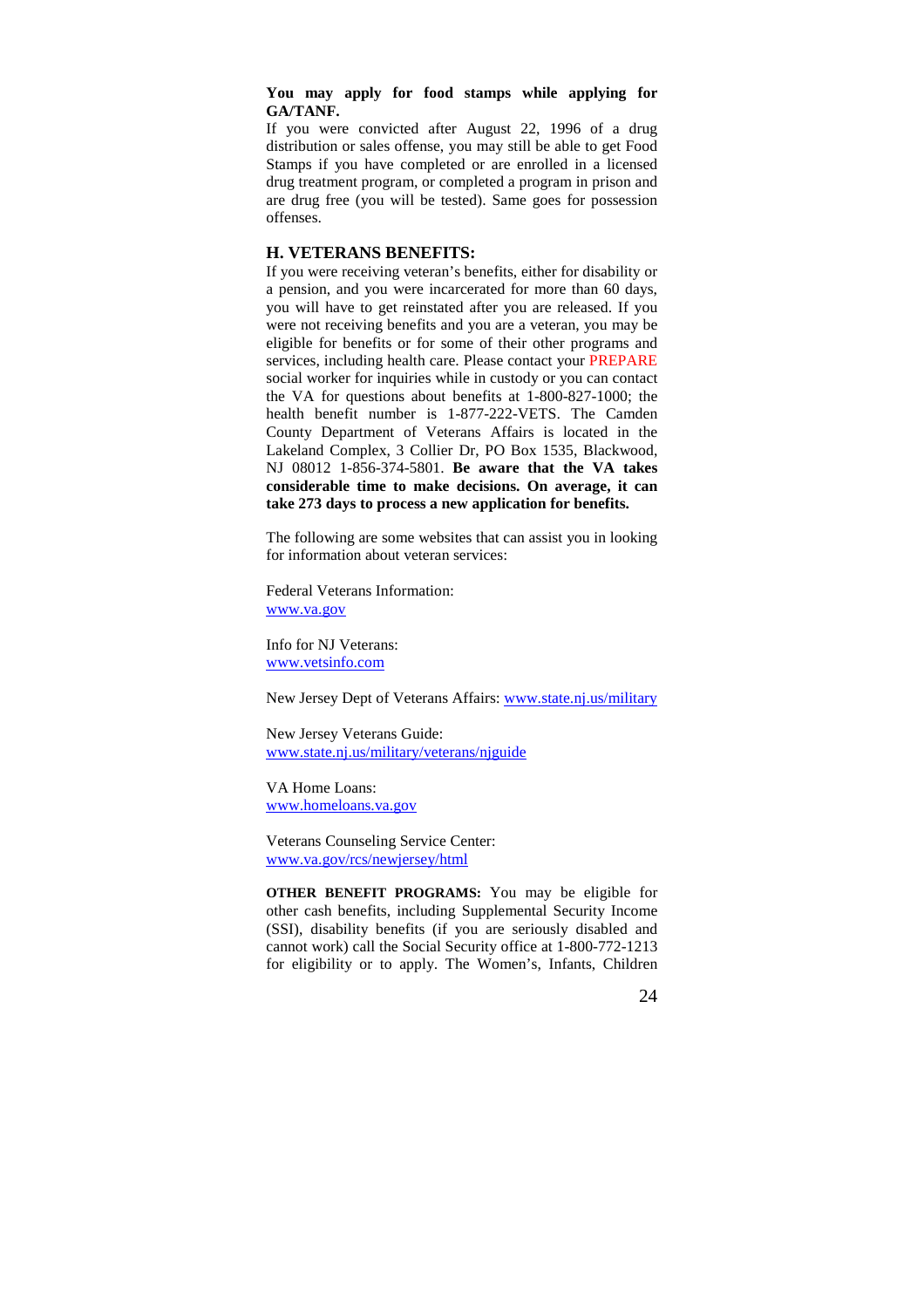(WIC) program, gives food vouchers to low-income parents. You can inquire about WIC at the city and county welfare offices.

## **Taking Care of Yourself: Getting Support**

The transition from prison back to society may take some time to get adjusted and we want to provide you with options to lessen the burden. Taking care of your mind and body will be important for your success. Below are a few places to that may be of assistance. In addition, there are Narcotics Anonymous (NA) and Alcoholics Anonymous (AA) support group meetings all over Camden County. To find a meeting near you, call 1-866-920-1212 (for AA) or 1-800-992-0401 (for NA). For other self-help group resources, call the New Jersey Self Help Clearinghouse at 1-800-367-6274.

## **Taking Care of Yourself: Health Care Resources**



It is very important that you pay attention to your health during the period after you are released, and that you make sure you have a plan to get any prescriptions that you need filled and to see a doctor if you have health conditions that need care. Also, stress and changes in routine can make many health conditions worse. Below, you'll find information on paying for health care and clinics and other resources in Camden County.

## **A. Health Care Benefits: Am I eligible?**

In New Jersey, the **Medicaid** program provides health care benefits for some low-income people. If you gain custody of children under 18 when you are released, you may qualify if you are single, or if the main breadwinner in the household is unemployed, or isn't earning enough to support the family. Otherwise, if you are single, you will only qualify for Medicaid if you are low-income and are aged (meaning over 65), blind or so disabled that you are unable to work. If you are disabled and are applying for SSI, you will also be screened for Medicaid at that time. If you qualify for General Assistance (GA) benefits, you will get some very basic health care benefits through Medicaid ("Plan G"). **Medicaid is a separate program from GA or TANF, so you don't have to be getting those benefits to qualify for Medicaid.** For questions about Medicaid eligibility, you can call 1-800-356-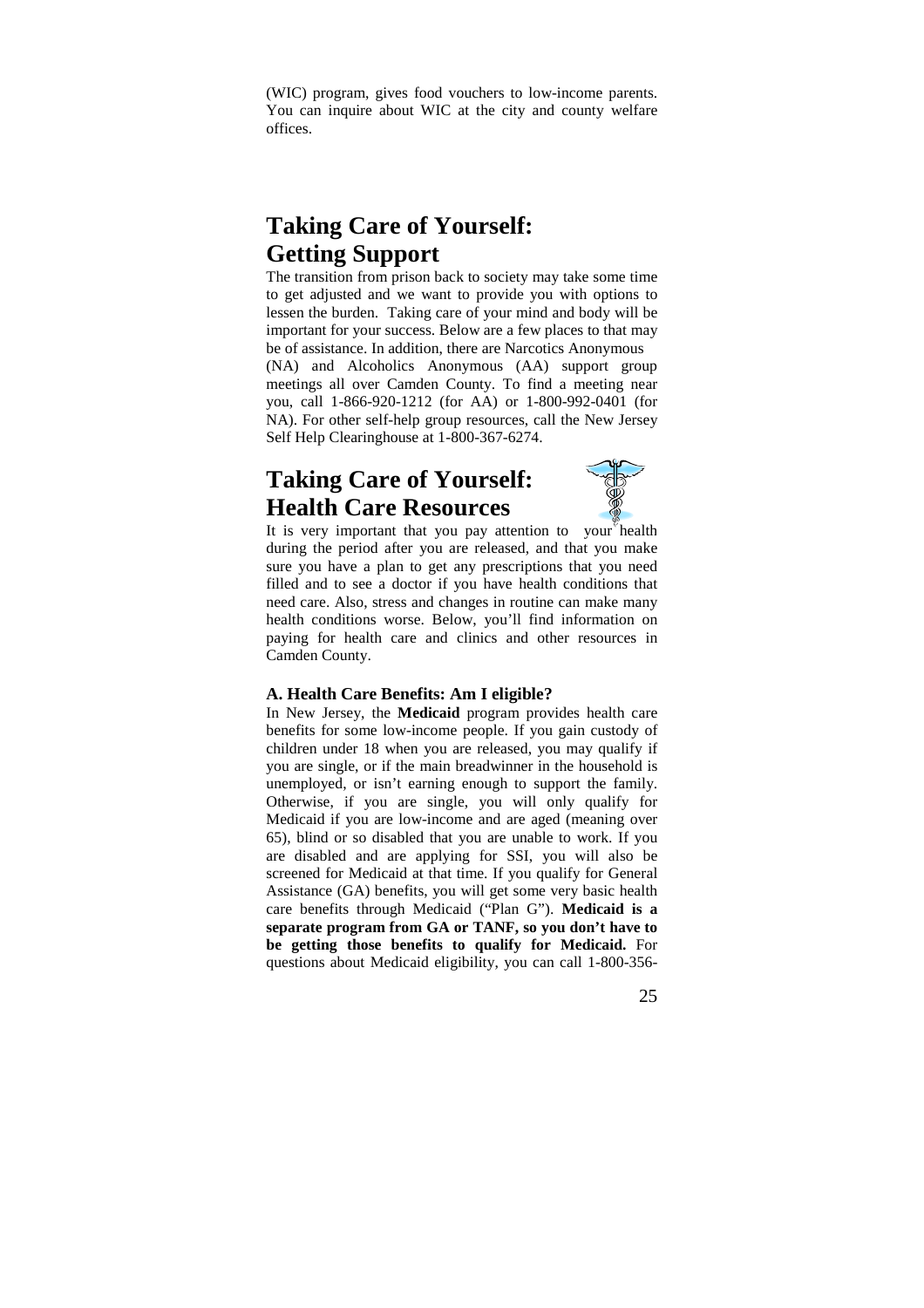1561. To apply for Medicaid in Camden County go to the Camden County Board of Social Services at 600 Market Street in Camden 1-856-225-8800 or 1-856-225-8266.

If you are a veteran, you may be eligible for health care benefits through the **Veteran's Administration**, which provides a "Medical Benefits Package" for enrolled veterans. You can call 1-877-222-VETS for more information about eligibility and applying for benefits.

If you are HIV+ or have AIDS, you may also be eligible for the **AIDS Drug Distribution Program** (ADDP), which provides help paying for AIDS medication for people who don't have other ways of paying. **You can apply for this program before you are released**. To apply, contact the **Aids Drug Distribution Program** at 1-609-588-7038 or toll free 1-877-613-4533, Mon-Fri 8am-5pm.

**Easter Seals New Jersey** provides information, referrals and loans of medical equipment (including wheelchairs) to people in need. For information call 1-732-257-6662.



### **B. General Health Care Providers**

Even if you do not have Medicaid or other health insurance or benefits, Camden County has clinics that provide primary health care at low cost, sliding scale or for free. They are listed below. Most hospitals have charity care and you should ask about this if you go to a hospital emergency room for treatment.

#### **CAMDEN COUNTY COMMUNITY HEALTH CENTERS**

#### **CamCare Health Corp., Gateway**

817 Federal St, Camden 08103 1-856-541-8217 Hours: Mon & Wed 8am-8pm (only for internal, pediatric, and OBGYN); Tue-Fri 8am-4:30pm; Sat 9am-1pm

#### **CamCare Health Corp., East**

2610 Federal St, Camden 08105 1-856-635-0203 Hours: Mon-Fri 8am-4:30pm

#### **CamCare Health Corp., North**

6 th & Erie St, Camden 08102 1-856-757-9180 Hours: Mon-Fri 8am-4:30pm

## **CamCare Health Corp., South**

8 th & Carl Miller Blvd, Camden 08104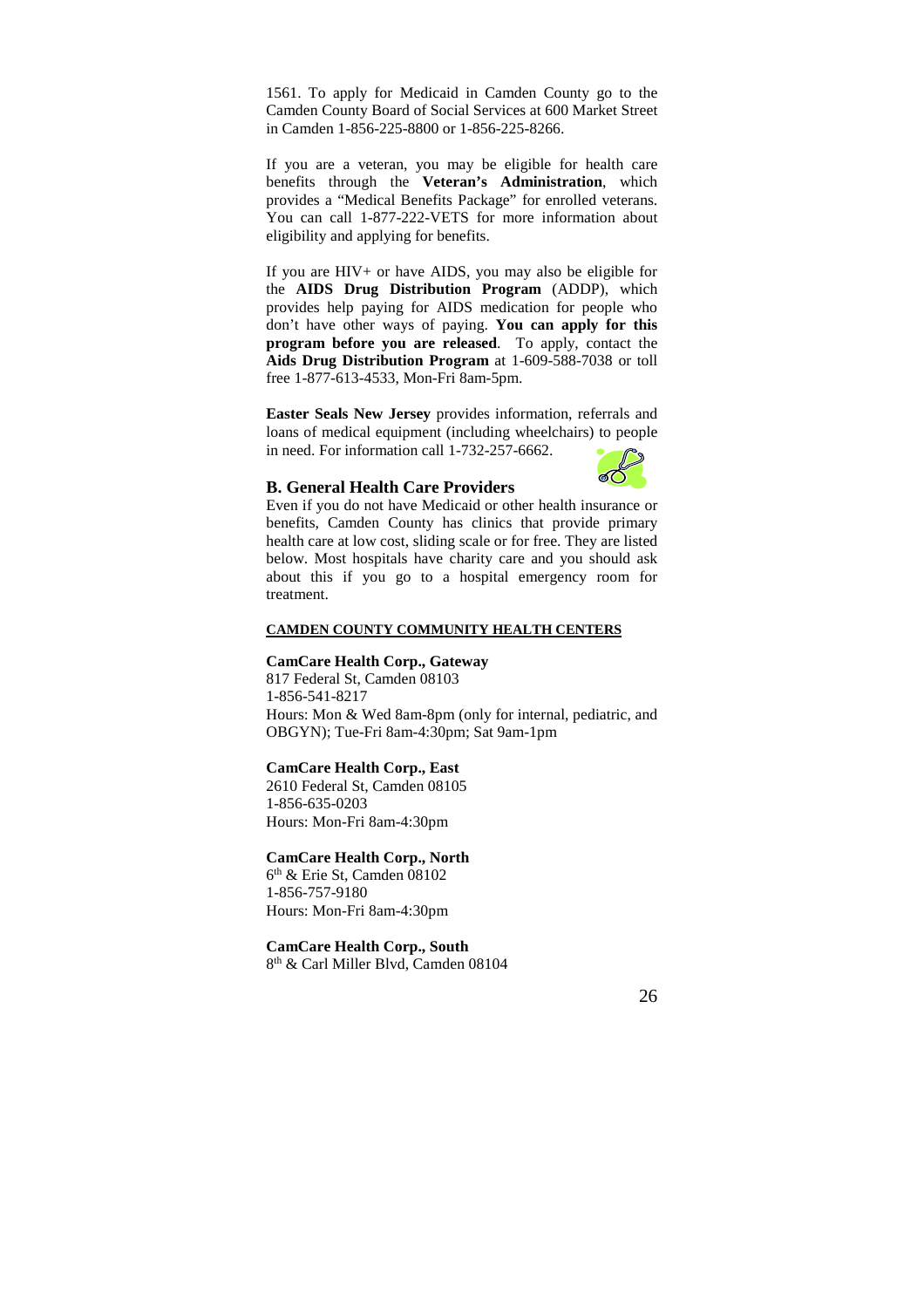1-856-541-4926 Hours: Mon-Fri 8am-4:30pm

#### **Bellmawr Regional Health Center**

35 Browning Rd, Bellmawr 08031 1-856-931-2700 (ask for Nurses Station) Hours: Call for times

## **Virtua Health – Kyle W. Will Family Health Center**

1000 Atlantic Ave, Camden 08104 1-856-246-3542 Hours: Mon, Tue, Thu 8am-6pm; Wed & Fri 8:0am-4:30pm; Every other Sat 8am-12pm

#### **East Camden Regional Health Center**

2631 Federal St, Camden 08105 1-856-756-2265 Hours: Call for times (only handles TB and STDs)

**Gloucester Twp., Regional Health Center** 

DiPiero Center, Lakeland Rd, Blackwood 08012 1-856-374-6084 Hours: Call for programs and hours

### **Family Practice – Kennedy Family Health Services**

1 Somerdale Square, Somerdale 08083 1-856-309-7700 Hours: Mon., Wed., Thurs.: 8:00 a.m.-5:00 p.m. Tuesday: 8:00 a.m.- 8:00 p.m. Friday: 7:45 a.m.- 4:00 p.m. 3rd Saturday of every month: 8:00 a.m.- 12:00 p.m.

All of these centers accept Medicaid and some insurance plans, and also provide services on a sliding scale basis, with additional fees for x-rays and lab work. Primary and preventive care is also available. Staff there can help you apply for Medicaid or other benefits if you may be eligible.

## **Project H.O.P.E.**

439 Clinton St, Camden 08103 1-856-968-2320

Hours: Mon-Fri 8:150am-4:30pm

Our mission is to improve the health and well being of Camden's homeless by providing medical, social outreach and advocacy services in order to assist men, women and children in their transition from homelessness to self-sufficiency.

#### **CAMDEN COUNTY DEPT OF HEALTH and HUMAN SERVICES**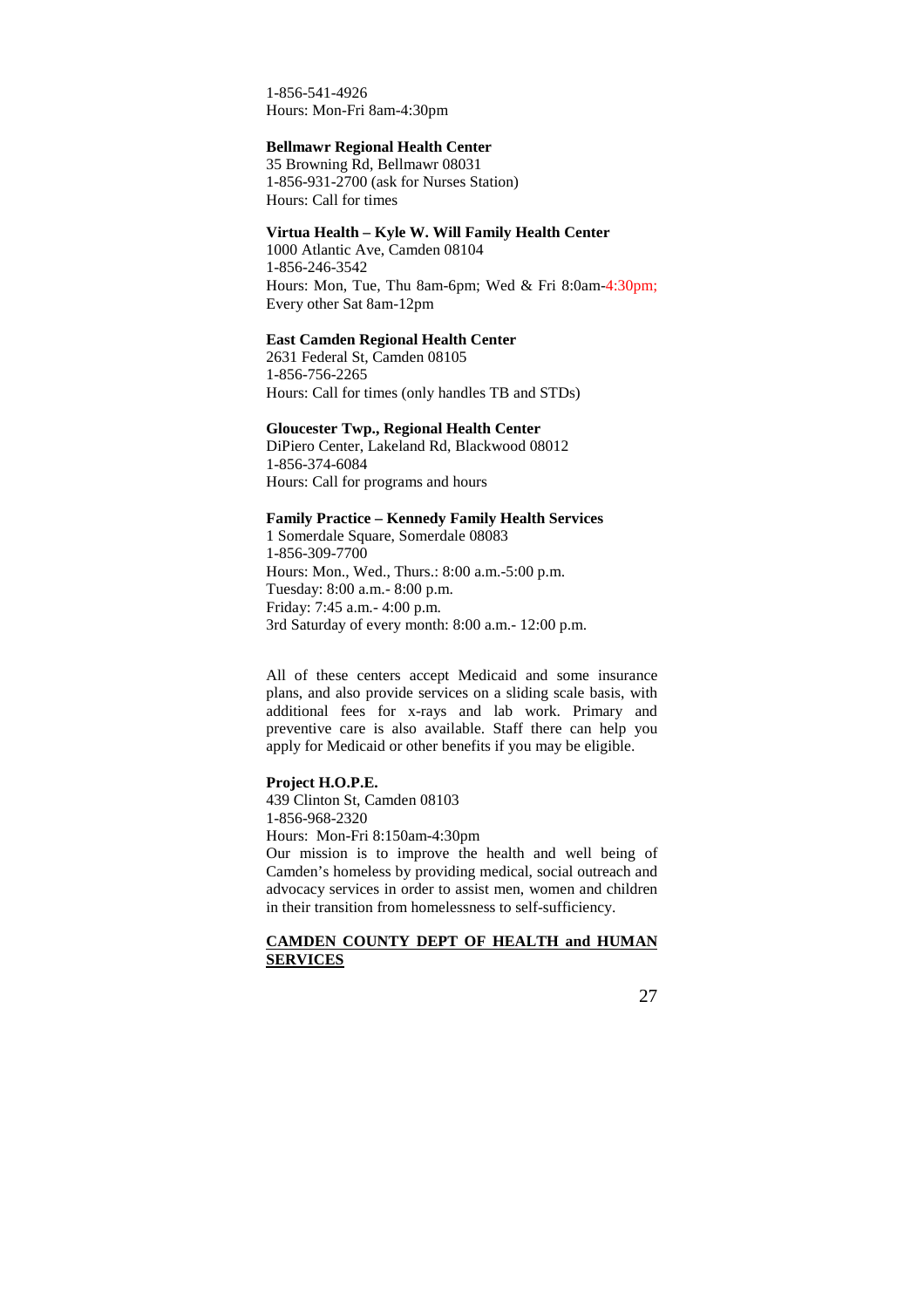DiPiero Center 512 Lakeland Rd suite 406 Blackwood NJ 08012 1-856-374-6300 or 1-800-999-9045 Hours: Mon-Fri 8:00am-4:30pm

Provides many programs that address diabetes, high blood pressure screenings, hepatitis screenings, PAP smears, asthma services, routine blood work, immunizations, hearing and vision testing, community health programs, etc. Must be a Camden County resident.

### **PLANNED PARENTHOOD OF SOUTHERN NJ**

317 Broadway, Camden 08103 1-856-365-3519

Hours: Mon-Thu 8:30am-3pm (Females); 1:00-5:00pm (males).

Provides gynecological exams, pregnancy testing/counseling, prenatal care, STD testing/counseling, teen programs, emergency contraception, family planning and male programs. Sliding scale fees based on income and family size, Medicaid and most insurance is accepted.

## **C. Services for People with HIV/AIDS**

In addition to the clinics listed above, a number of places in Camden County offer care and support services specifically for people with HIV and AIDS.

#### **Aids Coalition of Southern NJ**

100 Essex Ave, Suite 300 Bellmawr, NJ 08031 1-856-933-9500 Contact: Suzanne Paquette Hours: Mon-Fri 9:00-4:30PM Offers information about resources and services that are available in the community to people with HIV or AIDS.

## **Catholic Charities, Horizon of Hope**

1845 Haddon Ave Camden, NJ 08103 1-856-342-4100 Hours: Mon-Fri 8:30am-4:30pm Provides pastoral and mental health counseling and various support services to those infected or affected by HIV.

## **Ray of Hope Drop-in Center**

523 Stevens St, Camden 08103 1-856-338-1344 Hours: Mon-Fri 9:30am-6:30pm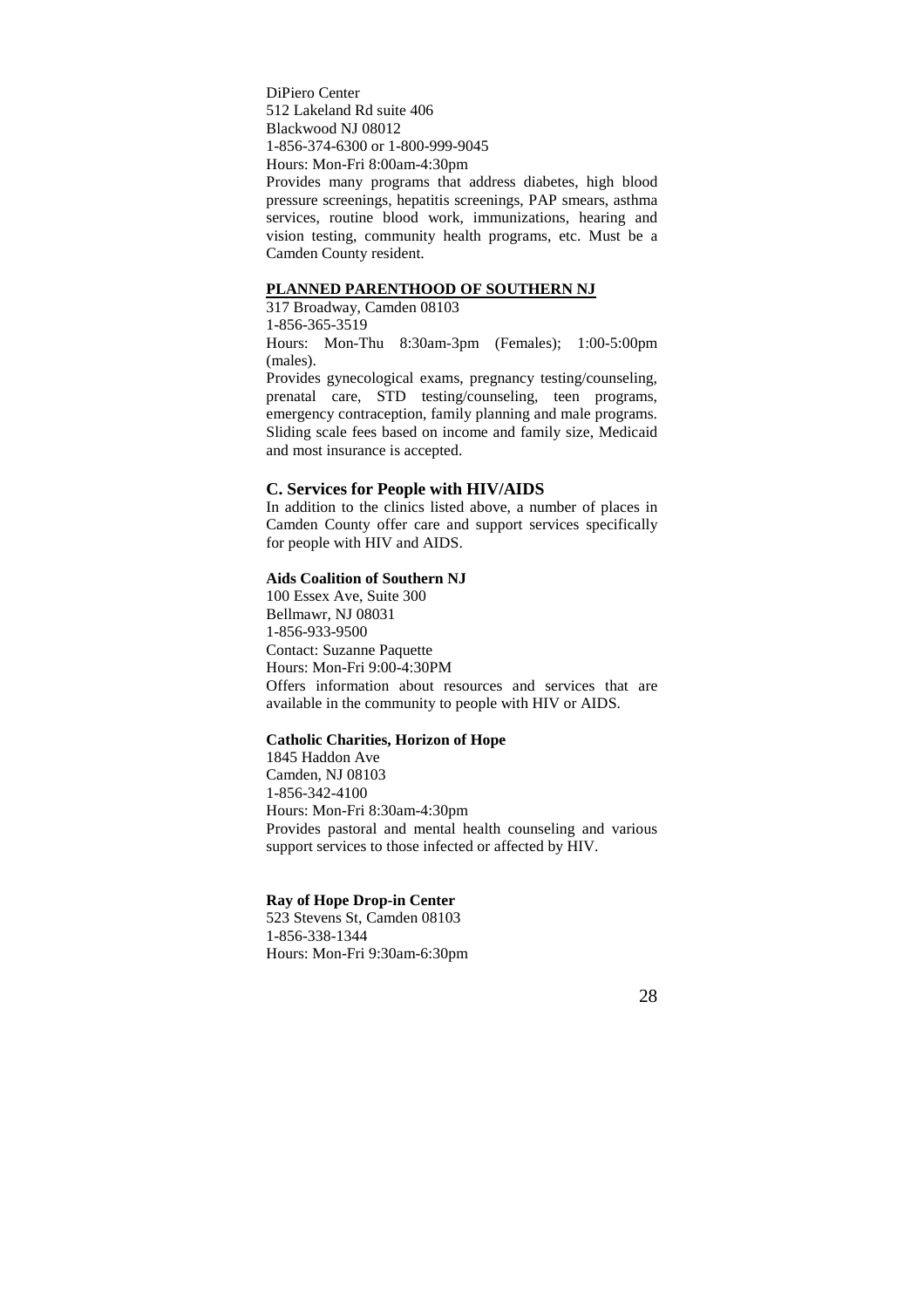Ray of Hope is a drop in center for people who are HIV+ or at risk for HIV infection. Assists clients in maintaining a healthy lifestyle through supportive interactions with staff. Offers a variety of amenities like a place to shower, laundry facilities, light snacks, telephone access, personal care items, condoms, bleach kits, as well as information and referral to medical and social services.

#### **Hyacinth AIDS Foundation**

4 North Broad St. 4<sup>th</sup> Floor Trenton, NJ 08068 1-609-396-8322 or call the State's hotline (800) 433-0254. Hours: Mon-Fri 9am-5pm; Wed 9am-6pm Wellness program is offered from 12:00-3:00. Services include case management, support groups, buddy services and treatment advocacy.

#### **NJ AIDS/STD Hotline**

UMDNJ/65 Bergen St, Newark 07103 1-800-624-2377 – 24 hours/7 days a week The hotline gives referrals, general information, counseling, testing locations and treatment information.

## **D. Services for People With Tuberculosis and Hepatitis C**

In addition to the general medical care facilities listed above, there are a few services especially for people with tuberculosis and hepatitis C.

#### **TUBERCULOSIS CONTROL PROGRAM, CAMDEN COUNTY**

Camden Regional Health Center 2631FederalSt.,Camden,NJ08105 (856) 756-2266 1-856-756-2265 Hours: By appointment on Wednesdays 8:30-4:30

Provides free testing, treatment, and medical supervision of suspected or diagnosed cases of tuberculosis and also conducts educational programs.

#### **E. Dental Care**



Most of the locations listed below don't provide free care, but do have a sliding scale for those without insurance. Waiting lists can be long.

#### **CamCare Dental Center, East Camden**

2610 Federal St, Camden 08105 1-856-635-0307

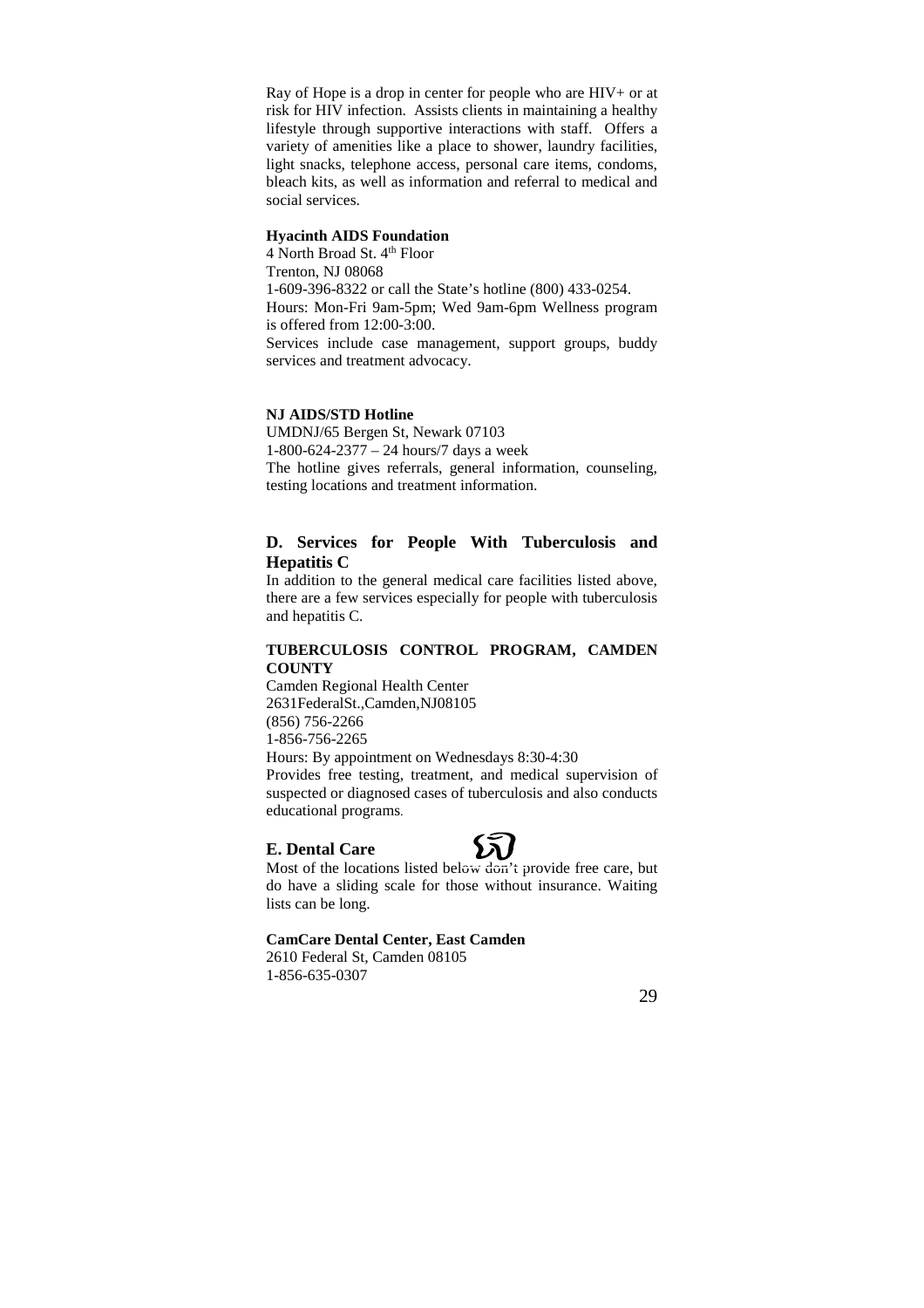Hours: Mon-Fri 8am-4:30pm Sliding fee scale, based on income and federal guidelines, all major insurance is accepted.

#### **CamCare Dental Center, Gateway**

817 Federal St, Camden 08103 1-856-963-8768 Hours: Mon-Fri 8am-4:30pm Sliding fee scale, based on income and federal guidelines, all major insurance is accepted.

#### **CamCare Dental Center, South Camden**

8 th & Carl Miller Blvd, Camden 08104 1-856-541-4926 Hours: Mon-Fri 8am-4:30pm Sliding fee scale, based on income and federal guidelines, all major insurance is accepted.

#### **Virtua Health Center**

1000 Atlantic Ave, Camden 08104 1-856-246-3545 Hours: Mon-Fri 8:00am-4:00pm (handles some emergencies in the morning and at lunch time)

#### **William H. Copperthwaite Dental Hygiene Clinic**

Taft Hall, 2nd Floor, Room 204 Blackwood, NJ 1-856-374-4930 Hours: Monday & Wednesday 9am-12pm, and Tuesday 1:30- 3:30 pm.

## **F. Substance Abuse Resources**

**FYI:** Drug addiction can be fatal to your health, not to mention illegal and can result in jail time. In order to be successful in society seeking services for a drug or alcohol addiction will be necessary. Many of the health clinics, support centers and other resources listed in this guide can help refer you to treatment that most fits your needs. Listed below are some of Camden County's treatment resources, and each of these will also help with referrals if they can't help you. If you want treatment, you should also ask your parole officer for help — beds in treatment facilities are hard to come by, and they can help get you in. There are Narcotics Anonymous (NA) and Alcoholics Anonymous (AA) support group meetings all over Camden County. To find a meeting near you, call 866-920-1212 (for AA) or 800-992-0401 (for

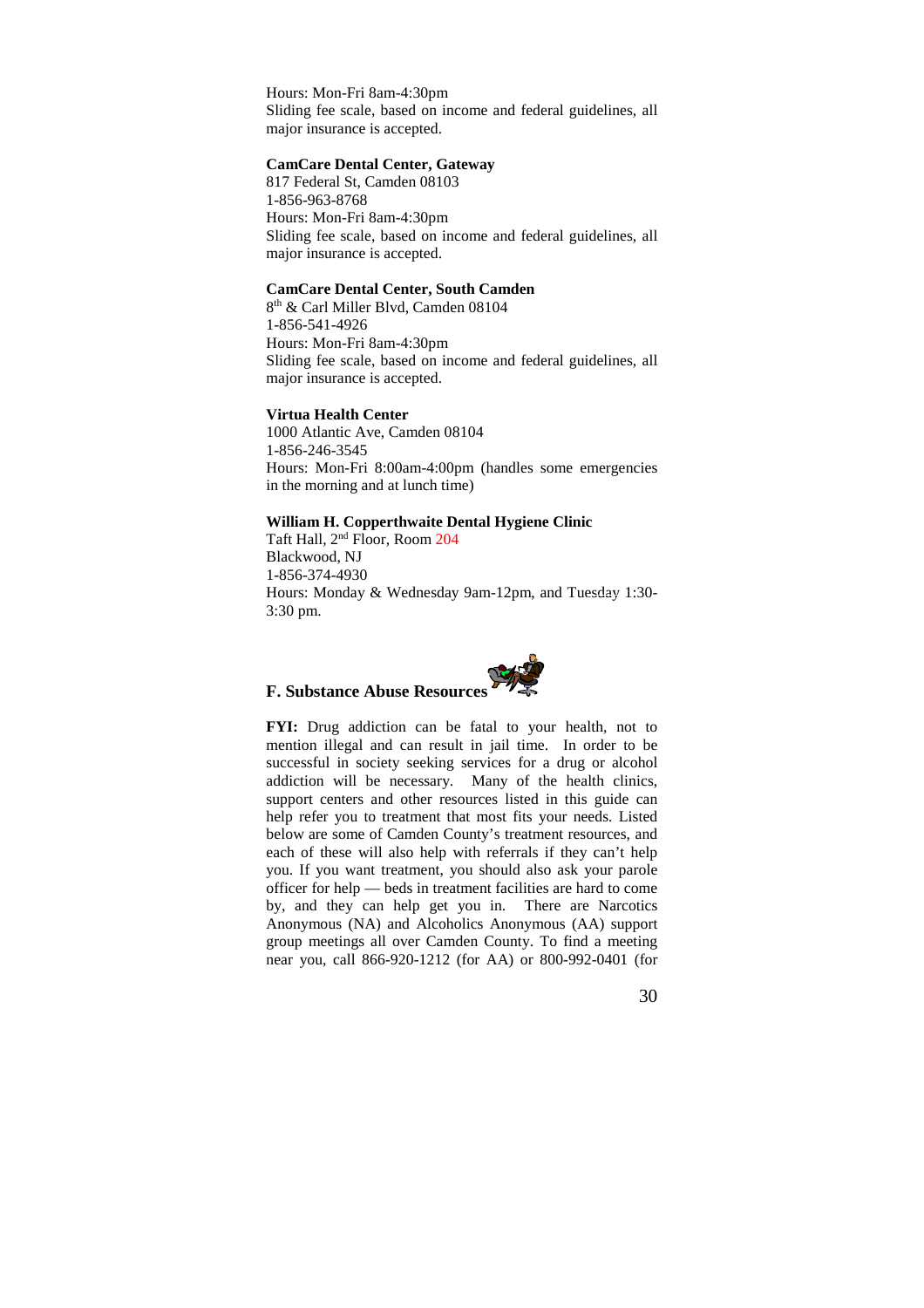NA). For other self-help group resources, call the New Jersey Self Help Clearinghouse at 800-367-6274. Also, you can call the Addictions Hotline of NJ at 800-238-2333.

#### **DETOXIFICATION**

## **Kennedy Memorial Hospital – Substance Abuse Services**

2201 Chapel Ave West Cherry Hill, NJ 08002 1-856-488-6789 Hours: Contact the program for more information. Services include hospital based detoxification, intensive outpatient, outpatient detoxification, residential short term and partial hospitalization.

#### **Delaware Valley Medical Clinic-Pennsauken**

7980 South Crescent Blvd. Pennsauken Twp., NJ 08109 (856) 665-5100. Hours: Monday-Friday 5:30am-2pm & Saturday 5:30am-11am

## **OUTPATIENT AND RESIDENTIAL TREATMENT**

#### **Camden County Council on Alcohol and Drug Addiction**

1 Alpha Ave. Suite 22 Voorhees, NJ 08043 856-427-6553

**Information and referral service:** Call us with your questions or for current listings of drug and alcohol self-help groups such as Alcoholics Anonymous, Narcotics Anonymous, Alanon, etc. We provide referrals into treatment, arrange for treatment admissions, and provide supportive nonjudgmental and caring counseling to persons in need and/or their family members. Films and educational materials are available to interested individuals and groups.

#### **Addictions Hotline of New Jersey**

PO Box 1004, Williamstown 08094 1-800-238-2333

Hours: 24 hours/day

Provides NJ residents with information about the types of detox, evaluation, treatment, professional and support groups available to drug and alcohol abusers or addicts who wish to stop their use of chemical substances.

#### **National Clearinghouse for Drug and Alcohol Information**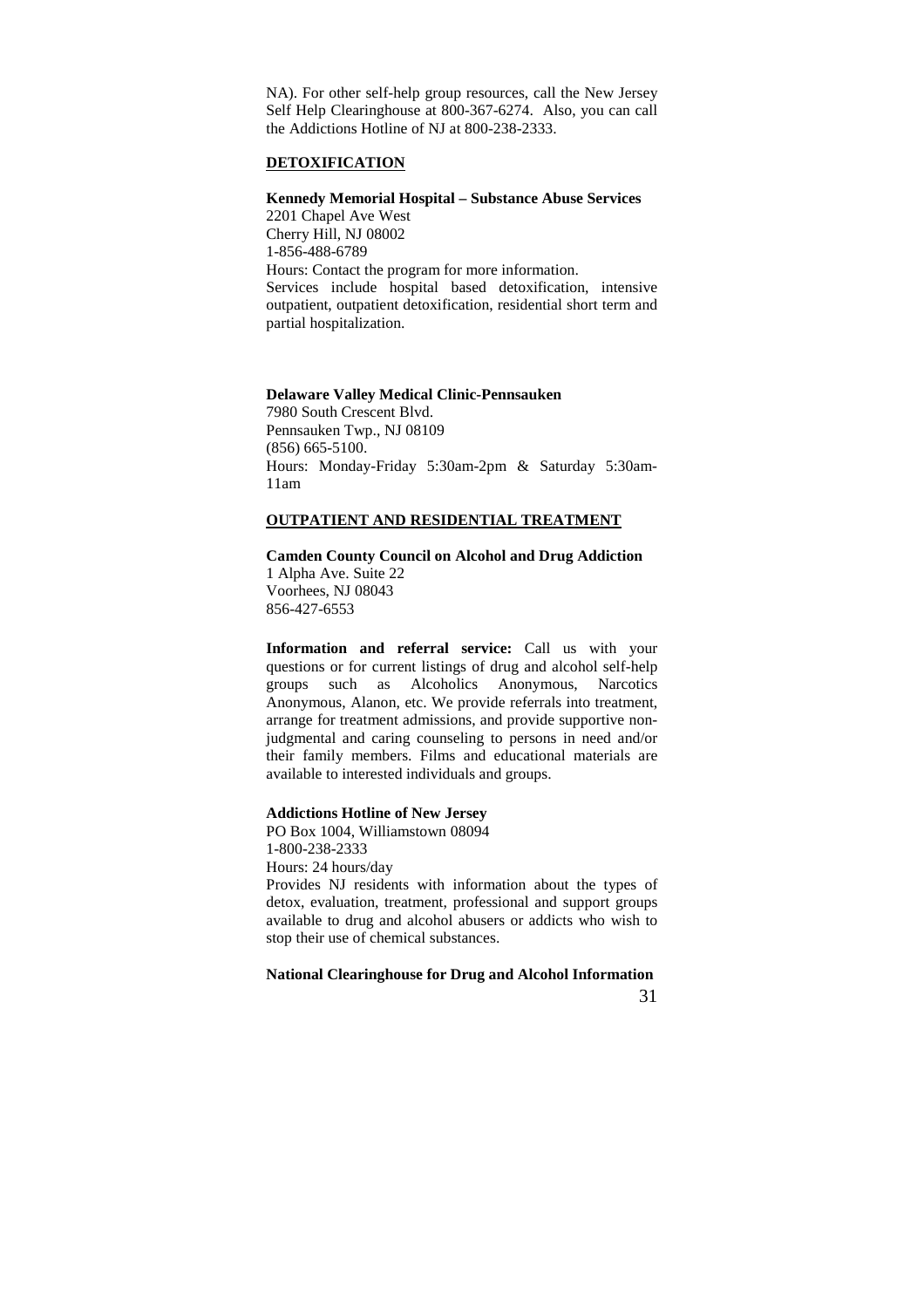11420 Rockville Pike, Rockville, Maryland 20852 1-800-729-6686 Hours: 24 hours/day The nation's one-stop resource for substance abuse prevention and treatment information.

#### **Addictions Victorious (Fellowship House)**

1722 Broadway, Camden 08104 1-856-964-4545 Hours: Tue 6pm-8pm Provides a weekly support group meeting with a 12 step recovery program based on Biblical principles; also provides referrals to Christian rehabilitation centers. Service area: Camden City

#### **Arway Recovery Inc.**

27 Locust Ct. Sicklerville, NJ 08081 Hours: Mainly by referral 24/7 This program provides comprehensive and quality drug addiction care to those in need of a drug-free, supportive environment. Service area: primarily Camden City

#### **Cooper House**

7250 Westfield Ave, Suite J, Pennsauken 08110 1-856-662-0221 Hours: Mon-Fri 9:00-2:30 For therapy services. Cooper House provides screening and assessment, drug, alcohol group and individual treatment. **Services are for women only.**

#### **Genesis Counseling Center**

566 Haddon Ave, Collingswood 08108 1-856-858-9314 Hours: Mon-Fri 9am-8pm appointments are available Provides alcohol and drug addictions assessment/testing as well as outpatient group and individual services.

*Please note: If Genesis Counseling center does not answer please call the access center at JFK Hospital 856-428-4357 or Our Lady of Lords 856-541-2222.* 

*Or the Camden Location at;*  1000 Atlantic Ave • 5th Floor Camden, NJ 08104 Phone: (856) 964-3955 Fax: (856) 964-9332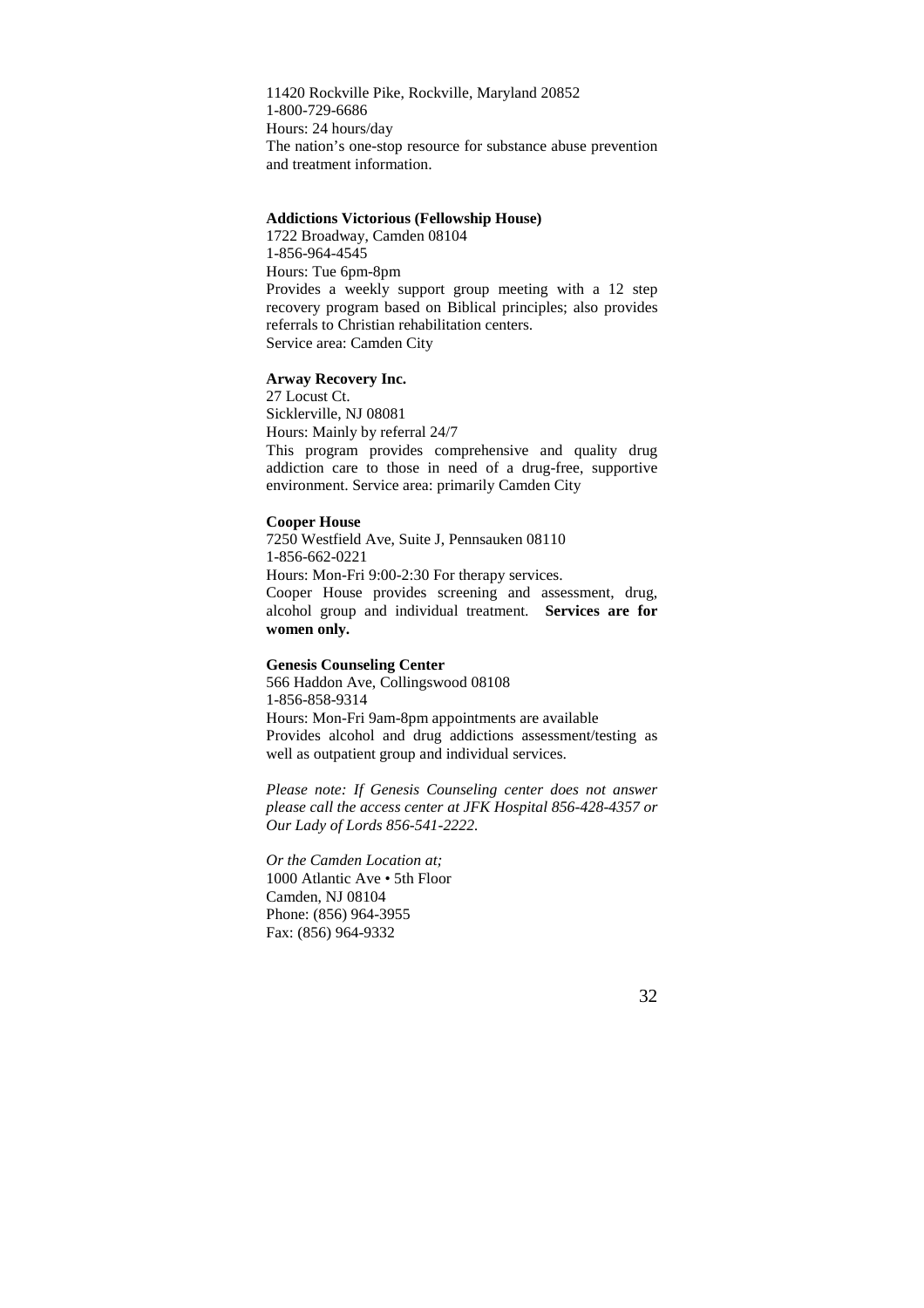#### **IDRC – Camden County (Intoxicated Driver Resource Center)**

215 Highland Ave. Suite C Haddon Twp, NJ 08108 1-856-669-0820 Hours: Mon-Fri 8:30am-4pm Alcohol treatment, intensive day and aftercare, evening groups and IDRC for people with motor vehicle violations are provided.

## **Hispanic Family Center – La Esperenza**

2700 Westfield Ave, Camden 08105 1-856-365-7393 Hours: Mon-Fri 8:30am-4:30pm Offers individual, family and group substance abuse services.

#### **Kennedy Memorial Hospital – Substance Abuse Services Access Center**

2201 Chapel Ave West Cherry Hill, NJ 08002 1-856-488-6789 Hours: Contact the program for more information. Services include hospital based detoxification, intensive outpatient, outpatient detoxification, residential short term and partial hospitalization.

#### **Maryville, Inc.**

**1903 Grant Ave** 

Williamstown, NJ 08094 1-856-629-0244 x310 Hours: Mon-Friday 8am-8pm; Saturday 10am-6pm Assessments evaluations and drug screening, one-on-one and group counseling and intensive supervised sessions are offered. Website: www.maryvillerehab.org

#### **My Brother's Keeper**

502 State St, Camden 08102 1-856-365-1332 Hours: Contact the program for more information. The recovery ministry is a faith based program that offers transitional housing for addicted men. There is also a day

center that provides information about substance abuse, job training, medical treatment and other resources available in the community.

**Dorcas House** is the female component of My Brother's Keeper. It focuses on women in recovery, coming out of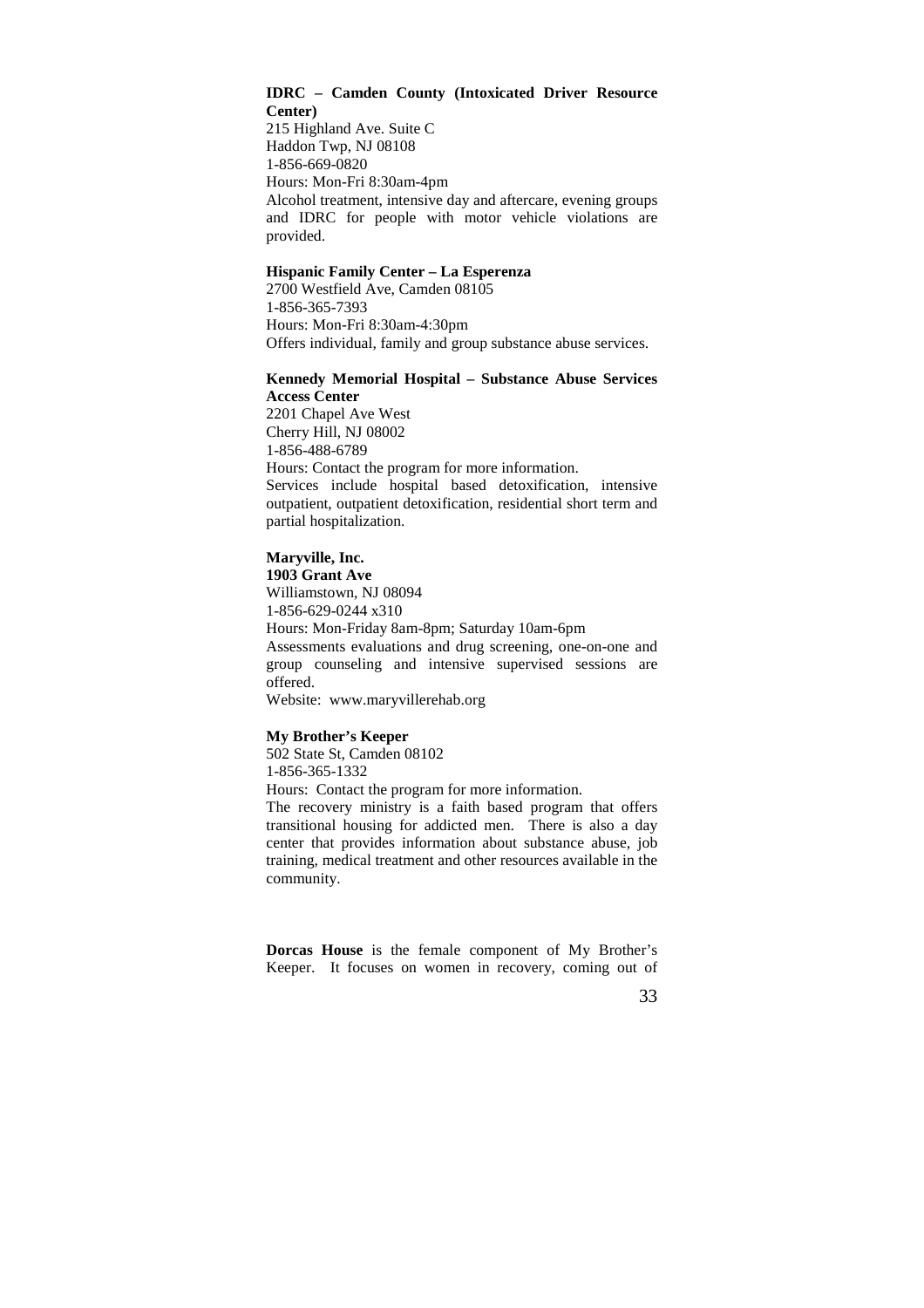prison. The program provides information and referral about resources in the community, however, it doesn't have living space for females as of yet.

#### **Princeton House**

905 Herrontown Rd, Princeton 08540 1-800-242-2550 (inpatient); 856-779-8455 (outpatient in Cherry Hill)

Hours: Mon-Fri 9am-5pm (outpatient); 24 hours/day (inpatient)

Offers a full continuum of behavioral health care, inpatient, partial hospital, intensive outpatient and traditional outpatient services.

#### **Starting Point Delaware Valley Addictions Center**

215 Highland Ave, Suite C Haddon Twp., NJ 08108 1-856-854-3155 x111 Hours: Mon-Fri 10am-10pm; Sat 9am-2pm Outpatient programs are available; they specialize in the relapse process and help those that are stuck in the recovery process.

#### **Sikora Center, Inc.**

613-615 Clinton St, Camden 08103 1-856-963-1312 Hours: Monday-Friday 9:30-12:30 for women. Please call for evening hours for men. Offers drug treatment, prevention/education, intervention and

support services to women and men; groups are gender specific.

## **SODAT of New Jersey**

805-815 Federal ST.



Camden, NJ 08103 1-856-964-5000 Hours: Mon-Thu 9am-9pm; 9am-4pm Fri Offers outpatient drug and alcohol treatment, group and individual sessions.

#### **Substance Abuse Treatment Services Center for Family Services**

108 Somerdale Rd, Voorhees 08043 1-856-428-5688 x3

Hours: intensive outpatient offered Mon, Wed, Thurs 6-9, IDRC offered Tues 6-7.

Offers substance abuse assessment, treatment, education and support for adults, adolescents, families and groups.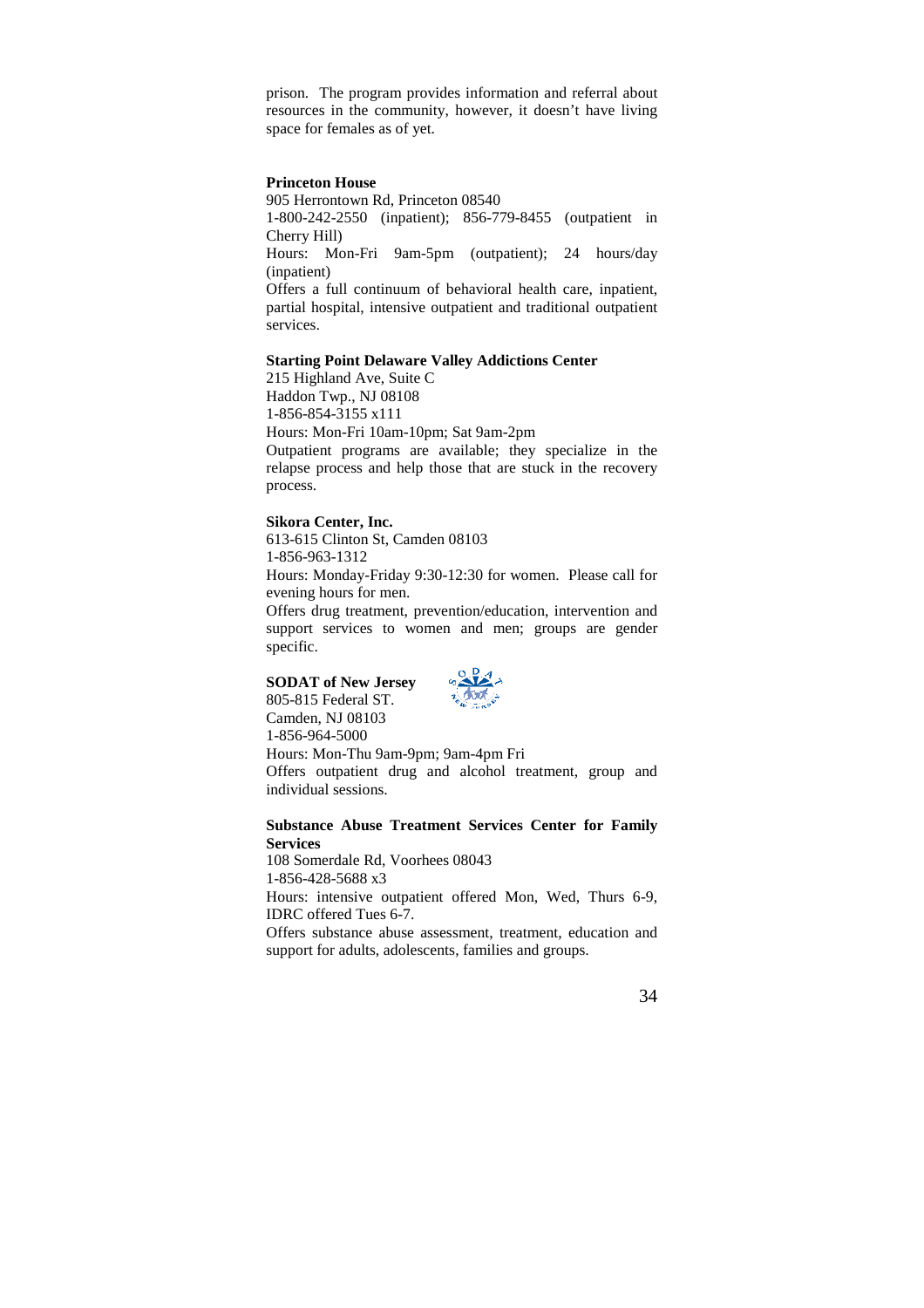Message of Hope 113 West White Horse Rd. Suite 5 & 6 Voorhees, NJ 08043 1-856-453-1023

My father's House 104 N. King St. Gloucester City, NJ 08030 1-856-742-0900

## **G. Mental Health Services/ Individual Counseling**

While the medical care and drug treatment facilities listed in this booklet may be able to assist you with medication for mental health issues, and some counseling as well, there are also places to go to get counseling and therapy and other mental health services. Some of these services require Medicaid or other insurance, but some will also have sliding scale payments.

**Although the services below provide mental health services, some may also offer substance abuse services, as well.** 

**FYI: If at any time you may want to hurt yourself or someone else, please call 911. If you feel like you may be a danger to your self or others. It is very important that you call someone for help. Here are a few numbers of places that would be more than willing to come to your aid.**

**Archway ACT (Adult Counseling and Therapy)**  258 Pinedge Dr, Berlin 08009 1-856-767-6052 Hours: Mon-Fri 3:00-8:30pm Partial care program for adults with mental illness; group treatment and vocational training are provided.

#### **Catholic Charities – Guadalupe Family Services**

509 State St, Camden 08102 1-856-365-8081 Hours: Call for hours Provides high quality, low cost individual, couple, family and group counseling services to all individuals requesting treatment. Fees are on a sliding scale.

#### **Center for Family Services – Camden**

584 Benson St, Camden 08103 1-856-964-1990 Hours: By appointment only. Services include substance abuse assessment, as well as individual, marital, and family therapy.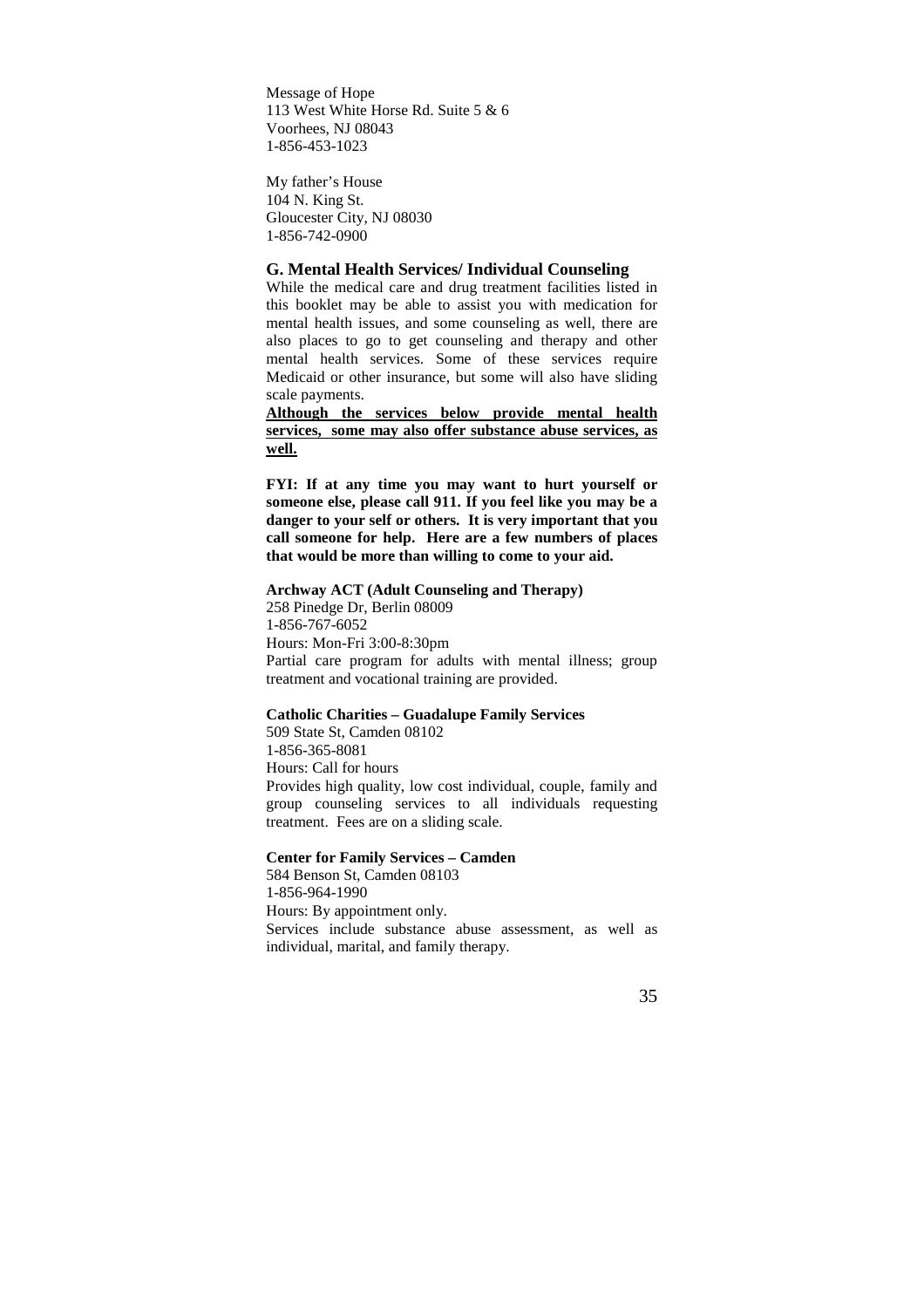#### **Center for Family Services – Voorhees**

108 Somerdale Rd, Voorhees 08043 1-856-428-5688 Hours: Mon-Thu 9am-8pm; Fri 9am-3pm Services include substance abuse assessment, as well as individual, marital, and family therapy.

## **Genesis Counseling Center, Mental Health**

566 Haddon Ave, Collingswood 08108 1-856-858-9314 Hours: Mon-Fri 9am-5pm Offers individual, family, and group counseling services.

Or

1000 Atlantic Ave. Suite 5 Camden, NJ 08104 1-856-964-3955

#### **Harmony Place**

7070 Kaighns Ave Pennsauken, NJ 08109 1-856-910-0303 Hours: Mon-Fri 8:00-5:00 Clients seen 9:30-4:00pm. Services for mental illness and substance abuse issues to adults are provided.

## **Hispanic Family Center – Partial Care Services**

35 Church St, Camden 08105 1-856-365-7393 Hours: Mon-Fri 8:30am-9:00pm Intensive outpatient mental health services are provided.

#### **Starting Point, Inc. of New Jersey**

215 Highland Ave, Suite C, Westmont 08108 1-856-854-3155 Hours: 7 days a week by appointment. Provides many different counseling programs for individuals and families.

#### **South Jersey Behavioral, Camden Outpatient Services**

400 Market St, Camden 08102 1-856-361-2700 Hours: By appointment Services include individual, family and group therapy, psychiatric evaluation, medication monitoring, assessment and referrals.

**South Jersey Behavioral, Stratford Outpatient Services**  1 Colby Rd, Suite 7, Stratford 08084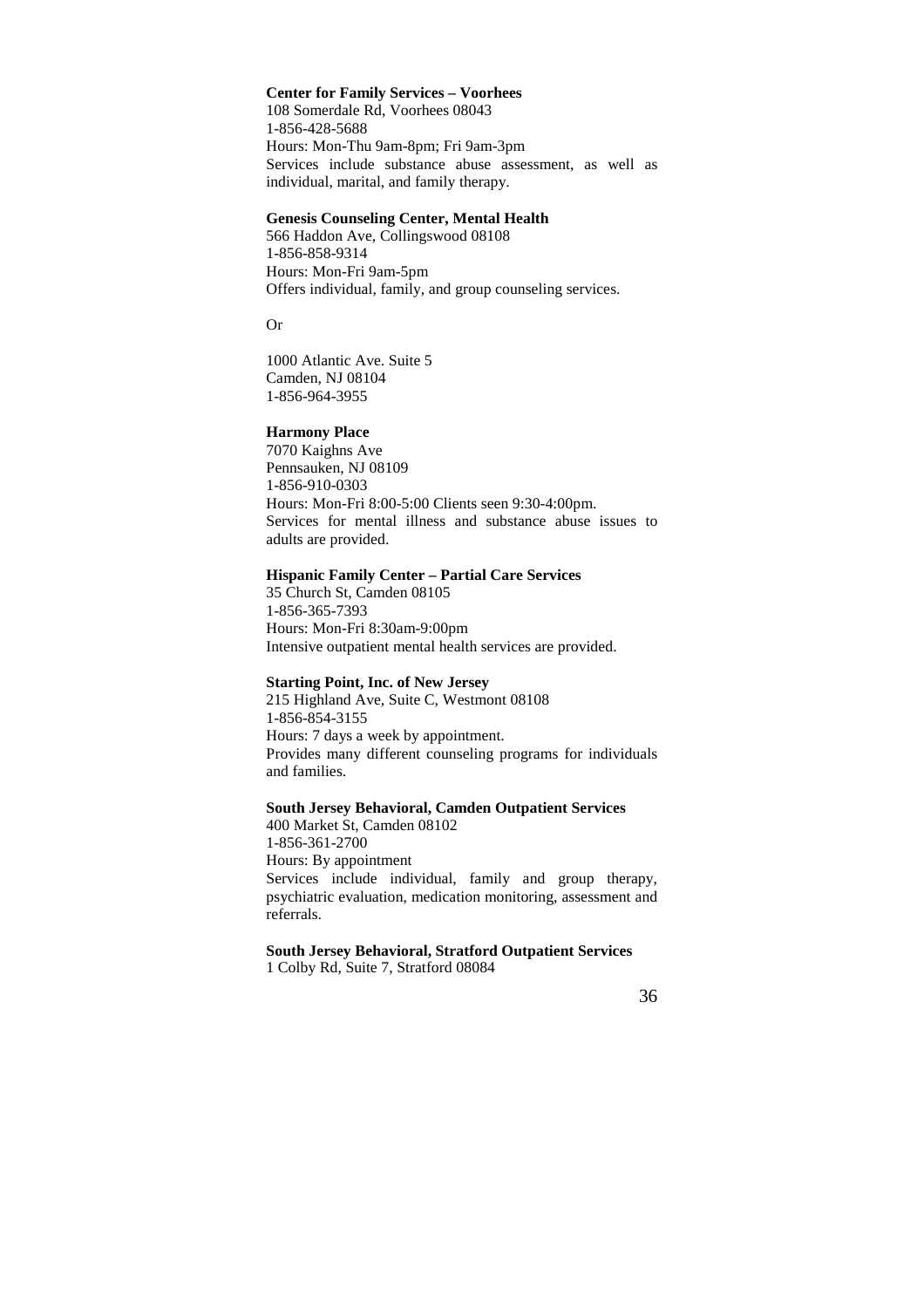1-856-361-2701 Hours: By appointment Services include individual, family and group therapy, psychiatric evaluation, medication monitoring, assessment and referrals.

## **H. Free/Low Cost Eyeglasses/Eye care**

## **Bellmawr Regional Health Center**



35 Browning Rd, Bellmawr 08031 1-856-931-2700 Hours: Call for hours This site offers low cost vision screening services.

#### **South Jersey Eye Center – Camden**

400 Chambers Ave, Camden 08103 1-856-365-1811 Hours: Mon-Fri 9am-3pm Provides comprehensive, high quality, low cost eye and vision care services to the underserved population.

#### **South Jersey Eye Center – Blackwood**

Jefferson House, Lakeland Rd, 1<sup>st</sup> Floor, Blackwood 08102 1-856-374-6078 Hours: Call for hours Provides comprehensive, high quality, low cost eye and vision care services to the underserved population. \* Will Re-open January 2015



## **Employment Assistance and Training Programs**

Getting a job is usually one of the most important necessities when released from prison. Not everyone can obtain employment immediately, sometimes things like getting drug treatment, dealing with your housing, health or family situation may come first. For most people, though, finding work is the first step to getting back on your feet. It will be very challenging to get a job once you have been in prison, but it is not impossible, and you need to be persistent and patient. Below are some pointers on job searching, and information about resources that can help you find a job or get training for the job you want.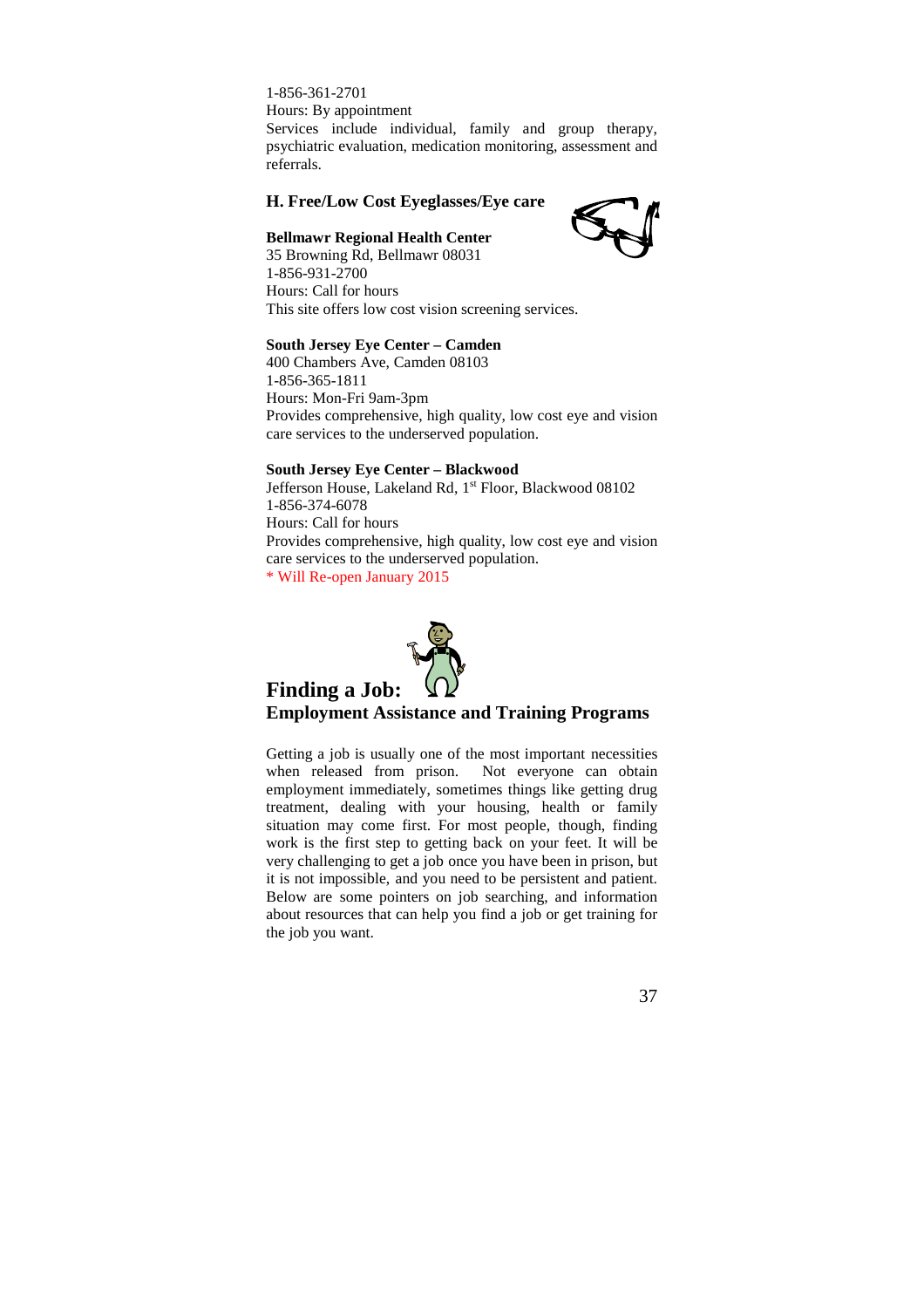

## **A. Things to Know Before You Start Your Job Search**

**Be Prepared:** It is essential that you are organized, and have all records of previous employment available when beginning a job search. A resume is the smartest thing you can create. If you are unsure of how to do so, you may go to your local onestop career center and seek assistance. Not only will employers want to know your work history, they will inquire of accurate dates that you were employed with the company. Knowing this information is vital to ensuring employment. Employers will not be interested in hearing that you do not remember dates or addresses for your work history. If an employer decides to hire you he will also need your identification so make sure that is readily available.

Presentation: Look as neat, clean and organized as possible, no matter what the job is. Be polite and respectful, even when people are not polite and respectful to you, and many won't be. Making the person you want to help you or hire you mad won't get you the job you want.

#### **Talking About Your Criminal Record:**

Never omit or falsify a document that asks you specifically if you have a criminal record. The application may ask you to give details to the nature of your crime and it may not. Chances are a criminal background check will be administered prior to employment and lying will cost you the job.

#### **IT'S A JOB FOR RIGHT NOW, IT'S NOT THE REST OF YOUR LIFE**

When you are first starting out, especially if you've been out of the job market for a while, or have never had a job, you need to build a work history, and, of course, you need to make some money. Take whatever job you can get for now — it doesn't have to be the exact job you want, or what you eventually want to be doing. Do this job well —even if it's not a great job —and it can help you get a better one in the future. A year of good job performance will make your criminal record matter less.

## **B. Help with Job Search and Job Training: Resources**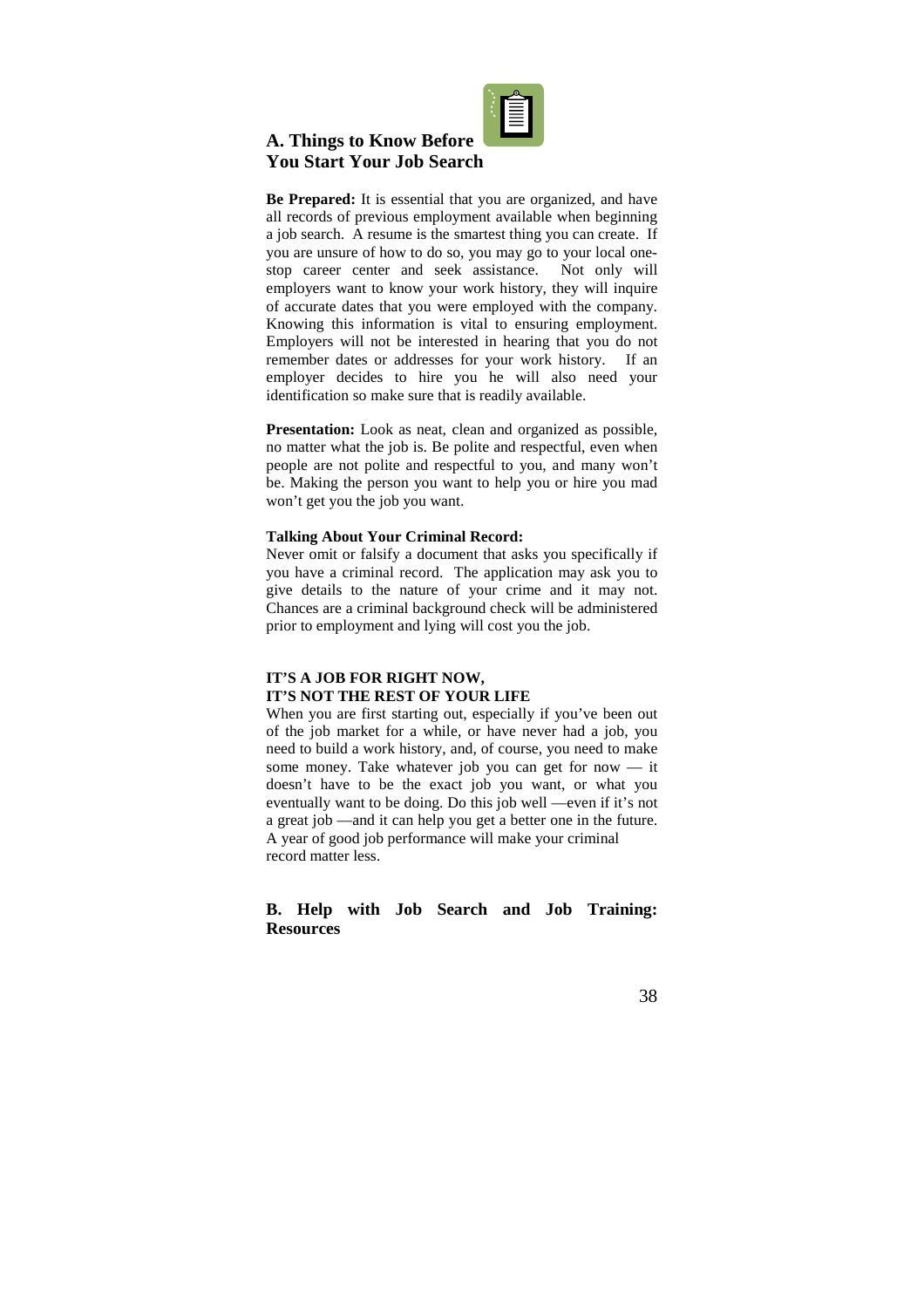## **The following are good places to start when looking for a job.**

#### **ACP Construction Trades Apprenticeship Program**

1535 Broadway, Camden 08104 1-866-876-4527 or 866-TRN4JBS Hours: Wed 10:00am



This is a 13 week (35 hours/week) construction trades program offering GED preparation, drug screening, construction site visits, job readiness training, basic safety, construction systems awareness, resume writing, job development, soft skill development and case management services. Website: www.acpusa.org

#### **Camden County One-Stop**

 2600 Mt. Ephraim Avenue Suite 105 Camden, NJ 08104 Telephone (856) 968-4200 Fax (856) 541-0901 onestop@camdencounty.com Hours of Operation Monday, Tuesday, Thursday, Friday 8:00 am to 4:30 pm Wednesday 8:00 am to 8:00 pm

#### **OEO – Urban Women's Center**

902 South Broadway Camden, NJ 08103 1-856-365-8989 Hours: Mon-Fri 9am-5pm Women are trained for employment through the Job Readiness Program. Other services offered are case management, counseling and training in a variety of traditional and nontraditional work skills. Job placement assistance is available to job ready women.

#### **Puerto Rican Unity for Progress (PRUP)**

and interviewing techniques.

**818** Broadway Camden, NJ 08103 1-856-541-1418 Hours: Mon-Fri 8:30am-4:30pm Offers a job placement and referral program that addresses fundamental barriers such as lack of work ethics, office manners and behavior, job keeping skills, adequate dressing

## **NJ Division of Vocational Rehabilitation Services**

2600 Mt. Ephraim Ave, Suite 103, Camden 08103 1-856-614-2500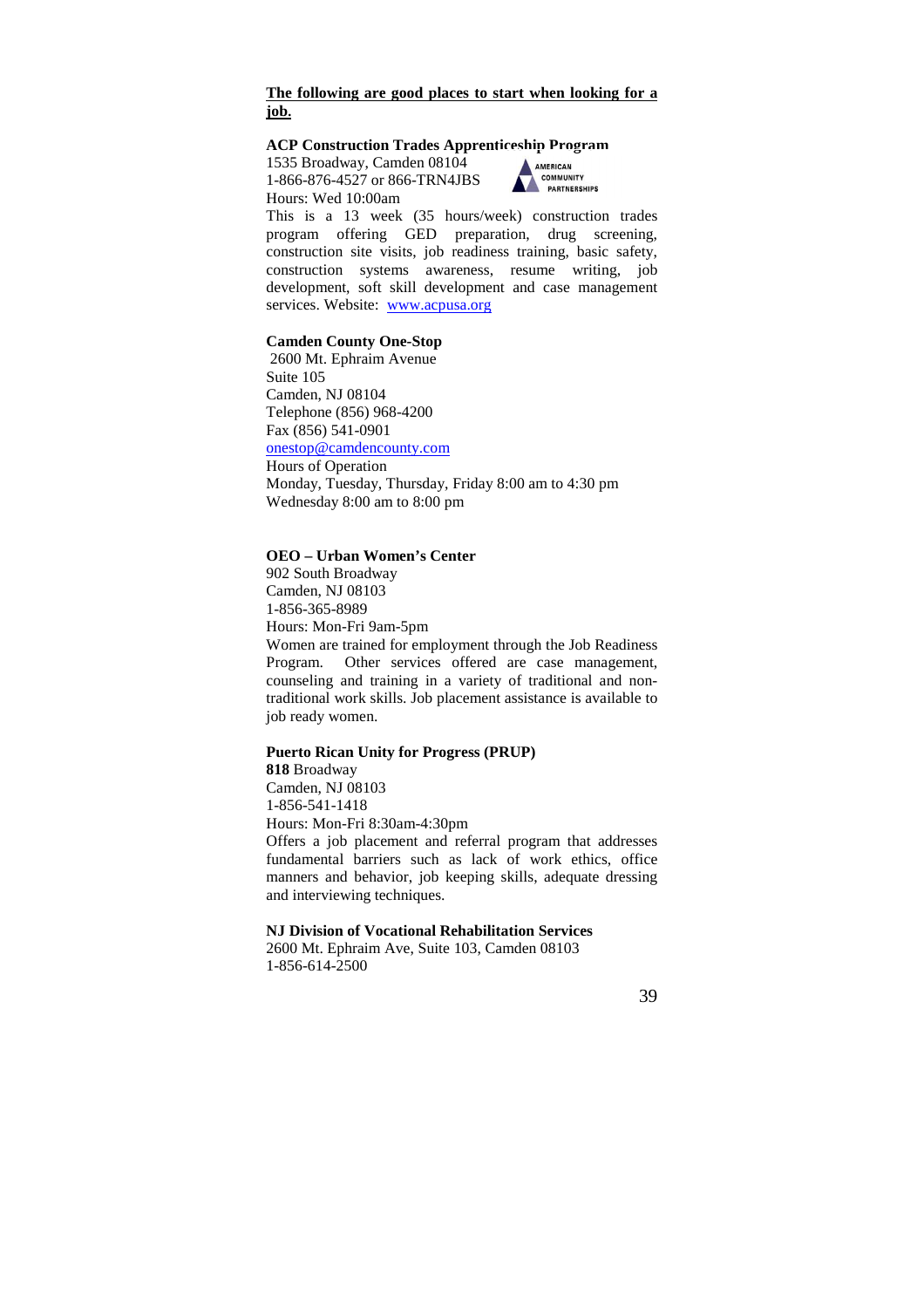#### Hours: Mon-Fri 8:30am-4:30pm

This program includes diagnostic evaluation, vocational guidance and counseling, therapies, vocational training, rehabilitation workshop and training, tools, supplies, assistive devices, vehicle modification, supported employment/job coaching and job placement assistance. Disability must be a significant impediment to employment.

## **C. Legal Restrictions on Employment and Protections Against Discrimination**

If you are interested in getting a job and building a career in a particular area, you should make sure that it isn't one that is forbidden to someone with the kind of criminal conviction that you have on your record. There are about 22 categories of jobs in New Jersey that exclude people with convictions (which conviction it is varies by job). These include: aircraft/airport employees; paid public school employees, school bus drivers and school crossing guards; bank employees; bartenders and waiters in establishments where liquor is served; housing authority and municipal police and parking enforcement officers; New Jersey Turnpike Authority employees; liquor retail, wholesale, manufacturing or distributing employees; paid firefighters; child care center employees; community residences for individuals with developmental disabilities. A much larger number of jobs require that you disclose your criminal record, and that employers perform background checks; some of these, however, also require that employers consider evidence of rehabilitation. These include most jobs in the health care and counseling fields (including drug and alcohol counseling) and social workers.

If you are going to begin training in a particular field, make sure you find out from the training course whether there are any restrictions that will keep you from getting a job.

#### **Protections For Licensed Occupations:**

If you are not absolutely barred from a position because of your conviction, New Jersey law says that you cannot be denied a professional license simply because of your conviction unless the crime for which you were convicted relates to the occupation you want to enter. If the licensing board or agency wants to deny you a license because the crime is related to the occupation, they have to explain, in writing, that they have considered certain factors like the seriousness of the crime, the circumstances of the crime, the date and your age when convicted, whether the crime was an isolated or repeated event, social conditions, and evidence of rehabilitation. You can ask your parole officer about applying for a "certificate of rehabilitation," which can be used in your license application.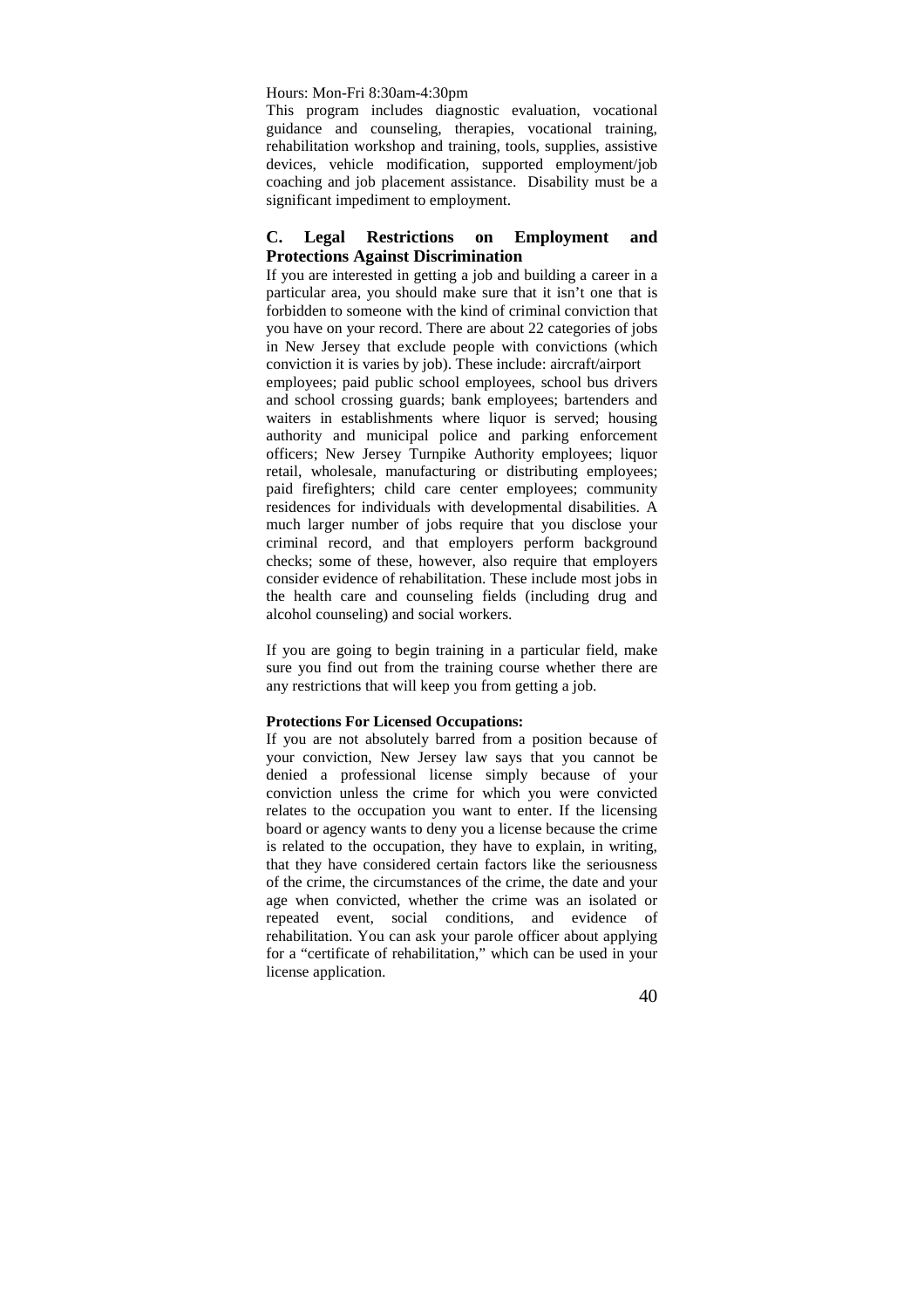## **D. Benefits for Employers Who Hire People with Criminal Records**

As you look for a job you can tell employers that the federal government has programs to support employers who hire people coming out of prison.

**FYI:** Work Opportunity Tax Credit (WOTC): With the Work Opportunity Tax Credit, your employer may be able to save up to \$4800 the first year you are hired. Make sure to inform your potential employer of this benefit.

#### **For questions regarding WOTC, please call 609-292-5525 or 1-800-792-8881**

Federal Bonding Program: Provides bonding "or insurance" coverage" for employers who hire individuals with criminal histories who are otherwise qualified but cannot gain employment due to their criminal backgrounds. Please contact your local one stop for more information 1-877-995-2600 (info line)



### **E. Opening a Checking or Savings Account**

After you've gotten a source of income, you may want to open a checking or savings account. A checking account is a great idea because many jobs provide direct deposit, and your check is automatically deposited into your account on payday. Using checks to pay for your bills is also cheaper than using money orders. To open a checking account you usually need a picture I.D. (driver's license or non-driver state I.D.), proof of address, birth certificate, and a social security card. You can also request a debit card with your account, which you can use just like a credit card (as long as you have the money in your account already). You can get a debit card for either a checking account, or a savings account, but with a savings account you can earn interest on the money you've saved. Fees for these accounts will vary depending on the type of account and bank. Many banks now offer free checking.

#### **F. Public Libraries**

Your local public library can be a good resource for your job search. Public computers provide internet access (and help



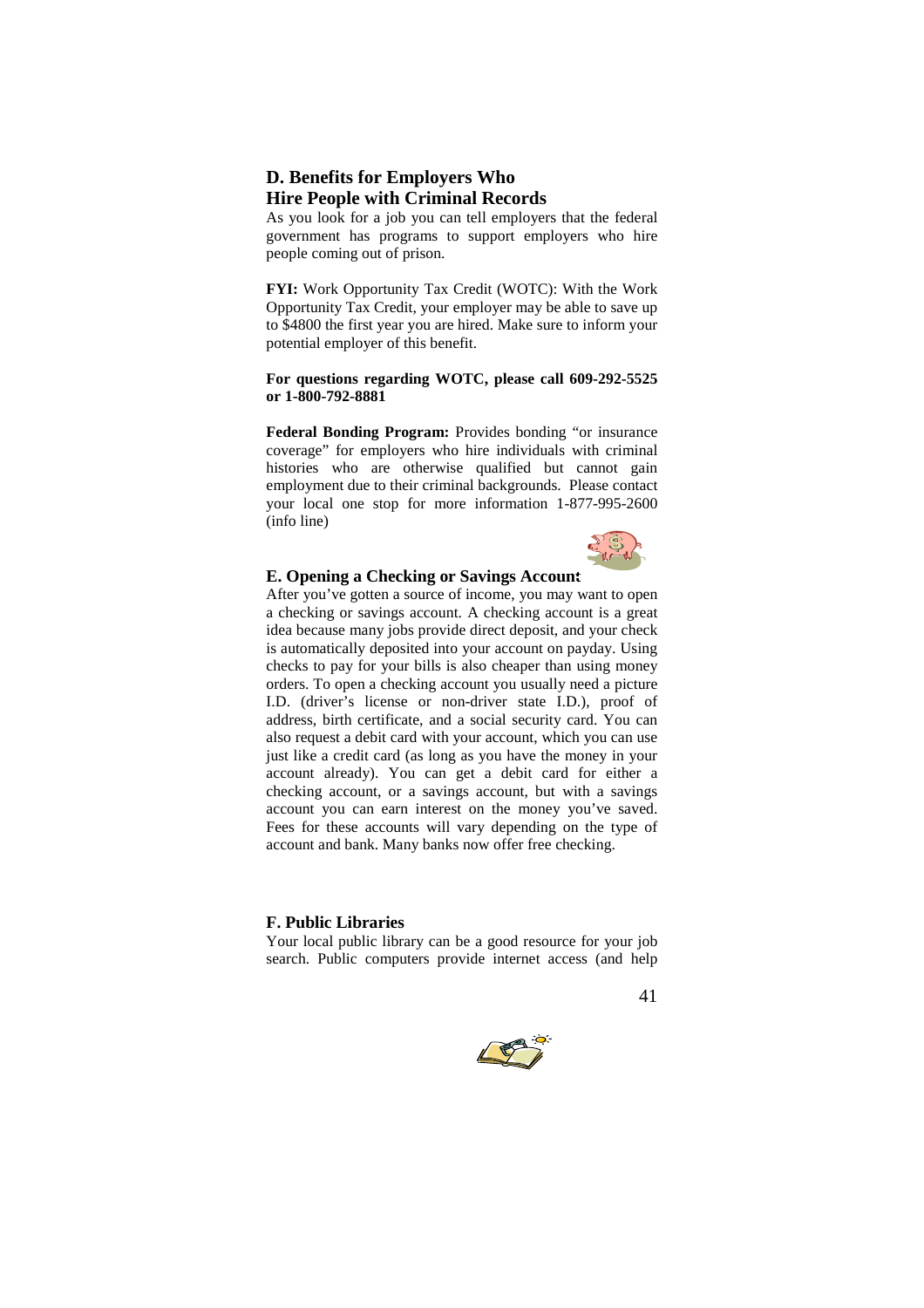using the computer), job and course listings, and other local directories. Libraries also often carry the government forms mentioned in this guide, and librarians can help you find other information that you need.

## **LIBRARIES**

## **Camden Free Public Library, Centerville/Ferry Ave**

852 Ferry Ave. Camden, NJ 08104 Phone: (856) 342-9789

## **Nilsa Cruz-Perez Downtown Branch**

301 North 5th Street Camden, NJ 08102 (Intersection of 5th and Penn St.) (856) 225-6807

## **Anthony P. Infanti Bellmawr Branch Library**

35 East Browning Rd. Bellmawr, NJ 08031 Phone:(856) 931-1400 Fax: (856) 931-5558

#### **Gloucester Twp-Blackwood Rotary Public Library**

15 S. Black Horse Pike Blackwood, NJ 08012 Phone: (856) 228-0022 Fax: (856) 228-9085

### **M. Allan Vogelson Regional Branch Library**

203 Laurel Road Voorhees, NJ 08043 Phone: (856) 772-1636 Fax: (856) 772-6105

#### **William G. Rohrer Memorial Library**

15 MacArthur Blvd, Haddon Twp 08108 1-856-854-2752

#### **Haddonfield Public Library**

60 Haddon Ave, Haddonfield 08033 1-856-429-1304

#### **Merchantville Public Library**

130 South Centre St, Merchantville 08109 1-856-665-3128

## **Pennsauken Free Public Library**

5605 Crescent Blvd, Pennsauken 08110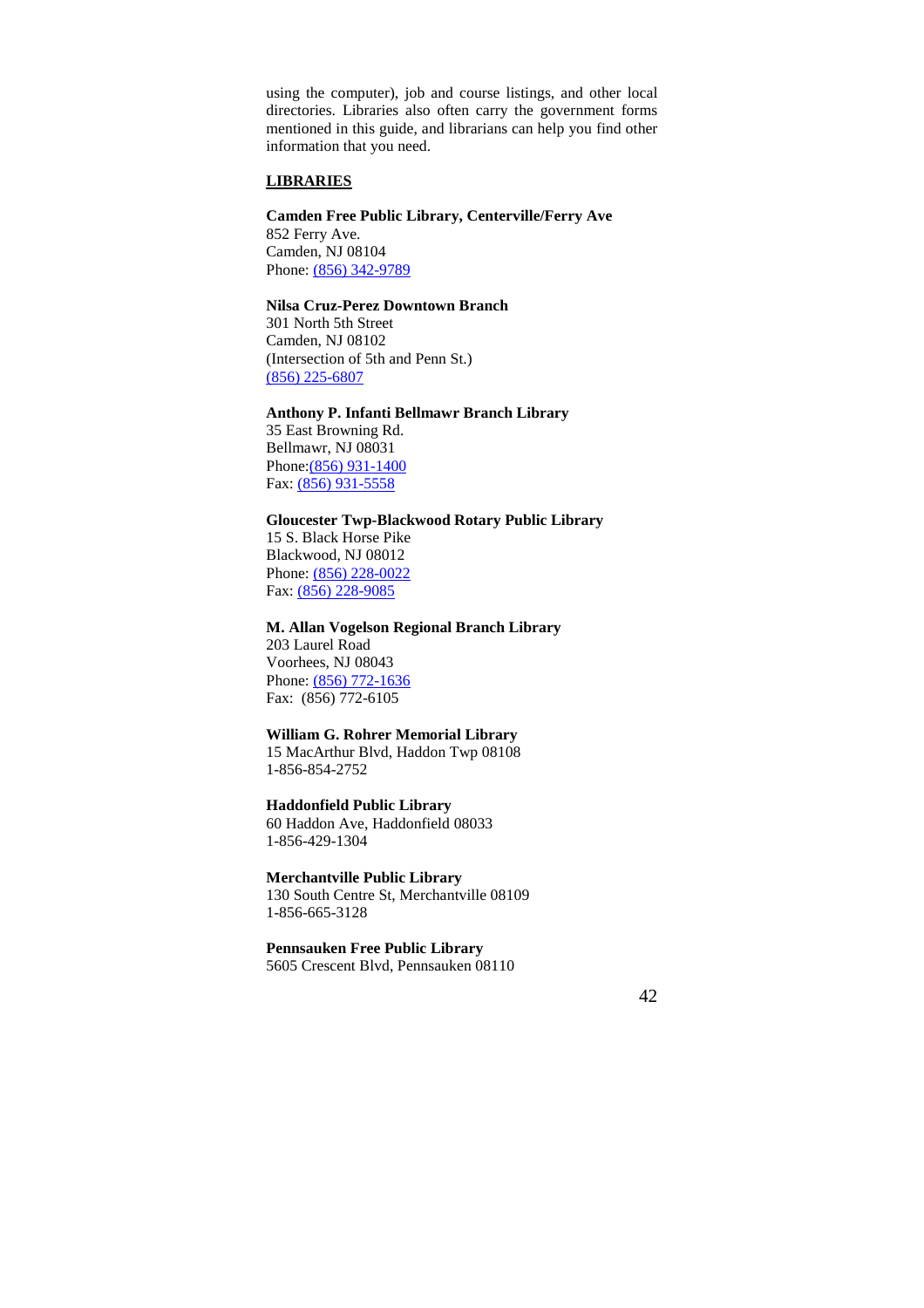1-856-665-5959

**South County Regional Branch Library** 

35 Cooper Folly Rd, Atco 08004 1-856-753-2537



# **Reconnecting with Family**

As you prepare to come home, you may be thinking about reuniting with family members, including those you may not have seen for a long time. You may be excited to see your children, your spouse, your parents, and others who are part of your family, and they may be glad to see you home, but your return can be stressful for you and for them. All kinds of issues can come up, and you may need some help solving some of the problems that arise. This section provides some information and resources to help solve these issues.

#### **Hotlines for Family Services Resources**

#### **NJ Child Abuse/ Neglect Hotline:**  1(877) NJABUSE (652-2873)

#### **Child Care Hotline:**  1(800) 332-9227

**NJ Child Support Hotline:**  1 (877) NJKIDS- 1 (655-4371)

**Division of Family Development:**  1(800) 792-9773

**NJ Division of Child Protection and Permanency:**  1 (800) 331- 3937

#### **Family Health Line:**

1 (800) 328-3838

**Family Help Line (for stressed parents):**  1 (800) THE KIDS (843-2537)

**National Domestic Violence Hotline:**  1(800) 799-7233

**NJ Domestic Violence Hotline:**  1(800) 572-7223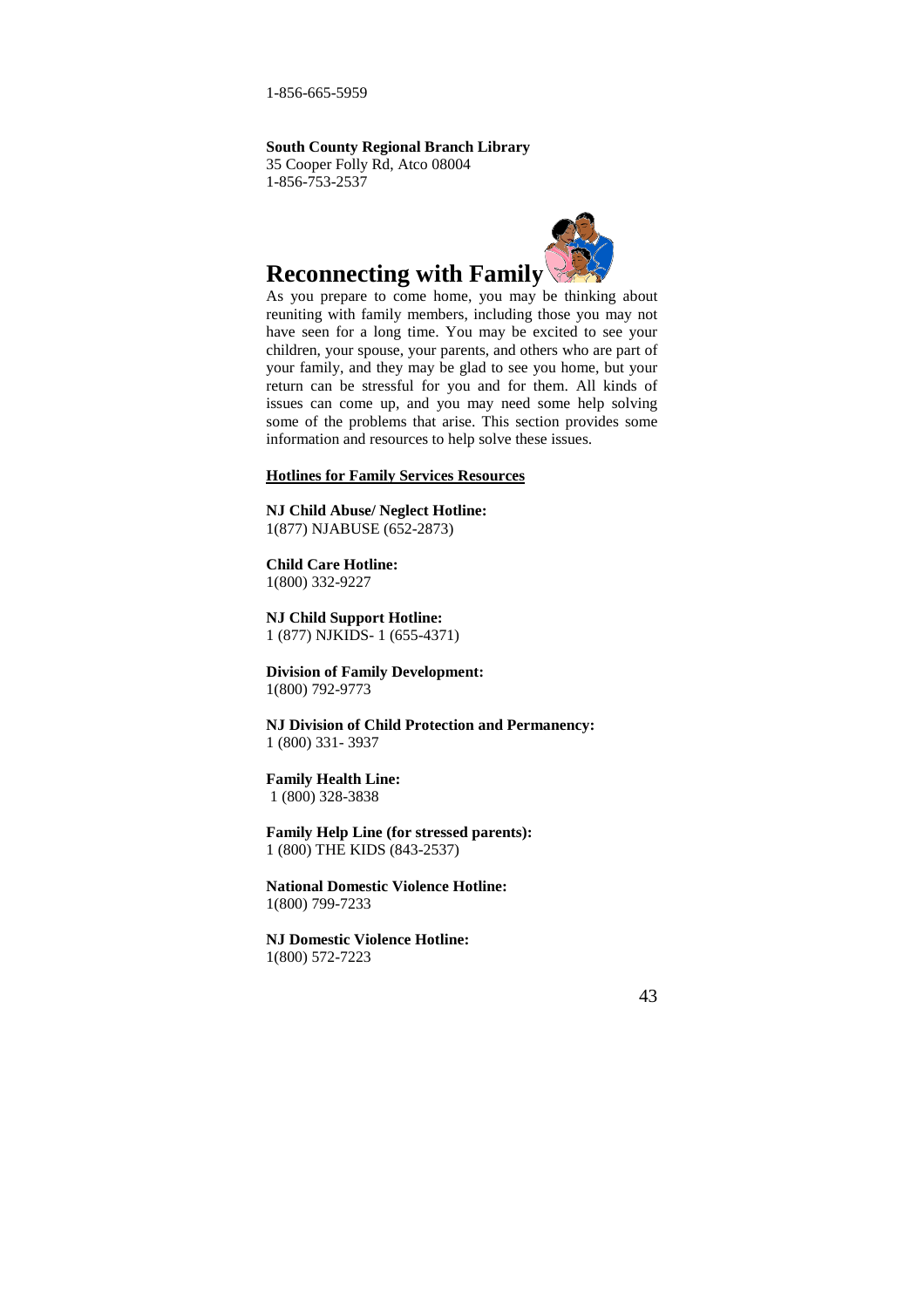#### **Parents Anonymous:**

1(800) 843-5437

## **A. Family Counseling Resources**

The following places can provide support, marital and family counseling, and parenting classes to help you reunite with your family.

#### **Catholic Charities – Guadalupe Family Service**

509 State St, Camden 08102 1-856-365-8081 Hours: Call for hours Provides high quality, low cost, individual, couple, family and group counseling services to all individuals requesting treatment.

#### **Center for Family Services - Camden**

584 Benson St, Camden 08103 1-856-964-1990 Hours: By appointment Offers substance abuse assessment, parenting education, individual, marital and family therapy, psychiatric evaluation, life skills education, support groups, as well as in-home therapy for the elderly and disabled.

#### **Center for Family Services - Voorhees**

108 Somerdale Rd, Voorhees 08043 1-856-428-5688 Hours: Mon-Thu 9am-8pm; Fri 9am-3pm Offers substance abuse assessment, parenting education, individual, marital and family therapy, psychiatric evaluation, life skills education, support groups, as well as in-home therapy for the elderly and disabled.

#### **Genesis Counseling Center, Inc.**

566 Haddon Ave, Collingswood 08108 1-856-858-9314 Hours: Mon-Fri 9am-5pm

Offers a wide range of counseling services and programs; offers individual, group and family counseling for all ages. Services include alcohol and drug addictions testing, attention deficit disorder, marriage counseling, eating disorders, smoking cessation, parent support and education groups, mental health and psychological testing, depression, grief and loss, stress and loneliness.

#### **Starting Point**

215 Highland Ave, Suite C, Westmont 08108 1-856-854-3155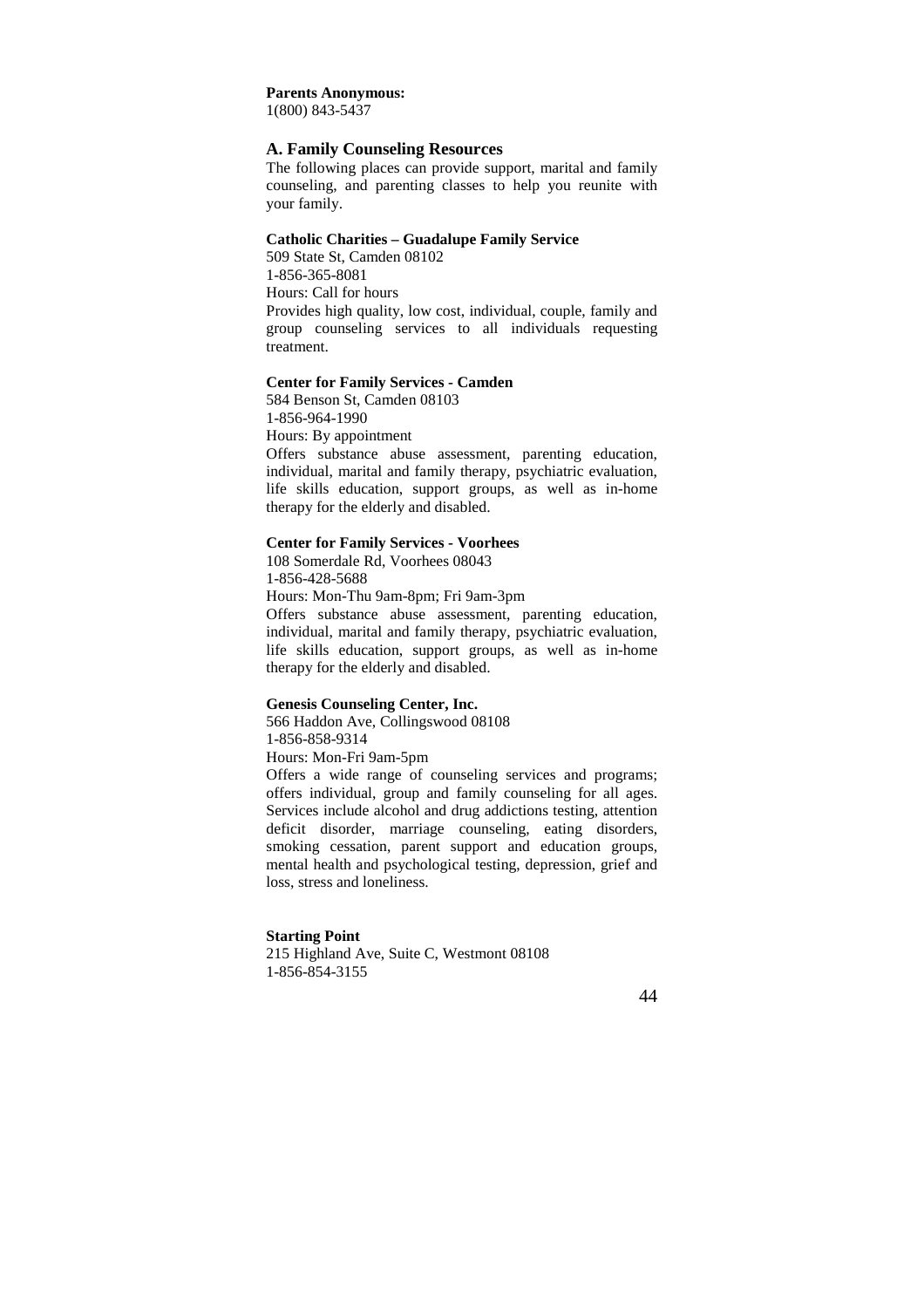#### Hours: By appointment

Offers support programs, workshops and referrals in many areas, including gambling, caregivers support, smoking cessation, adolescent counseling, eating disorders, teenage and young adult therapy, holistic counseling, play therapy, and much more to individuals and families.

#### **Parents Anonymous of New Jersey, Inc.**

127 US Route 206, Suite 10, Hamilton 08610 1-609-585-7666



1-800-843-5437 (24 hour hotline)

Hours: Call to confirm group times at different locations

Self-help for parents who are under stress and who want to improve their relationship with their children. Groups meet weekly and are facilitated by a volunteer professional; many groups provide child care. Groups meet in most counties throughout the state with some bilingual groups available. Parents Anonymous also offers an on-line support group as well.



#### **B. Child Custody and Visitation**

Establishing visitation and gaining custody of your children once you are released is not an overnight procedure. If you had custody of your children at the time you were incarcerated, and no family was able to take care of them, they may have been placed in foster care. If this is the case, and you do not know your child's case manager's name or number, contact the Division of Youth and Family Services (DYFS), at 1-856-614-2700 or 1-800-531-1091. You will have to make an appointment with the case manager for an interview. They may not be willing to give you information over the phone. You'll be asked a series of questions in order to assess when and if you will be given visitation rights, so that you may reestablish your relationship with the child and hopefully gain custody again. This is just a quick overview of what to do and what you can expect.

**If you were convicted of any violent or sexual offenses against children, you may be unable to live with or regain custody of your children.** 

#### **C. Getting and Paying Child Support**

Whether you have custody of your children on your own when you get out, and need help from an absent ("non-custodial") parent, or you do not have custody of kids who need your support, child support payments will be an important part of your life after you are released. Some basic information is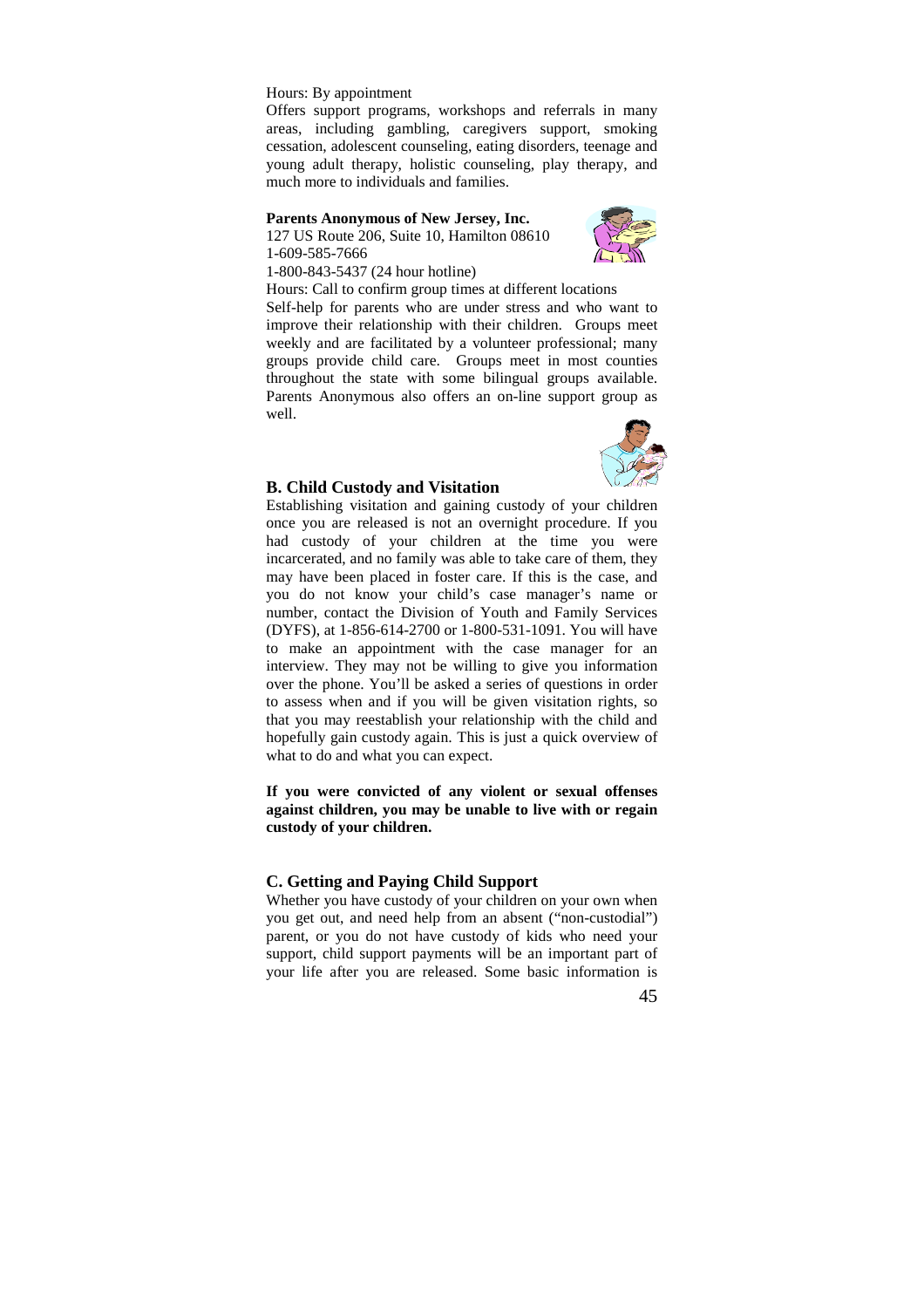included below, as well as other places to go to get more information. **Child support, custody and visitation issues are very complicated, and if you can get a lawyer, you should.** Contact the Legal Services of New Jersey hotline, from 9:00 am - 4:30 pm, at 1-888-576-5529, or the Camden County Bar Association Lawyer Referral Service at 1-856- 482-0618. You can also contact Camden County Legal Services, at 745 Market St, Camden, 1-856-964-2010. The Prisoner's Self Help Legal Clinic is another resource however this agency is only accessible on the web at www.pshlc.org.

## **GETTING AND ENFORCING A CHILD SUPPORT ORDER**

If you have custody of your children, and want financial support from the non-custodial parent, you can apply for child support at the Superior Court of NJ Family Division, Hall of Justice, 2<sup>nd</sup> floor, 101 S 5<sup>th</sup> St, Camden, 1-856-379-2200. There is a one time fee. You can also call 1-877-NJKIDS1 for more information about this. If you are receiving public assistance, there is no fee, and Work First New Jersey/TANF can help with the application, locating the absent parent, and paternity testing. You will also not get most of the money paid in support while you are receiving public assistance, because it will go to pay back the state for what has been paid to you.

#### **PAYING CHILD SUPPORT**

If you have children that you did not have custody of before you went to prison, there may be a child support order requiring you to pay a certain amount every month for their support. Even if you did not go to court — if, for example, the parent with custody filed for the order while you were incarcerated — the court can still order you to pay child support. The amount you pay in child support is tied to your income, and if the court does not know your income, they will assume you are working 40 hours a week at minimum wage. Child support payments are usually taken out of your paycheck. If you have not paid at all or missed payments, you will owe "arrears." Unless you got a modification of your child support order when you went into prison (see below), the amount of arrears that you owe will have continued to grow while you were inside. When you come out, and get a job, they can begin to take out not just the monthly amount you owe for child support, but more money to pay back the arrears (up to 65% of your pay in total). They may also suspend your driver's license. Here are some things you can do:

**PRE-RELEASE:** Before you are released, you can seek a modification of a child support order, based on your change in circumstances (incarceration). You would be asking the court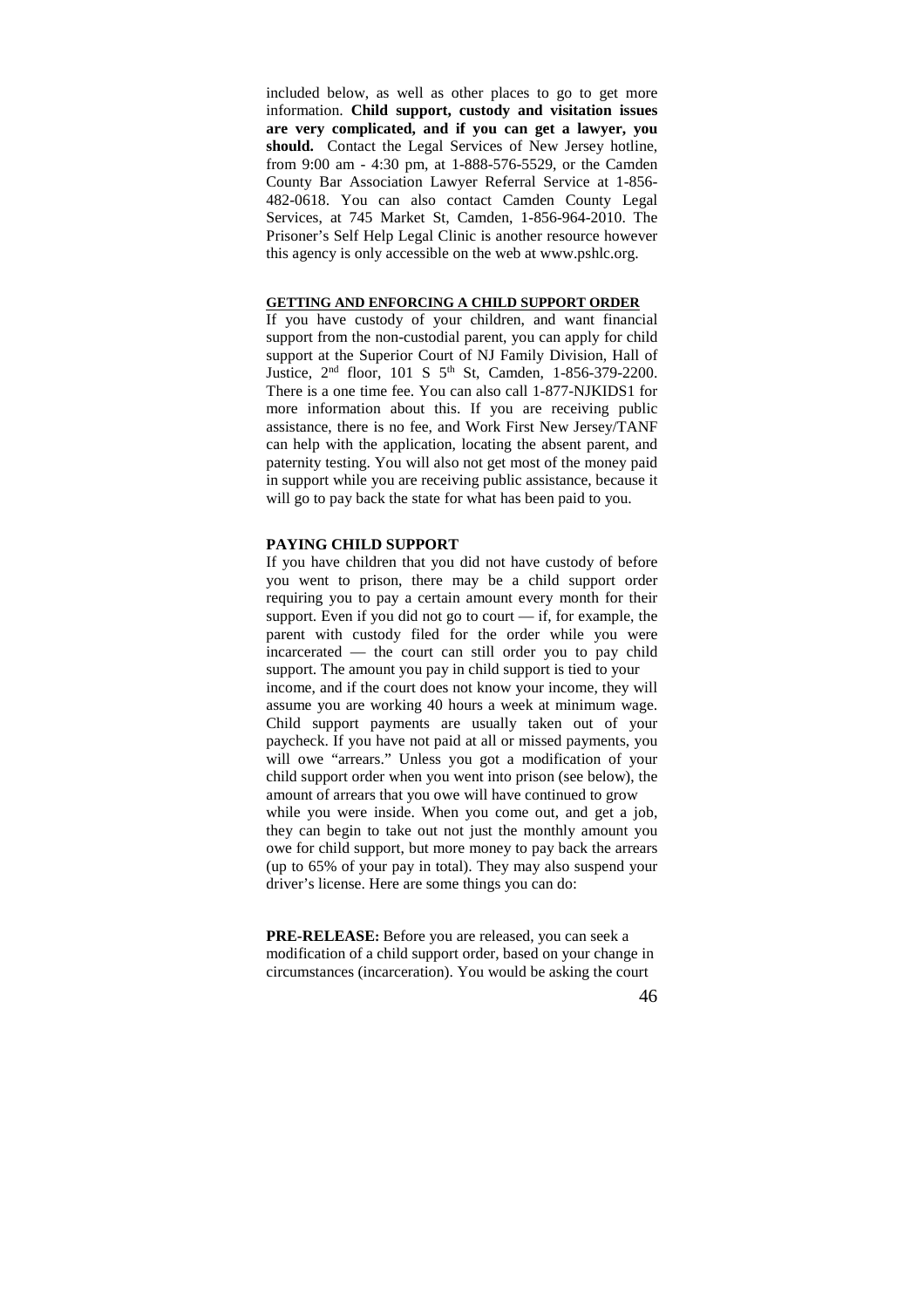to reduce the amount you owe, so that arrears do not continue to build up while you are in prison. This process can be done without a lawyer but it is complicated because you have to fill out and send the appropriate papers to court, the other parent or his or her lawyer, and to the Probation Division. The forms you need and the instructions are available at the state judiciary website:

www.judiciary.state.nj.us/prose/infmpjm.pdf, or may be available in your prison law library.

**POST-RELEASE:** You can find out how much you owe, and whether there is an existing child support order by going to the Family Division at the Hall of Justice, 101 S 5<sup>th</sup> St, 2nd Floor, Camden. If you have not been paying child support, you should be aware that there may be a warrant issued for your arrest — this may have been addressed at the time you were being released, but you should still call before you go there: 1- 856-379-2200. Tell them who you are, that you have just been released from prison and want to find out about how to pay your child support, and ask if there is a warrant. You can ask if they will "recall" the warrant so that you can come in, possibly work out a payment plan, and get a modification of the child support order.

## **D. Domestic Violence Resources**

The following places provide counseling, support and shelter, or referrals to shelter in domestic violence situations. You can also call the 24 hour hotline from the New Jersey Coalition for Battered Women: **1-800-572-SAFE.**

#### **Camden County Women's Center**

P.O Box 1459 Blackwood, NJ 08012 1-856-227-1234 (hotline) Offers domestic violence crisis intervention, group and individual counseling for victims and their children. It also provides emergency shelter, food, clothing, court assistance accompaniment and case management services.

#### **Domestic Violence Outreach Services**



311 Market Street Camden 1-856-963-5668 Educates and gives support needed to help victims of domestic violence reach their own personal goals.

### **Family Violence Prevention Program**

1812 Federal St, Camden 1-856-668-2065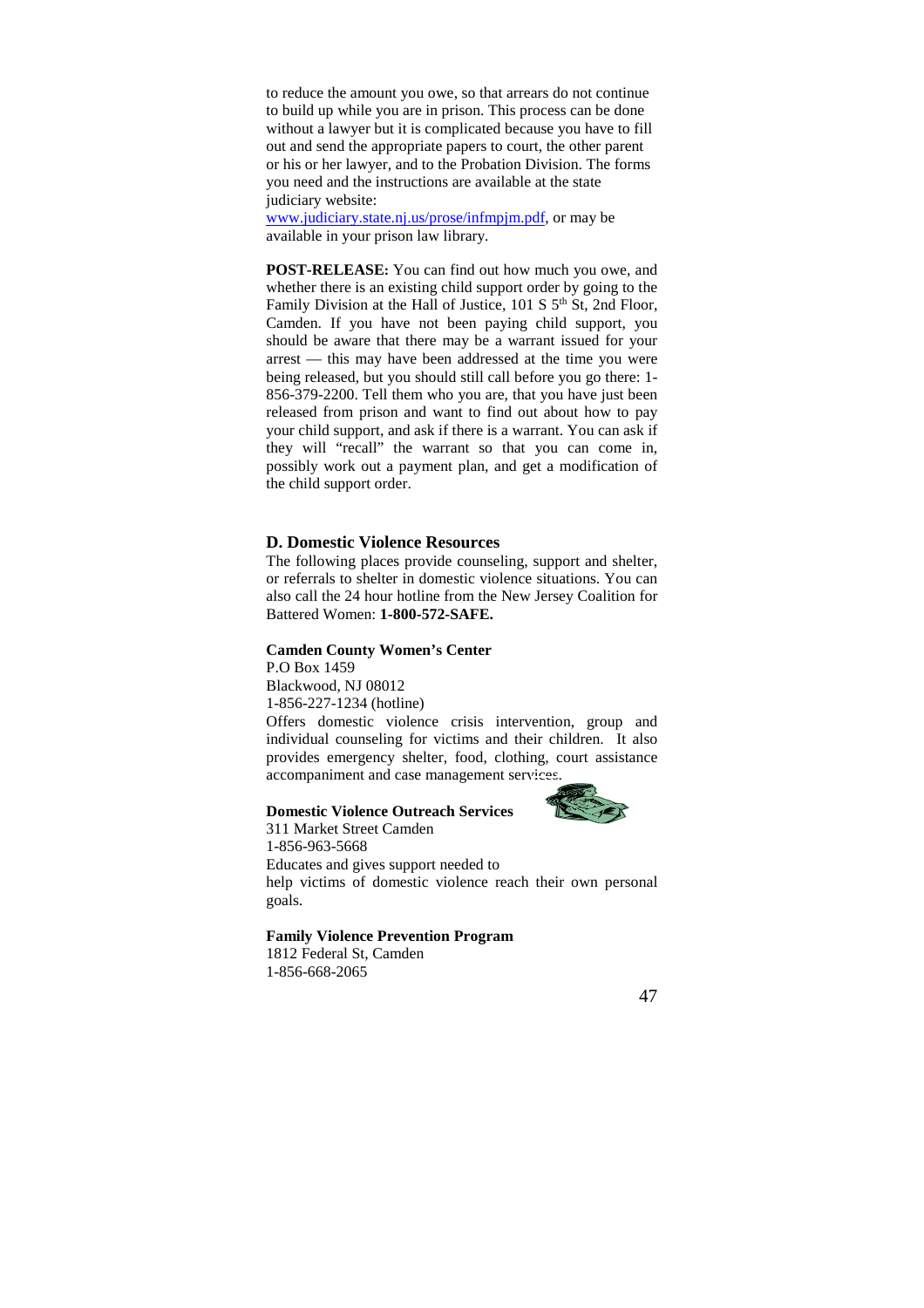This program is a response to intimate partner violence providing treatment, counseling and accountability. It's for perpetrators of domestic violence aimed at helping batterers address and correct the causes of their problems. It helps batterers become responsible family members and useful adults by enabling them to develop skills to help eliminate violent behavior patterns and take responsibility for their actions.

## **Getting More Education**

Although getting more education may not be part of your short term plans, it certainly should be something to think about for the future, especially if you do not have a high school diploma or a GED.



## **High School Diploma/GED Certificate/High School Equivalency Degree (HSED)/Vocational School Certificates**

It is very important to keep records of any degrees, certificates of completion and work-related licenses that have earned. Before you are released, you can write to the school or agency where you earned your degree or certificate to obtain a copy. Once you have a copy in your possession, this should be kept in your strong box.

**FYI:** If you earned your GED while incarcerated please call the Education Department of the institution you were in to obtain a copy.

You can also request your GED transcript or diploma verification from the New Jersey Department of Education providing you completed your diploma in a traditional setting. You will have to fill out a GED Information Request Form.

Please call 609-777-1050 for further assistance.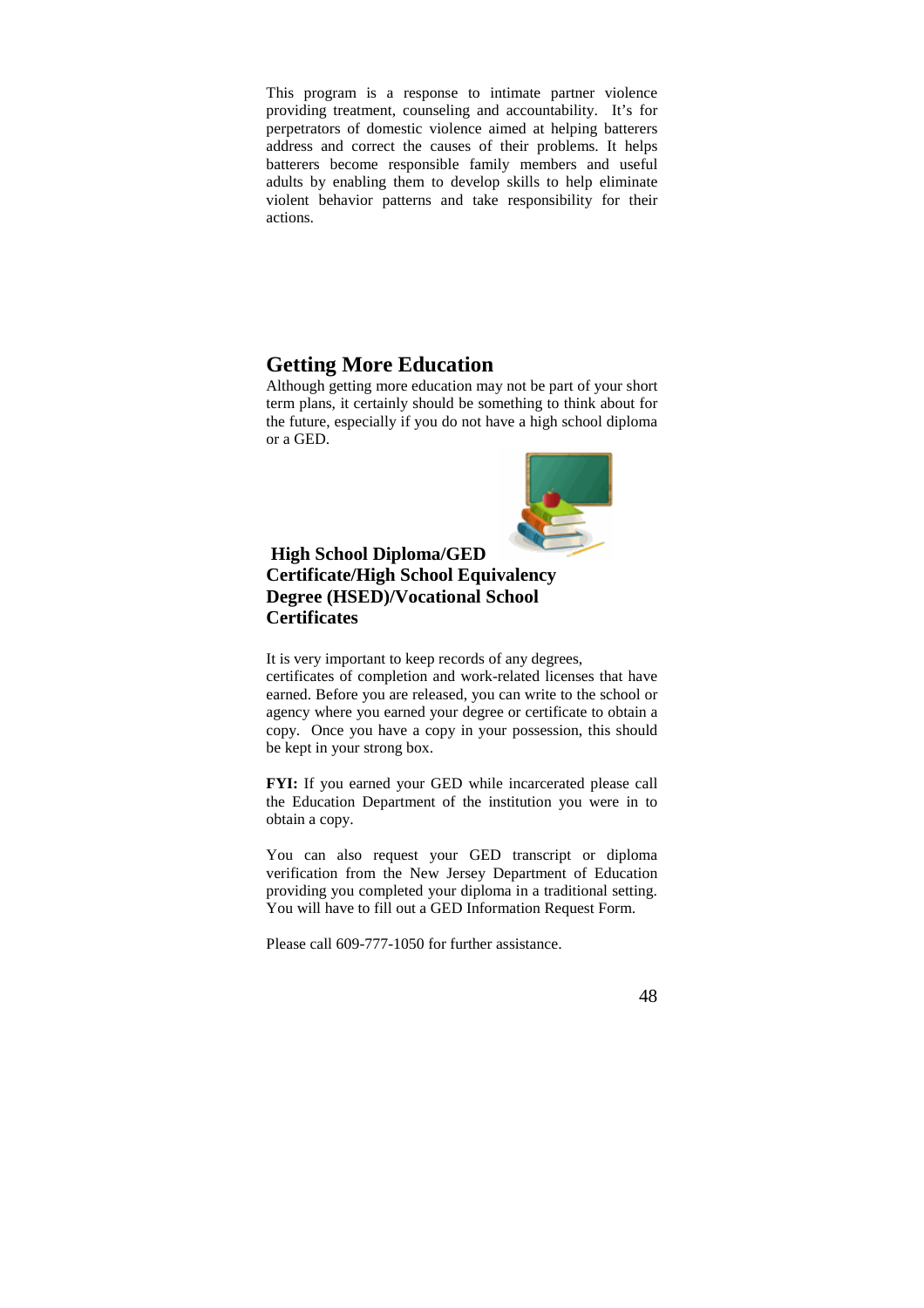You may ask that it be sent to you; or you may pick up the form at a local testing center (which you can do after you are released); by downloading the form from the website http://www.state.nj.us/njded/students/ged/ged7.htm; or by writing to: GED Testing Program, Bureau of Adult Education and Family Literacy, New Jersey Department of Education, PO Box 500, Trenton, NJ 08625.

Your chances of getting a job that pays a living wage, and of moving forward in a career will improve with more education, and not having the high school diploma or GED will simply lock you out from a lot of opportunities.

#### **A. GED Classes**

The places in Camden County below offer classes to help you prepare for the GED exam. Call for exact times and procedures. Many locations offer classes at low cost or no cost.

#### **GED LOCATIONS**

#### **Camden County College**

200 North Broadway Camden, NJ 08102 1-856-338-1817

#### **Camden County Resource Center**

2600 Mt. Ephraim Avenue Suite 105 Camden, NJ 08104 Telephone (856) 968-4200 1856-968-4200

#### **Genesis School of Business**

Virtua Health Building Atlantic and Mt. Ephraim Ave, Camden 1-856-963-1311

#### **Jerrothia Riggs Adult Learning Center**

1656 Kaighn Ave Camden, NJ 08103 856-966-2000 ext. 31402

#### **OEO – Urban Women's Center**  900 Broadway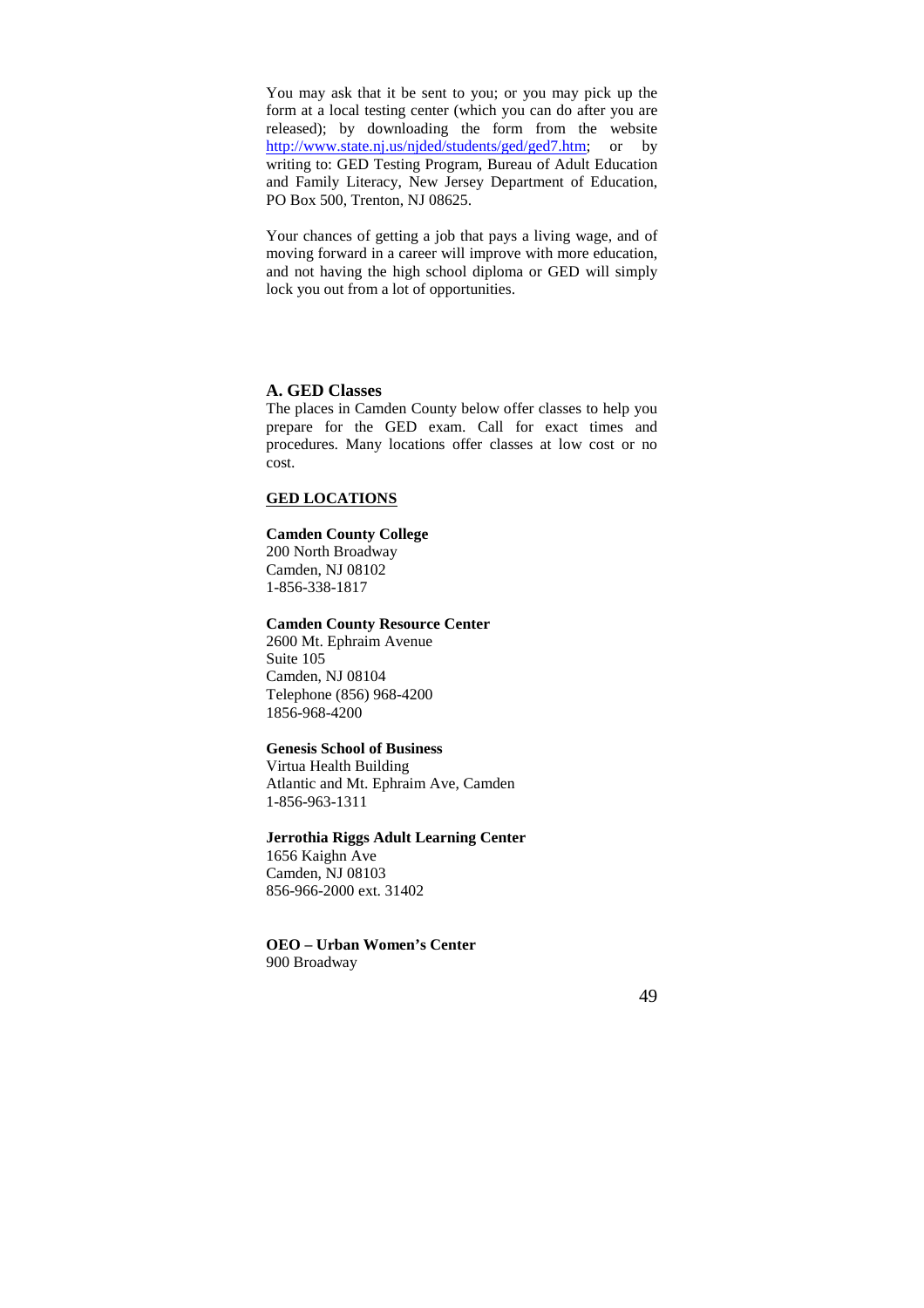Camden, NJ 1-856-365-8989 GED classes are for men and women receiving TANF or GA.

**Work Group** 

3720 Marlton Pike Pennsauken, NJ 1-856-486-7390

#### **B. Higher Education**

If you already have a high school diploma or a GED certificate, you may want to move forward and get your associate's degree, bachelor's degree or graduate degree. Below are phone numbers for Camden County.

#### **LOCAL AREA COLLEGES**

#### **Camden County College, Blackwood**  P.O. Box 200 College Dr. Blackwood, NJ 08012 1-856-227-7200

## **Camden County College, Camden 200 North Broadway Camden, NJ 08102**  1-856-338-1817

**Camden County College, Cherry Hill**  1889 Route 70 East Cherry Hill, NJ 1-856-874-6000

## **Rowan University, Camden**

200 North Broadway Camden, NJ08102 1-856-756-5400

#### **Rutgers University, Camden**

**Camden, NJ**  303 Cooper St. Camden, NJ 08102 1-856-225-1766

#### **CAN I GET FINANCIAL AID?**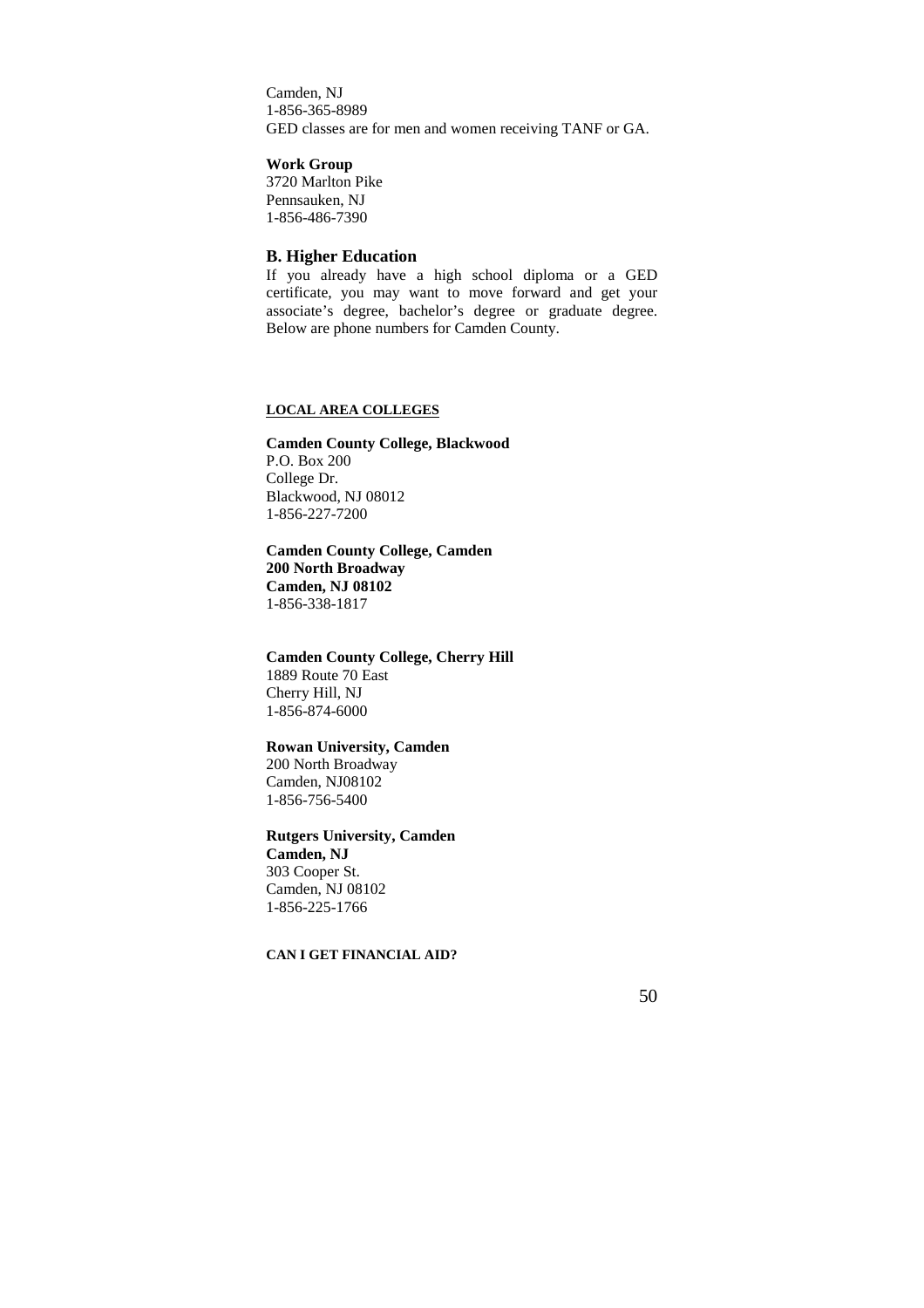To pay for higher education, you will probably try to get some financial aid. If you are applying for any federal financial aid programs after release (such as Pell Grants, Perkins Loans, Federal Family Education Loans, etc.), you are not restricted unless you have a drug-related offense. For possession offenses, a first offense means one year of ineligibility (after your conviction), a second offense, two years, and third offense means you are "indefinitely" ineligible, which to the government means permanently ineligible. For a sales or distribution crime, a first offense has two years of ineligibility, a second offense makes it permanent. Private financial aid or loan programs may not have any restrictions.

## **Other Things You Need to Know**

#### **A. Getting Legal Assistance**

To get assistance with civil (not criminal) cases, you can contact the toll free hotline for **Legal Services of New Jersey (LSNJ)**, which provides both information and referrals, **1-888- 576-5529**. You can also contact **Camden County Legal Services**, at 745 Market St, Camden, **1-856-964**-**2010**. The **Prisoner's Self Help Legal Clinic** is another resource however this agency is only accessible on the web at www.pshlc.org.

## **B. Checking and Correcting Your Criminal Record ("rap sheet")**

Since employers, landlords and others will be performing criminal background checks and getting copies of your criminal record, it is important that you know what is on it, and that it is accurate. You should also be prepared to answer any questions about your background.

**FYI:** Background checks are now only done electronically. You may contact State Police Headquarters to inquire how to correct your criminal record. The address is listed below.

> State Section of Identification Records and Identification Bureau New Jersey State Police P.O. Box 7068 West Trenton, NJ 08628 1-609-882-2000 ext 6425 1-609-530-4856 fax

## **C. Expungement: Cleaning Up Your Criminal Record**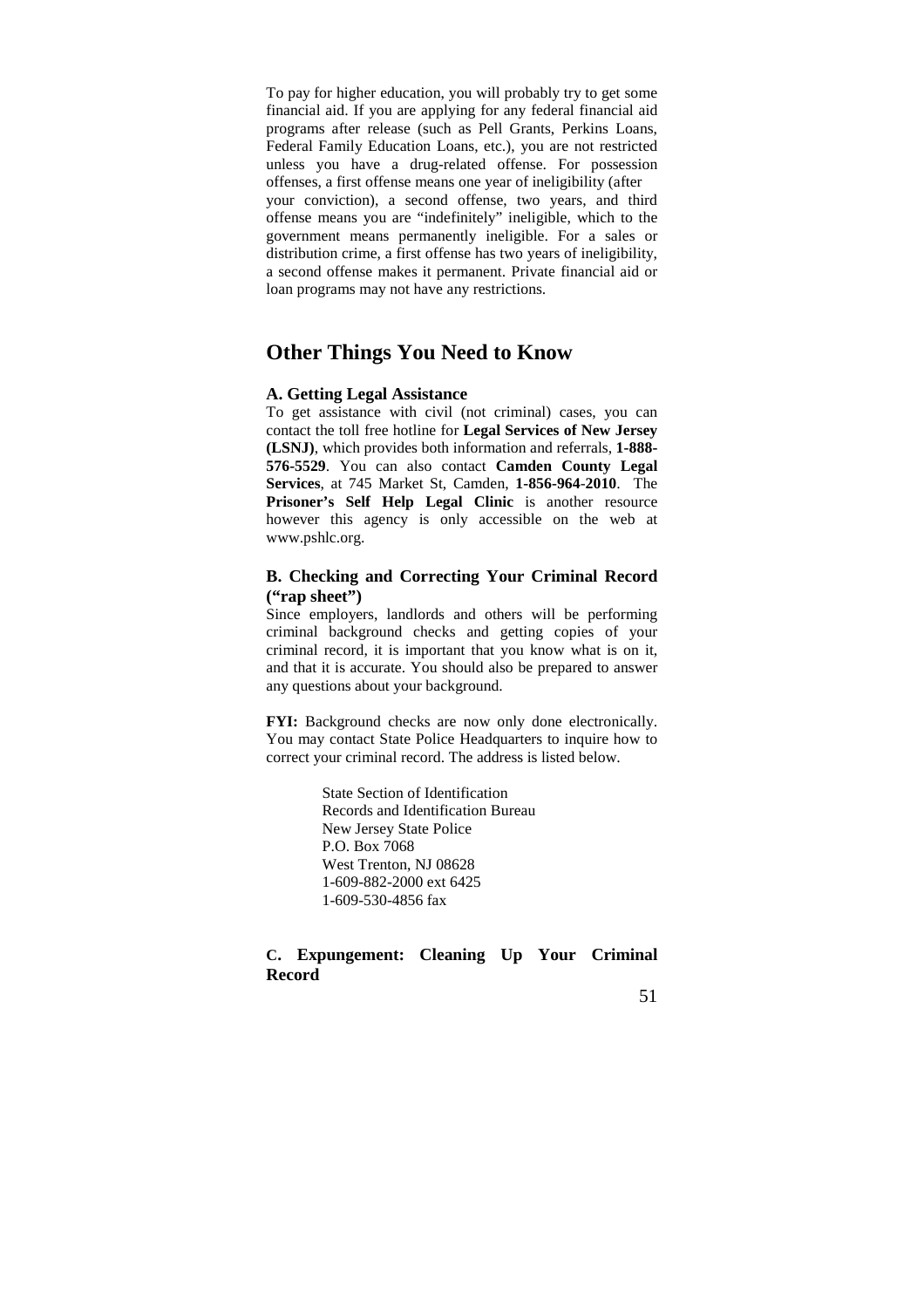You may have heard about expungement as one way to clean up your criminal record as you get some distance from your old arrests and convictions. Unfortunately, expungement is fairly limited in New Jersey. You can expunge any arrest that did not lead to a conviction at any point. You can expunge "disorderly persons offenses," which are low level offenses in New Jersey, after 5 years, and most municipal ordinance offenses after 2 years. Convictions for "indictable offenses" (felonies), can be expunged 10 years from the date of conviction, payment of any fine, satisfactory completion of probation or parole or release from incarceration, but whichever is latest. The most serious of these offenses, such as murder, kidnapping, aggravated sexual assault, robbery, arson, perjury and distribution, sale or possession with intent to distribute of controlled dangerous substances (drugs), **can never be expunged**. Expungement is a broader remedy for offenses committed as a juvenile. Legal Services of New Jersey has published a guide to cleaning up your record through expungement go to the LSNJ website, where you can download it for free:

http://www.lsnj.org/english/crime/municipalcourt/ clearingyourrecord.cfm.



#### **D. Checking and Correcting Your Credit Record**

While New Jersey allows employers to look at your criminal record, many employers — and others like landlords and mortgage companies — will use a credit report instead of or in addition to the state's records. Credit records are maintained by private companies and generally have information about your debts, your history of paying bills and other financial matters, but may also have information about your criminal record. That information may not be correct, and the law does offer you some protections. For example, if an employer uses a credit record to deny you a job, they have to tell you this, and give you the name, address and phone number of the agency that provided the report, and the agency must give you a copy of that information on your request. They cannot charge you money for that request if the employer used the report to deny you a job. If the records of the credit agency contain incorrect information, they must investigate and correct inaccurate information.

You can get ahead of the curve by getting a copy of your credit record and making sure there isn't any incorrect information on it. New Jersey residents are allowed one free

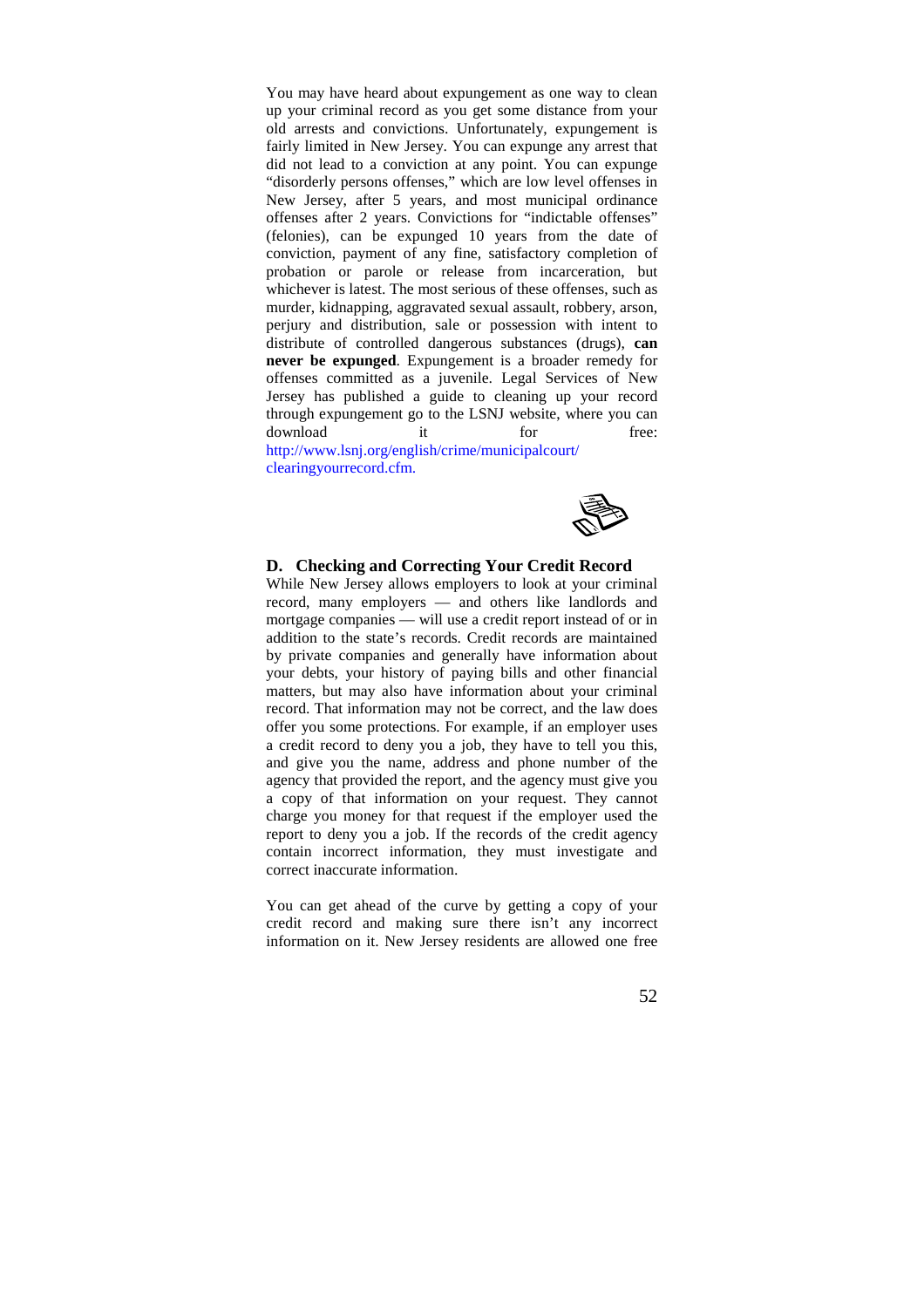credit report each year. Three companies that provide this service are:

## **EQUIFAX INFORMATION SERVICES, LLC:**

Write to them at P.O. Box 740241, Atlanta, GA, 30374, or call 1-800-685-1111. By mail, be sure to include your full name, current address, Social Security number, and most recent former address for file-matching purposes.

#### **TRANSUNION PERSONAL CREDIT REPORT:**

PO Box 1000, Chester PA 19022 Call 1-800-888-4213.

#### **EXPERIAN:**

PO Box 2002, Allen, TX 75013 Call 1-800-397-3742.

#### **E. Voting Rights**

New Jersey law does not allow you to vote while you are in prison, or while you are on probation or parole for an indictable offense (disorderly persons offenses don't disqualify you). **Once you have completed your parole or probation term, you may register to vote**. Make sure that you are registered in the county in which you reside. **Applications for registration can be obtained from Social Services prior to release**. Also you may apple with the Division of Elections, the Commissioners of Registration office in the County where you live or from your Municipal Clerk once you are released. Registration forms are also available in various State agencies and at Division of Motor Vehicle offices and can be obtained while transacting agency business. If you are not sure, you can visit http://www.state.nj.us/lps/elections/vote\_doe.html. You will be able to download a voter's registration form and mail it in. This site also explains who can register to vote and where you can register.

#### **F. Registration of Sexual Offenders (Megan's Law)**

Sex offenders are required to register with the police under Megan's Law. Offenses include: aggravated sexual assault; sexual assault; aggravated criminal sexual contact; endangering the welfare of a child by engaging in sexual conduct which would impair or debauch the morals of the child; luring or enticing and, if the victim were a minor and the offender not a parent, kidnapping; criminal restraint and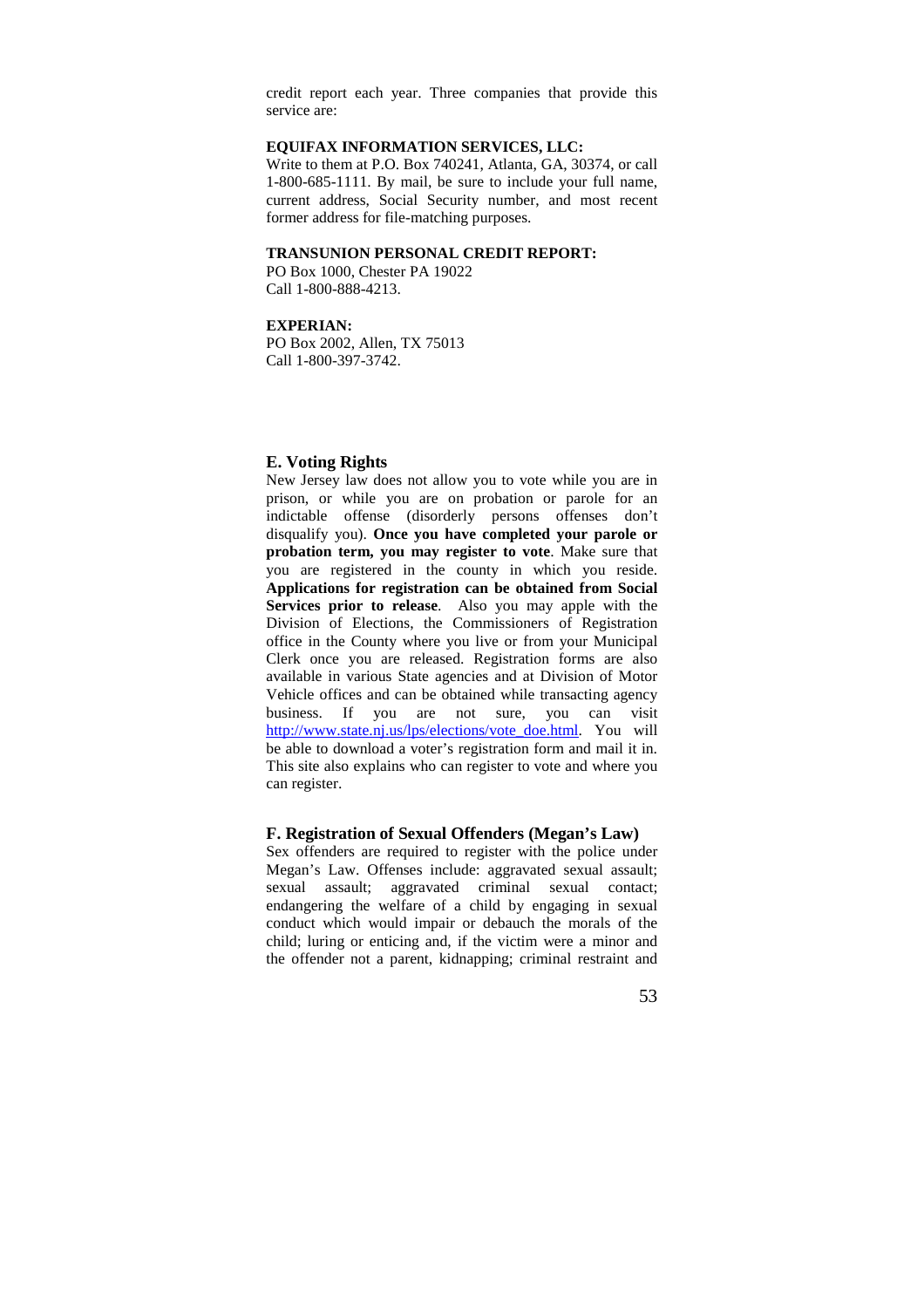false imprisonment and promoting prostitution of a child under 18. You will be registered prior to release, but must reregister your home address at least 10 days prior to any move with the law enforcement agency with which you were registered when released. You will also need to verify your address annually or every 90 days if you are a repetitive and compulsive offender.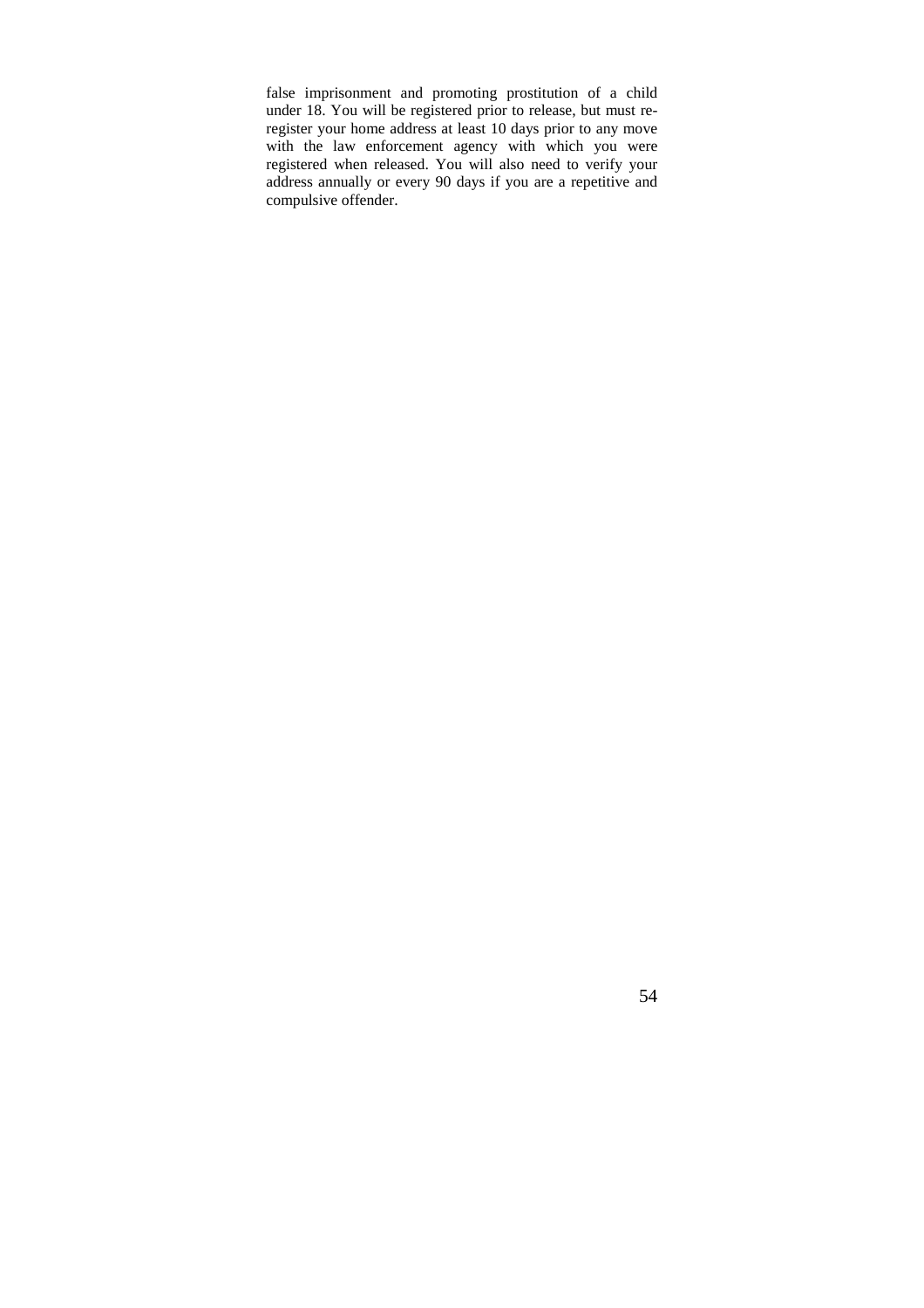## **The Game Plan**

Your first weeks out after leaving prison can be overwhelming. This section is set up to help you get organized and keep yourself on track towards your goals. First, think about what those goals are — what do you want or need to get done in your first week out? In your first month out? Where do you want to be in six months? There are lots of things that other people need you to do — your parole officer, for example, and your family — but you also need to think about what you expect from yourself.

| <b>Appointments to make? Doctors? Job help?</b><br><b>Employers? Applying for benefits?</b> |       |       |
|---------------------------------------------------------------------------------------------|-------|-------|
|                                                                                             |       |       |
|                                                                                             |       |       |
|                                                                                             |       |       |
|                                                                                             |       |       |
|                                                                                             |       |       |
|                                                                                             |       |       |
|                                                                                             |       |       |
|                                                                                             |       |       |
| People I need to see or call:                                                               |       |       |
| Who?                                                                                        |       |       |
| <b>I.D. Checklist</b>                                                                       |       |       |
| <b>Documents</b>                                                                            | Have? | Need? |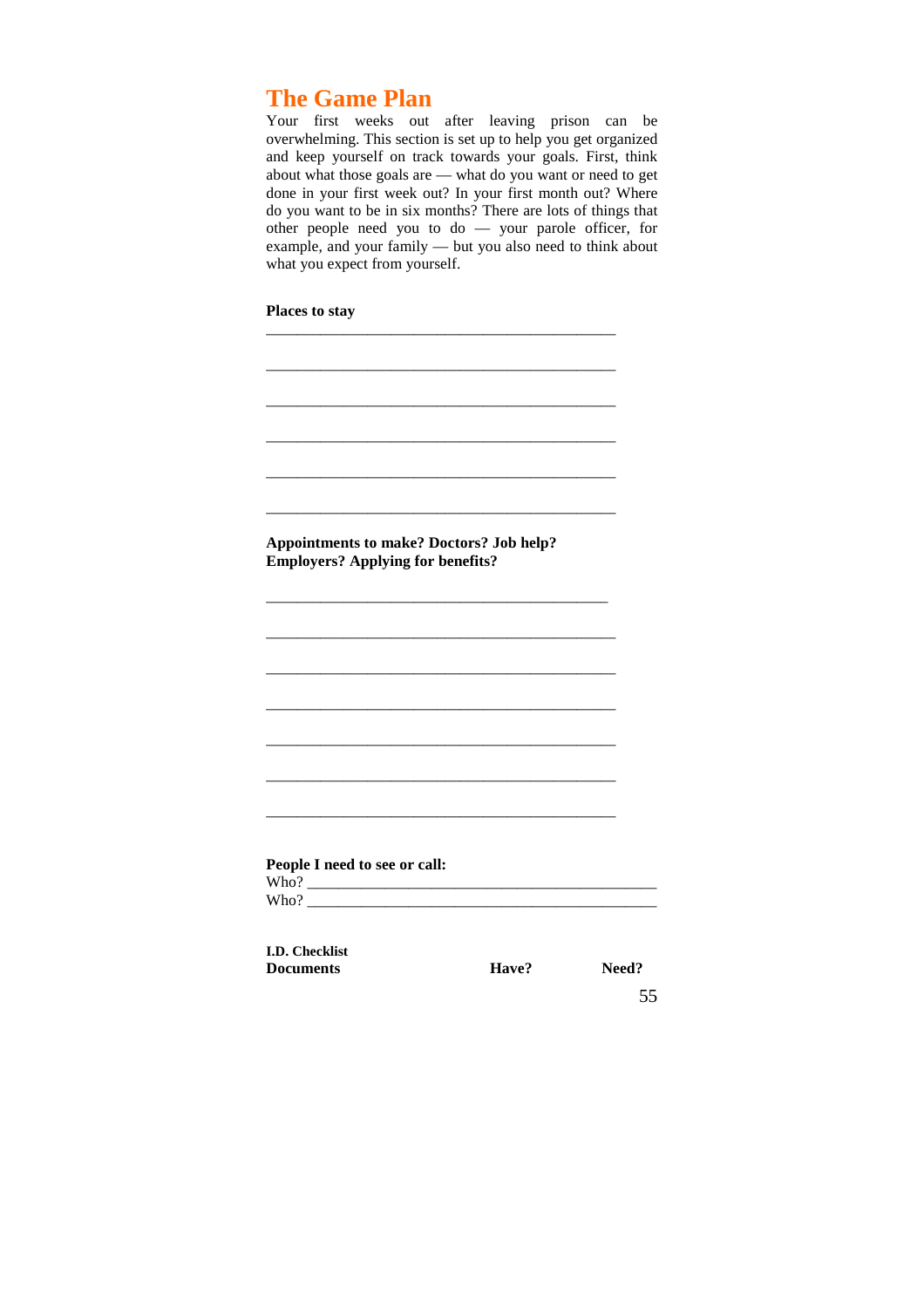| Social Security Card             |  |
|----------------------------------|--|
| Birth Certificate                |  |
| County I.D.                      |  |
| Driver's License                 |  |
| Non-driver's I.D.                |  |
| Certificate of Naturalization    |  |
| Green Card                       |  |
| <b>Military Discharge Papers</b> |  |
| Passport                         |  |
| High School Diploma              |  |
| or GED Certificate               |  |
| Prison Release Papers            |  |
|                                  |  |

**\_\_\_\_\_\_\_\_\_\_\_\_\_\_\_\_\_\_\_\_\_\_\_\_\_\_\_\_\_\_\_\_\_\_\_\_\_\_\_\_\_\_\_\_\_** 

**\_\_\_\_\_\_\_\_\_\_\_\_\_\_\_\_\_\_\_\_\_\_\_\_\_\_\_\_\_\_\_\_\_\_\_\_\_\_\_\_\_\_\_\_\_** 

**\_\_\_\_\_\_\_\_\_\_\_\_\_\_\_\_\_\_\_\_\_\_\_\_\_\_\_\_\_\_\_\_\_\_\_\_\_\_\_\_\_\_\_\_\_** 

**\_\_\_\_\_\_\_\_\_\_\_\_\_\_\_\_\_\_\_\_\_\_\_\_\_\_\_\_\_\_\_\_\_\_\_\_\_\_\_\_\_\_\_\_\_** 

**\_\_\_\_\_\_\_\_\_\_\_\_\_\_\_\_\_\_\_\_\_\_\_\_\_\_\_\_\_\_\_\_\_\_\_\_\_\_\_\_\_\_\_\_\_** 

**\_\_\_\_\_\_\_\_\_\_\_\_\_\_\_\_\_\_\_\_\_\_\_\_\_\_\_\_\_\_\_\_\_\_\_\_\_\_\_\_\_\_\_\_\_** 

**Notes:\_\_\_\_\_\_\_\_\_\_\_\_\_\_\_\_\_\_\_\_\_\_\_\_\_\_\_\_\_\_\_\_\_\_\_\_\_\_\_\_** 

**Getting Ready to Apply for a Job**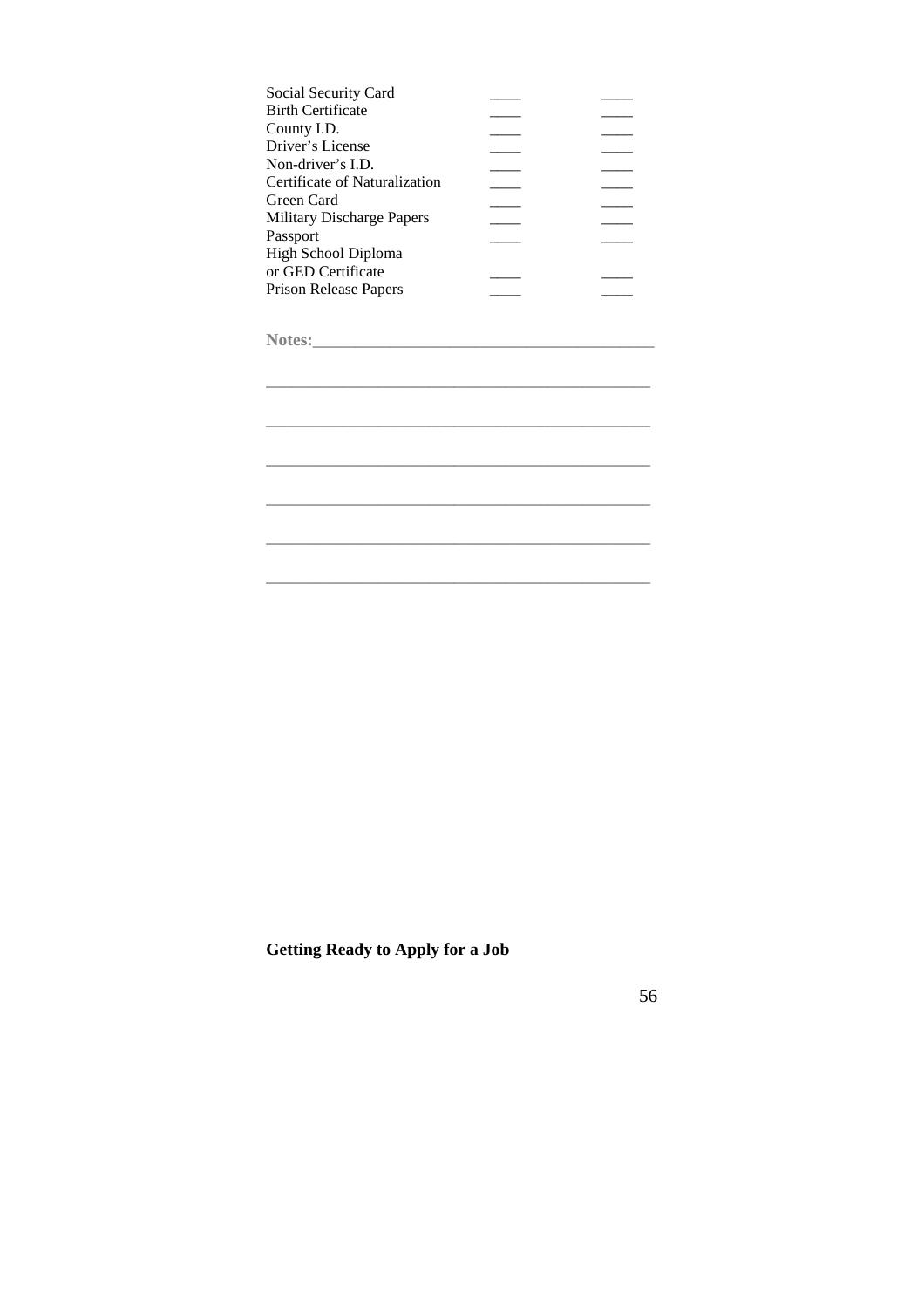In addition to personal information, most jobs ask questions about your background and experience. If you don't already have a résumé, use this space to list information to fill out a job application, or for an interview. Don't forget to include dates.

|                                             | and include any trade or vocational certificates.) |                                                                               |
|---------------------------------------------|----------------------------------------------------|-------------------------------------------------------------------------------|
|                                             |                                                    |                                                                               |
|                                             |                                                    |                                                                               |
|                                             |                                                    | <b>Dates</b>                                                                  |
|                                             |                                                    |                                                                               |
|                                             |                                                    |                                                                               |
| <b>Work Experience</b><br><b>References</b> |                                                    | <b>Phone Numbers</b><br>(List people who know you and can speak well of you.) |

**My Contacts:**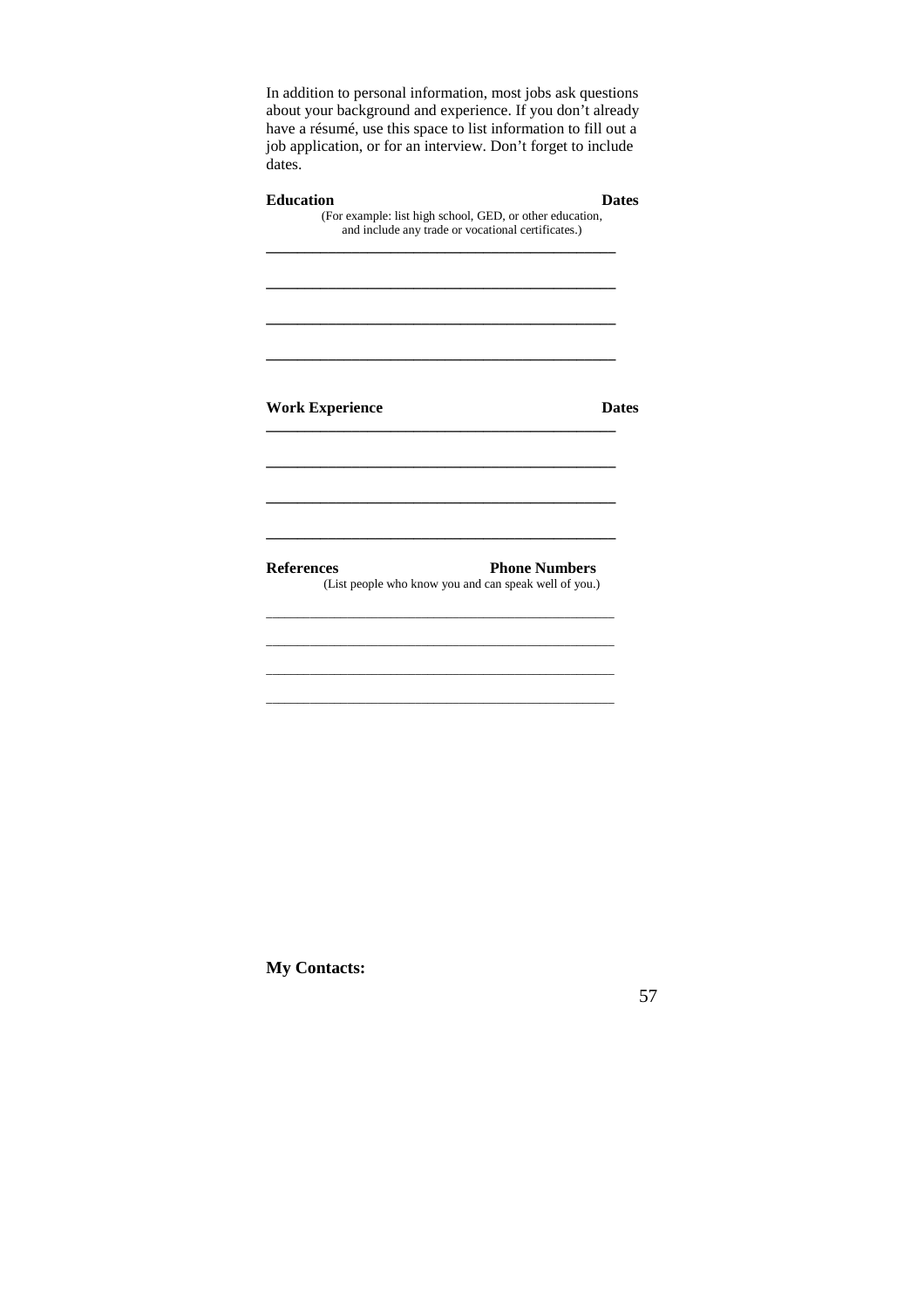| <b>Important Names and Phone Numbers</b> |  |  |  |
|------------------------------------------|--|--|--|
|                                          |  |  |  |
|                                          |  |  |  |
|                                          |  |  |  |
|                                          |  |  |  |
|                                          |  |  |  |
|                                          |  |  |  |
|                                          |  |  |  |
|                                          |  |  |  |
|                                          |  |  |  |
|                                          |  |  |  |
|                                          |  |  |  |
|                                          |  |  |  |
|                                          |  |  |  |
|                                          |  |  |  |